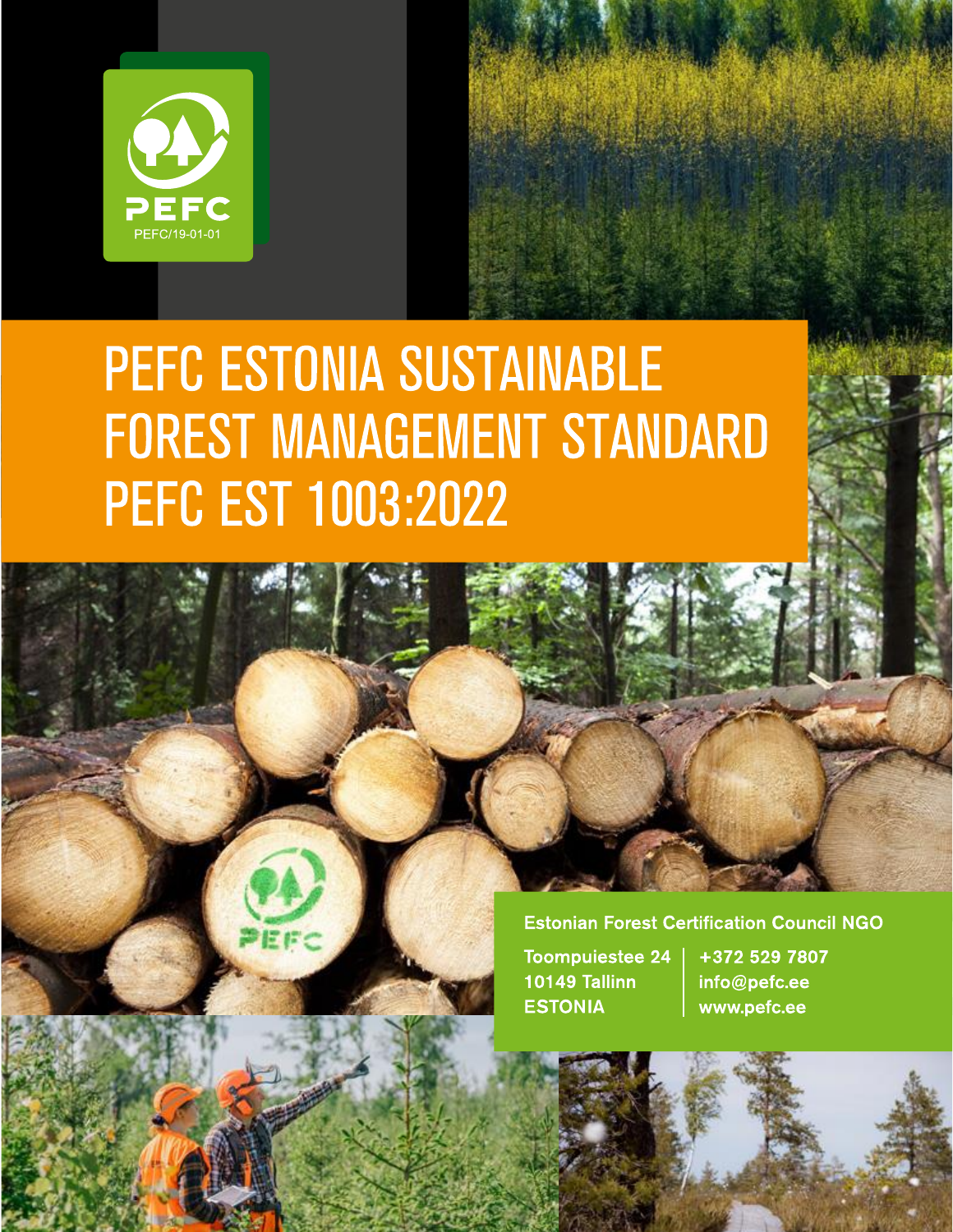# Copyright notice

© Estonian Forest Certification Council NGO 2022

This standard is protected by copyright owned by the NGO Estonian Forest Certification Council. This document is freely available from the Estonian Forest Certification Council website www.pefc.ee.

No part of this standard may be changed, reproduced or copied in any form or by any means for commercial purposes without the permission of the Estonian Forest Certification Council. The official version of this document is Estonian; however, the document has been translated into English. In case of any doubt the English version is definitive. The translation of this document can be obtained from the Estonian Forest Certification Council or from the website www.pefc.org.

Document name: PEFC Estonia Sustainable Forest Management Standard Document title: PEFC EST 1003:2022 Approved by: Estonian Forest Certification Council Date: 04.05.2022 Issue date: 05.05.2022 Date of entry into force: 04.05.2023 Transition period: 04.05.2024 Date of next periodic review: 04.05.2027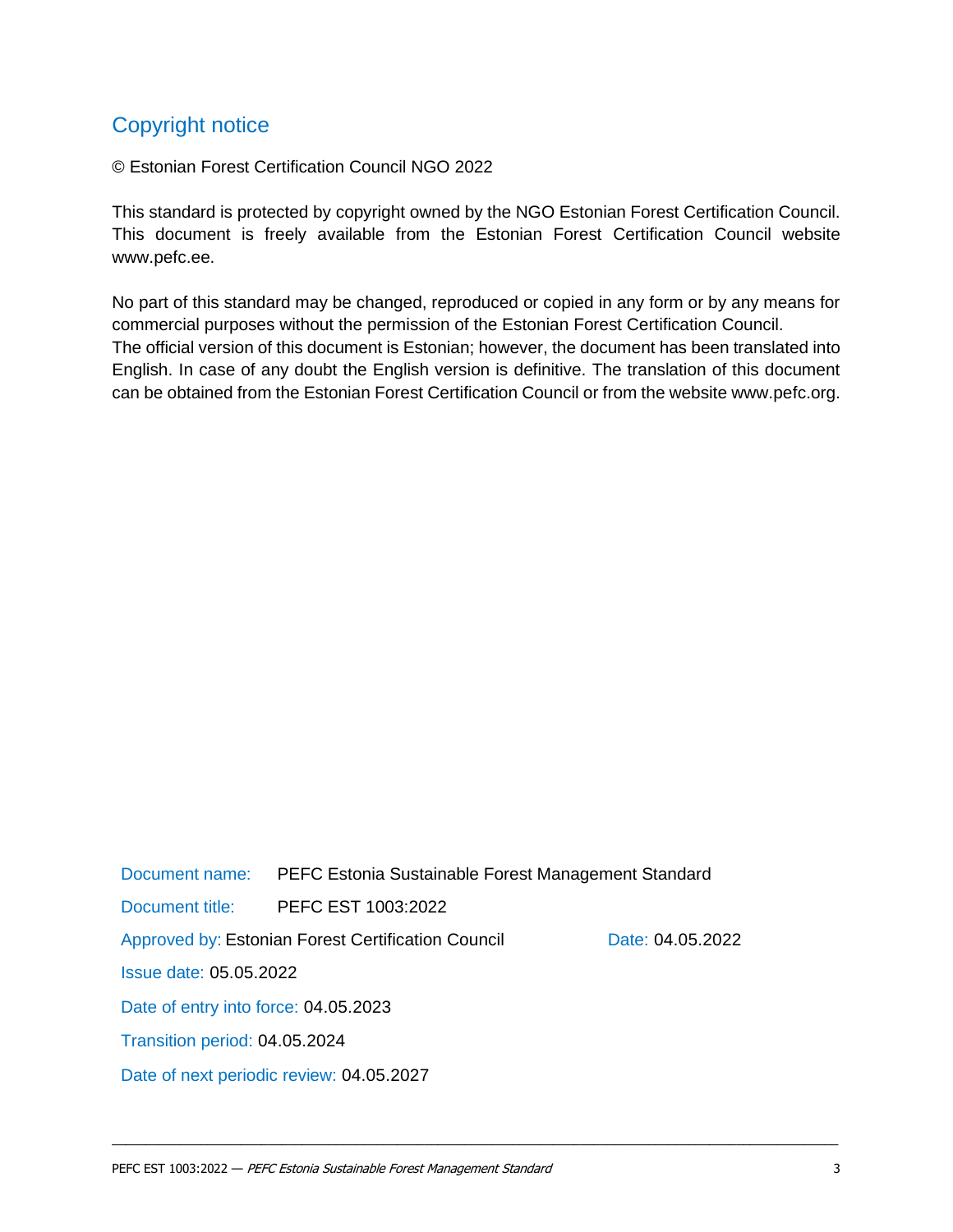# **Contents**

| 7.                                                                                                                                                                                                                                                                                                                                                                                                                                                               |  |
|------------------------------------------------------------------------------------------------------------------------------------------------------------------------------------------------------------------------------------------------------------------------------------------------------------------------------------------------------------------------------------------------------------------------------------------------------------------|--|
| 8.                                                                                                                                                                                                                                                                                                                                                                                                                                                               |  |
| 8.1. Criterion 1: Maintenance and appropriate enhancement of forest and its ecosystem services                                                                                                                                                                                                                                                                                                                                                                   |  |
| 8.2. Criterion 2. Activities aiming at the maintenance of forest ecosystem integrity, viability and                                                                                                                                                                                                                                                                                                                                                              |  |
| 8.3. Criterion 3. Maintenance or enhancement of the productivity of timber, non-wood products                                                                                                                                                                                                                                                                                                                                                                    |  |
| The capacity of the forest to produce timber and/or provide other key ecosystem<br>8.3.1<br>services shall be maintained after the completion of forest                                                                                                                                                                                                                                                                                                          |  |
| Indicators: the organization has a clear understanding of the activities related to<br>the forest improvement infrastructure; work projects and appropriate approvals for the construction,<br>reconstruction and renewal of the forest improvement infrastructure are in place. The habitats of<br>the <b>protected species</b> , environmental protection requirements and other restrictions have been<br>taken into account in the course of the work.<br>31 |  |
| 8.4. Criterion 4. Maintenance, conservation and appropriate enhancement of biological diversity                                                                                                                                                                                                                                                                                                                                                                  |  |
| 8.5. Criterion 5. Maintaining and enhancing the role of the forest as an ecosystem regulating the                                                                                                                                                                                                                                                                                                                                                                |  |
| 8.6. Criterion 6. Maintenance or appropriate enhancement of the cultural and socio-economic                                                                                                                                                                                                                                                                                                                                                                      |  |
| 9.                                                                                                                                                                                                                                                                                                                                                                                                                                                               |  |
| 10.                                                                                                                                                                                                                                                                                                                                                                                                                                                              |  |
|                                                                                                                                                                                                                                                                                                                                                                                                                                                                  |  |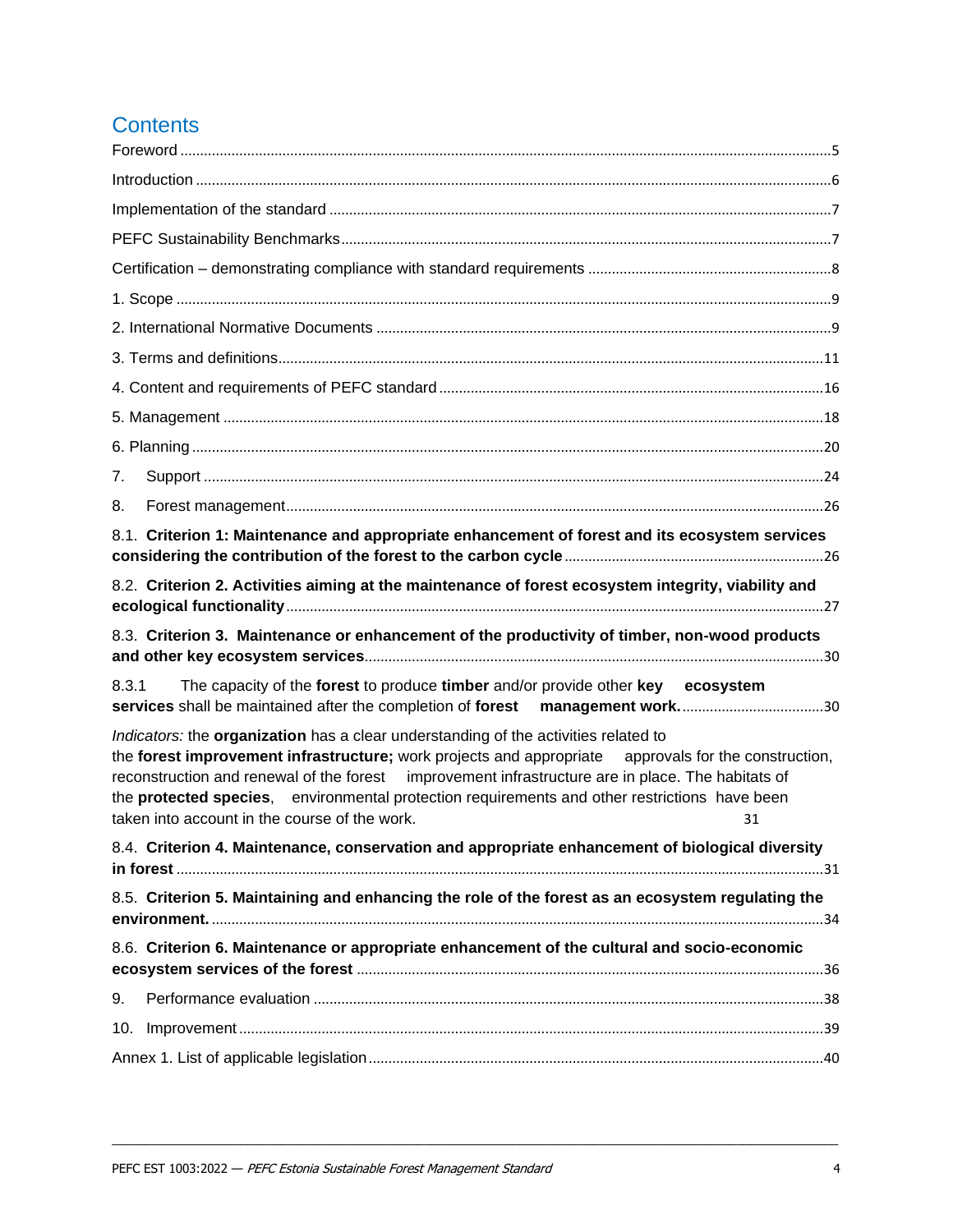## <span id="page-3-0"></span>Foreword

PEFC (the Programme for the Endorsement of Forest Certification) is an independent, nonprofit and non-governmental leading global alliance of regional and national forest certification systems promoting sustainable forest management through forest certification and labelling of forest-based products.

Products with aPEFC certificate and label offer assurance that the raw materials used in their manufacture originate from sustainably managed forests, plantations, Trees Outside Forests (TOF) or recycled wood-based materials. PEFC works throughout the entire forest supply chain ensuring that wood and non-wood forest products are produced with respect for the ecological, social and ethical standards.

In Estonia, the Estonian Forest Certification Council (hereinafter: EFCC) implements the PEFC principles with the aim of contributing to the implementation of the principles of responsible and sustainable forestry and raising the awareness of forest owners, wood or wood-based industry, forestry stakeholders and consumers about sustainable forestry, production and consumption. EFCC is a member of the international umbrella organization PEFC and is responsible for the application of the international PEFC system in Estonia.

This standard is a part of PEFC Estonia Forest Certification Scheme (hereinafter: Estonian scheme). The aim of the standard is to promote sustainable development and management of Estonian forests through forest certification, focusing the attention of owners on considering the economic, ecological, social and cultural aspects in forest management. The standard is reviewed no less than every five years with the participation of a broad range of stakeholders and revised, if necessary.

After the entry into force and the end of the transition period, this standard cancels and replaces the 2015 version of PEFC Estonia National Forest Management Standard.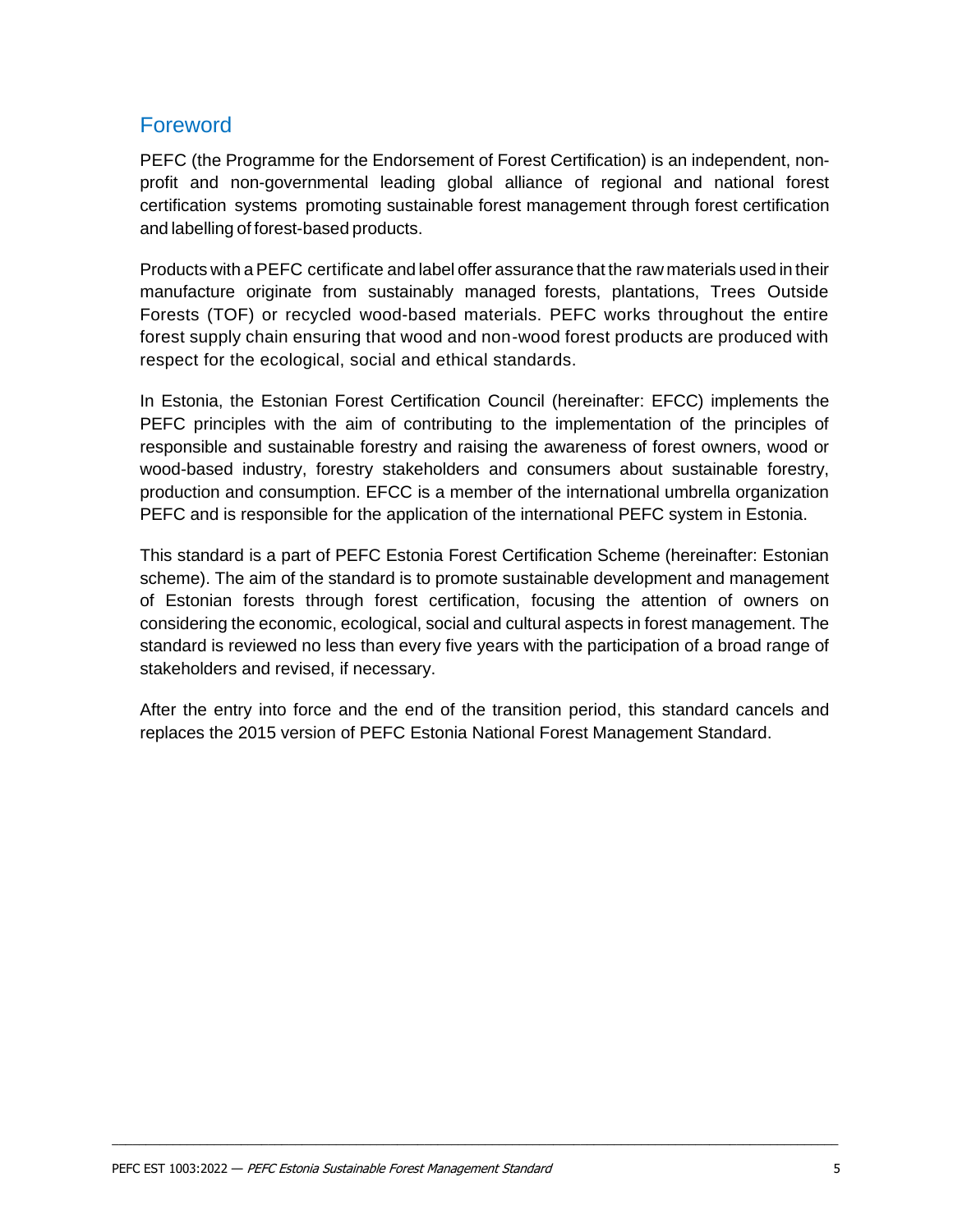## <span id="page-4-0"></span>**Introduction**

This standard helps forest owners to be an efficient manager of the forest as a renewable resource and increases public awareness of sustainable forestry. The standard has been developed through an open and transparent development process and as a result of consultations and consensus-based discussions of a broad range of stakeholders. The standard and the guidance material supporting its implementation specify the requirements for sustainable forest management.

The forest management standard is a normative document for forest owners, the implementation of the standard gives the right to obtain a PEFC forest management certificate in accordance with PEFC Estonia Forest Certification Scheme.

The standard covers requirements for the management of forests, plantations and trees outside forest. Specifications for the management of plantations and trees outside forest are provided in the notes to the standard requirements, if applicable. In case there are not any notes to the requirement, the basic requirement applies.

The Board of EFCC formed a working group on March 9, 2020 with the aim of revising the forest management standard. In addition to experts, representatives of 26 different organizations were involved in the work of the working group. The work was coordinated by an independent moderator and organized by EFCC. The working group operated according to the consensus principle, where no single interest of stakeholders or organizations could dominate.

For the revision of the standard 30 meetings were held within the period of March 2020 and April 2022. Since forest management has become the focus of public attention in Estonia, the members of the working group were motivated to have in-depth discussions on the unambiguous wording of each clause of the standard and the need for the actual implementation and verifiability of the requirements.

The standard was drafted in such a way that ensuring compliance with PEFC requirements would not create additional bureaucracy. Instead, it should contribute to promoting sustainable forestry and enable the organization to benefit from it. The technical documentation drawn up to demonstrate compliance with PEFC requirements shall add value to the organization; also, the process-focused approach shall contribute to improving the performance.

In the course of the standard setting process, previous specifications for large and small forest owners were repealed and it was established that all clauses of the standard apply to all those obliged to comply with the requirements of the standard.

Also, the principles of biodiversity conservation were reviewed in the process of revising the standard to ensure that these would not become groundlessly burdensome for the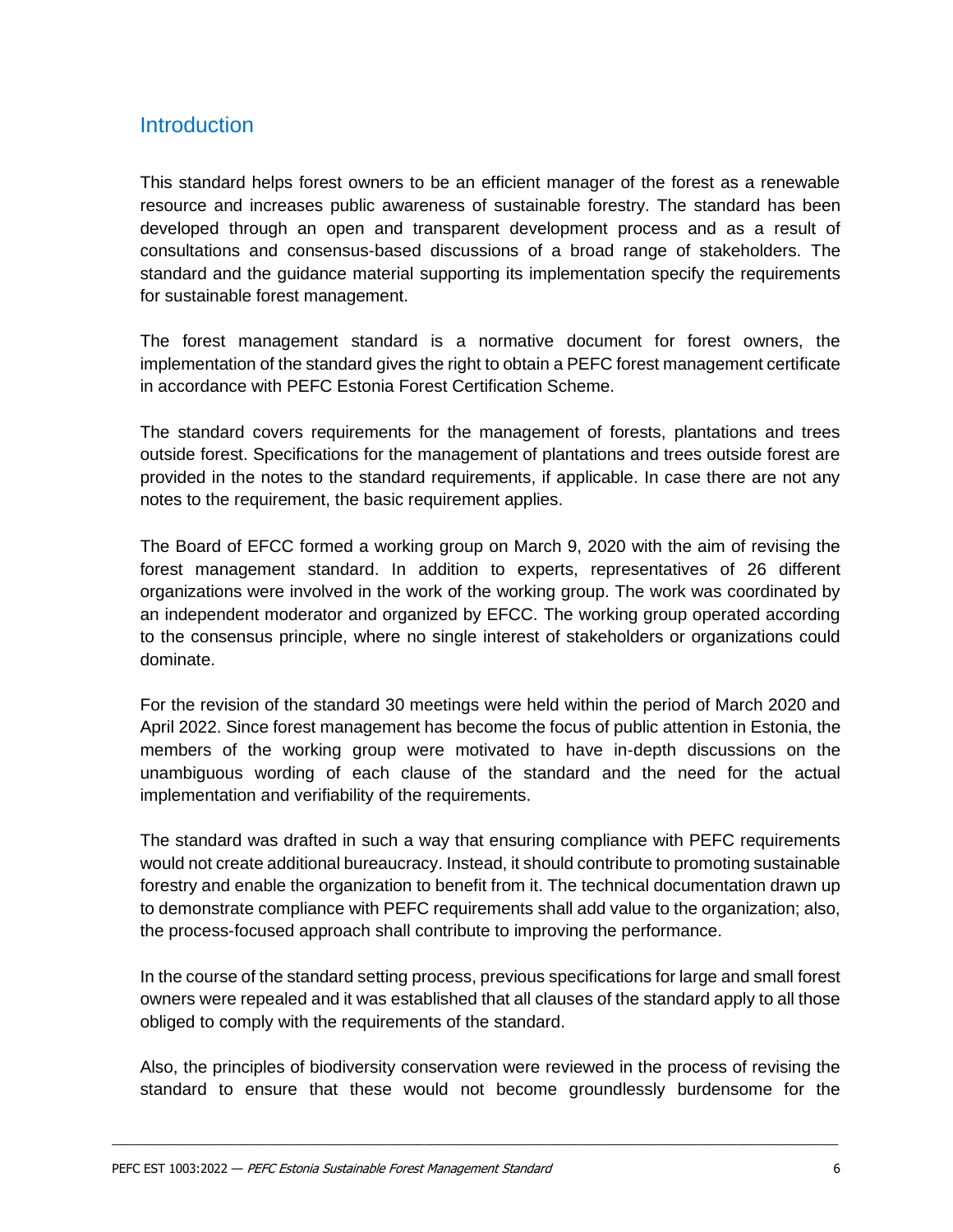organization and, in particular, would enable the knowledge in forestry to create greater diversity in nature.

The Enquiry Draft Standard was reviewed by the representatives of major stakeholders. The working group has considered their feedback and improved the comprehensiveness and relevancy of the Enquiry Draft before making it public.

#### <span id="page-5-0"></span>Implementation of the standard

The forest management standard describes criteria and specific requirements to be implemented by the organization to show compliance with sustainable and responsible forestry.

Forest owners operating according to the defined criteria ensure sustainable forest management and confirm the compliance with the requirements of the standard. Estonian forests are very different, diverse in terms of structure and site type; also, the objectives and practices of forest management are different. The standard establishes common requirements; however, the specific character of forest land ownership (size, location, forest management objectives, applied practices and the intensity of forest use) has been taken into account in the development of the standard.

The indicators formulated in addition to the requirements of the standard determine the minimum required activities demonstrating the compliance with the requirements and ensuring the effectiveness of the activities.

The organization shall keep records of its activities to provide evidence of the compliance with the requirements of the PEFC standard. If PEFC standard does not require a written record to demonstrate the compliance with the requirement, the organization may provide oral verification. If the organization is permitted to explain the issue orally, the auditor shall have the right to request the information in writing in case the audit reveals that oral verification is not sufficient.

#### <span id="page-5-1"></span>PEFC Sustainability Benchmarks

Sustainable forest management in Estonia is exercised in a manner and to the extent that maintains the viability, biodiversity, productivity and regeneration capacity of the forest and its potential to fulfil, now and in the future, relevant ecological, economic, social and cultural functions without causing damage to other ecosystems.

The structure of the standard is based on six PEFC international sustainability criteria:

Criterion 1: Maintenance and appropriate enhancement of forest and ecosystem services considering the contribution of forest to the global carbon cycle.

Criterion 2: Activities for the maintenance of the integrity, vitality and ecological functionality of the forest ecosystem.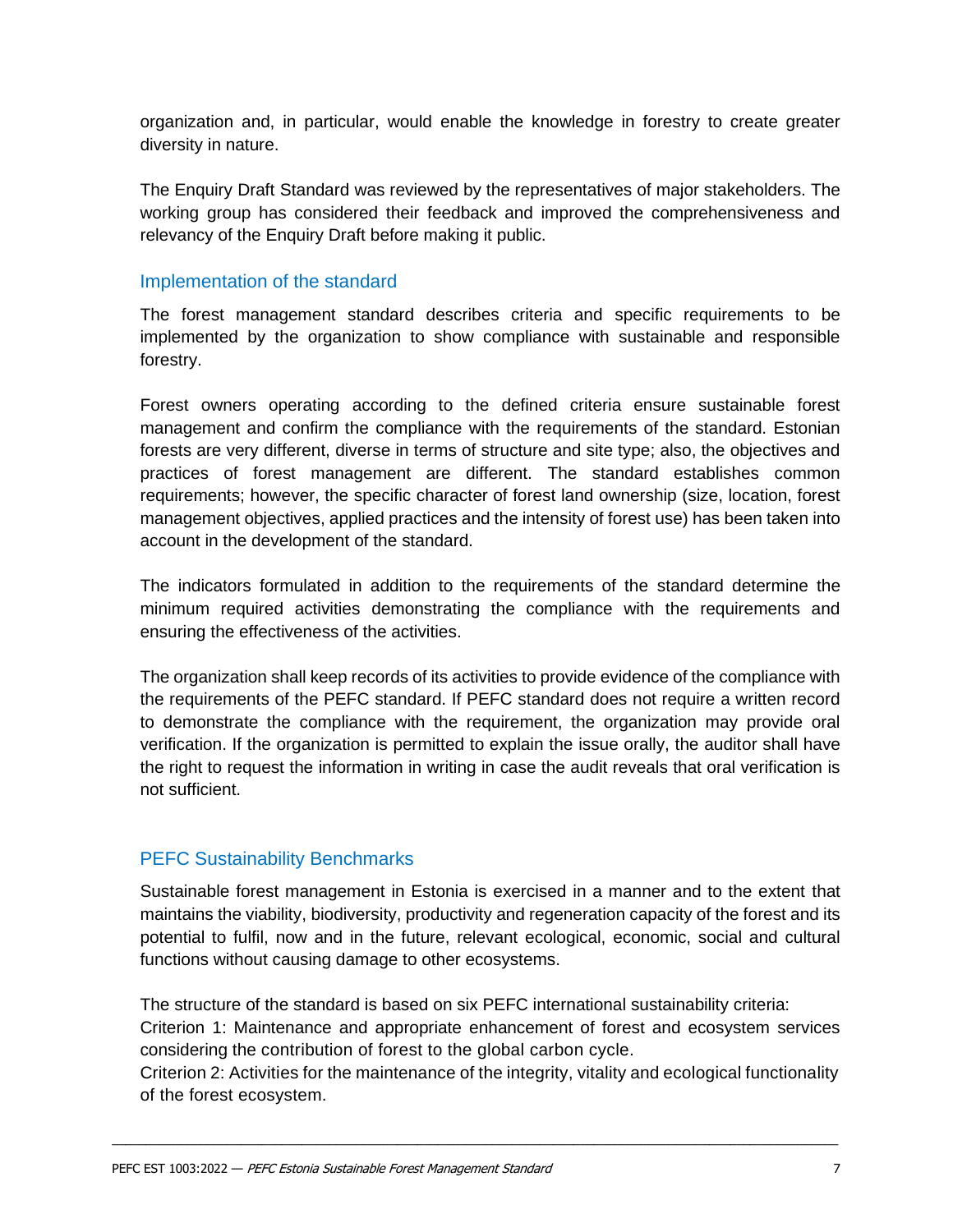Criterion 3: Maintenance and enhancement of the productive functions of wood and nonwood forest products, as well as other ecosystem services.

Criterion 4: Maintenance, conservation and appropriate enhancement of biodiversity in forest ecosystems.

Criterion 5: Maintenance and enhancement of the role of the forest as an ecosystem regulating the environment.

Criterion 6: Maintenance and appropriate enhancement of the cultural and socio-economic values of the ecosystem services of the forest.

#### <span id="page-6-0"></span>Certification – demonstrating compliance with standard requirements

Certification is the process of assuring that the forest owner is managing the forest in compliance with PEFC requirements.

Certification bodies shall be impartial, independent and accredited. Accreditation of certification bodies in Estonia is carried out by the NGO Estonian Centre for Standardisation and Accreditation with membership within the European Co-operation for Accreditation. In other countries the accreditation of certification bodies is carried out by a local accreditation body recognized by PEFC with membership within the International Accreditation Forum.

Organizations seeking to obtain PEFC certification are required to demonstrate their conformity with PEFC endorsed standards. When compliance is assured, the certification body shall issue a certificate valid up to five years and the organization shall earn the right to make "PEFC certified" claims and use the PEFC label.

Upon expiry of the certificate, the certificate holder shall apply for new certification. In addition, continued compliance with PEFC requirements is assessed during annual audits.

Complaints against certified organizations are dealt with according to the respective complaints and appeals procedures established by certification bodies. Issues that remain unresolved shall be resolved according to the respective complaints and appeals procedure of national accreditation bodies and thereafter, if necessary, according to the appeals procedure of the third level – the European Co-operation for Accreditation.

Complaints related to the standards of the PEFC Estonia Forest Certification Scheme or their management are handled by Estonian Forest Certification Council.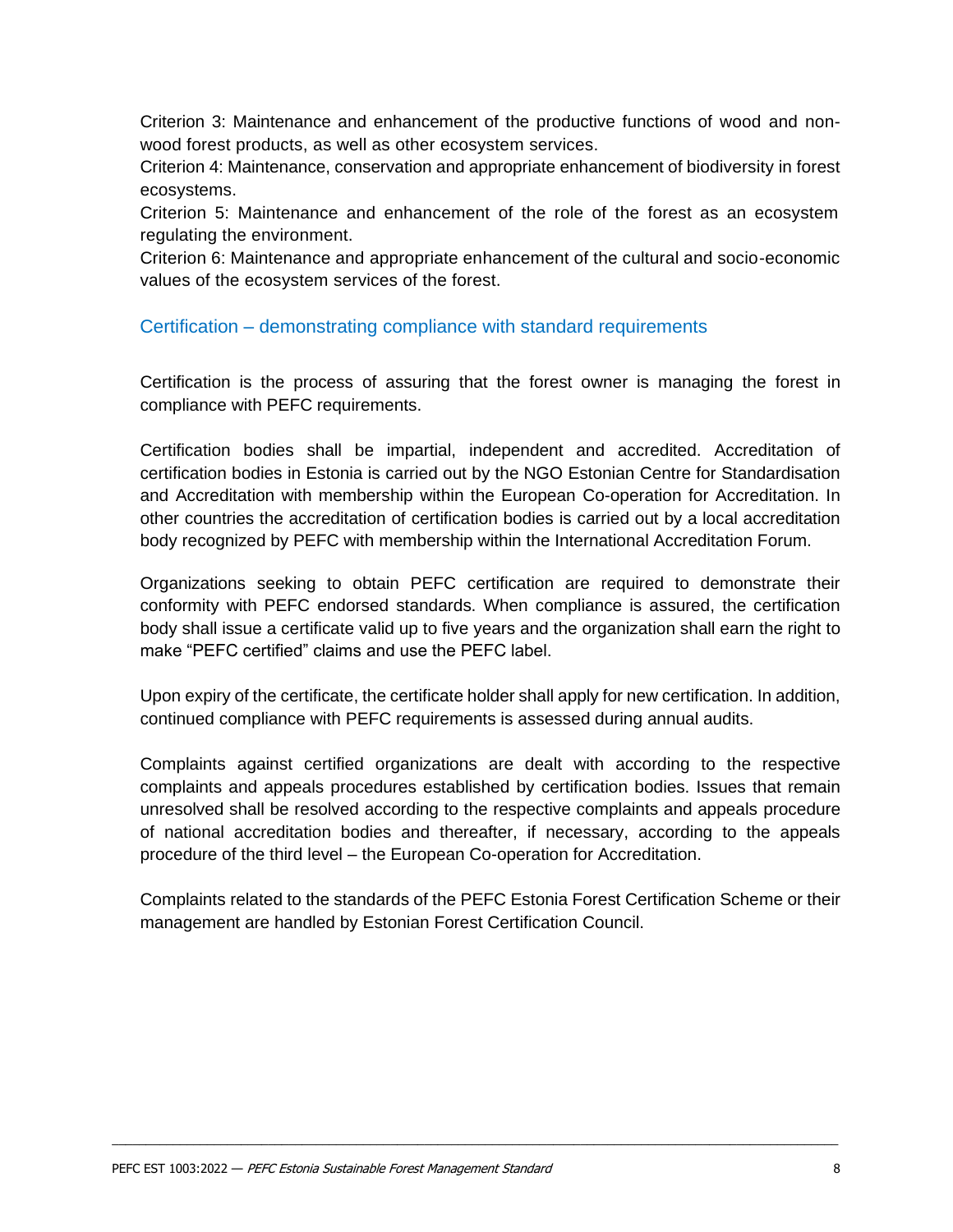## <span id="page-7-0"></span>1. Scope

PEFC Estonia **Sustainable Forest Management** Standard (hereinafter **PEFC Standard**) includes Sustainability Benchmarks of PEFC International which form the basis for the PEFC International for the endorsement of **sustainable forest management** in Estonia. The requirements of the **PEFC standard** are applied to forest land. The standard can also be applied to **plantations** and **non-forest land**. The requirements apply to forest owners and managers, as well as their contractors operating in **certified areas**. The requirements cover all necessary processes that aim at **sustainable forest management** and provision of **ecosystem services**.

## <span id="page-7-1"></span>2. International Normative Documents

[Freedom of Association and Protection of the Right to Organise Convention, 1948 \(No.87\)](https://www.ilo.org/dyn/normlex/en/f?p=NORMLEXPUB:12100:0::NO:12100:P12100_INSTRUMENT_ID:312232:NO) [Forced Labour Convention, 1930 \(No.29\).](https://www.ilo.org/dyn/normlex/en/f?p=NORMLEXPUB:12100:0::NO:12100:P12100_INSTRUMENT_ID:312174:NO) [Right to Organise and Collective Bargaining Convention, 1949 \(No. 98\)](https://www.ilo.org/dyn/normlex/en/f?p=NORMLEXPUB:12100:0::NO:12100:P12100_INSTRUMENT_ID:312243:NO) [Equal Remuneration Convention, 1951 \(No.100\)](https://www.ilo.org/dyn/normlex/en/f?p=NORMLEXPUB:12100:0::NO:12100:P12100_INSTRUMENT_ID:312245:NO) [Abolition of Forced Labour Convention, 1957](https://www.ilo.org/dyn/normlex/en/f?p=NORMLEXPUB:12100:0::NO:12100:P12100_INSTRUMENT_ID:312250:NO) (No.05) [Discrimination \(Employment and Occupation\) Convention, 1958 \(No.111\)](https://www.ilo.org/dyn/normlex/en/f?p=NORMLEXPUB:12100:0::NO:12100:P12100_INSTRUMENT_ID:312256:NO) [Workers' Representatives Convention, 1971 \(No.135\)](https://www.ilo.org/dyn/normlex/en/f?p=NORMLEXPUB:12100:0::NO:12100:P12100_INSTRUMENT_ID:312280:NO) [Minimum Age Convention, 1973 \(No.138\)](https://www.ilo.org/dyn/normlex/en/f?p=NORMLEXPUB:12100:0::NO:12100:P12100_INSTRUMENT_ID:312283:NO) [Tripartite Consultation \(International Labour Standards\) Convention, 1976 \(No.144\)](https://www.ilo.org/dyn/normlex/en/f?p=NORMLEXPUB:12100:0::NO:12100:P12100_INSTRUMENT_ID:312289:NO) [Worst Forms of Child Labour Convention, 1999 \(No.182\)](https://www.ilo.org/dyn/normlex/en/f?p=NORMLEXPUB:12100:0::NO:12100:P12100_INSTRUMENT_ID:312327:NO) ISO/IEC 17021-1:2015 Conformity assessment – Requirements for bodies providing audit and certification of management systems – Part 1: Requirements United Nations Universal Declaration of Human Rights, 1948. Stockholm Convention on Persistent Organic Pollutants, 1998. Convention on International Trade in Endangered Species of Wild Fauna and Flora (CITIES), OJ L 75, 2015 European Landscape Convention, Council of Europe 176, 2000 Regulation (EU) No 492/2011 of the European Parliament and of the Council of 5 April 2011 on freedom of movement for workers within the Union

International Plant Protection Convention, 1997

Convention on the Conservation of Migratory Species of Wild Animals, 1982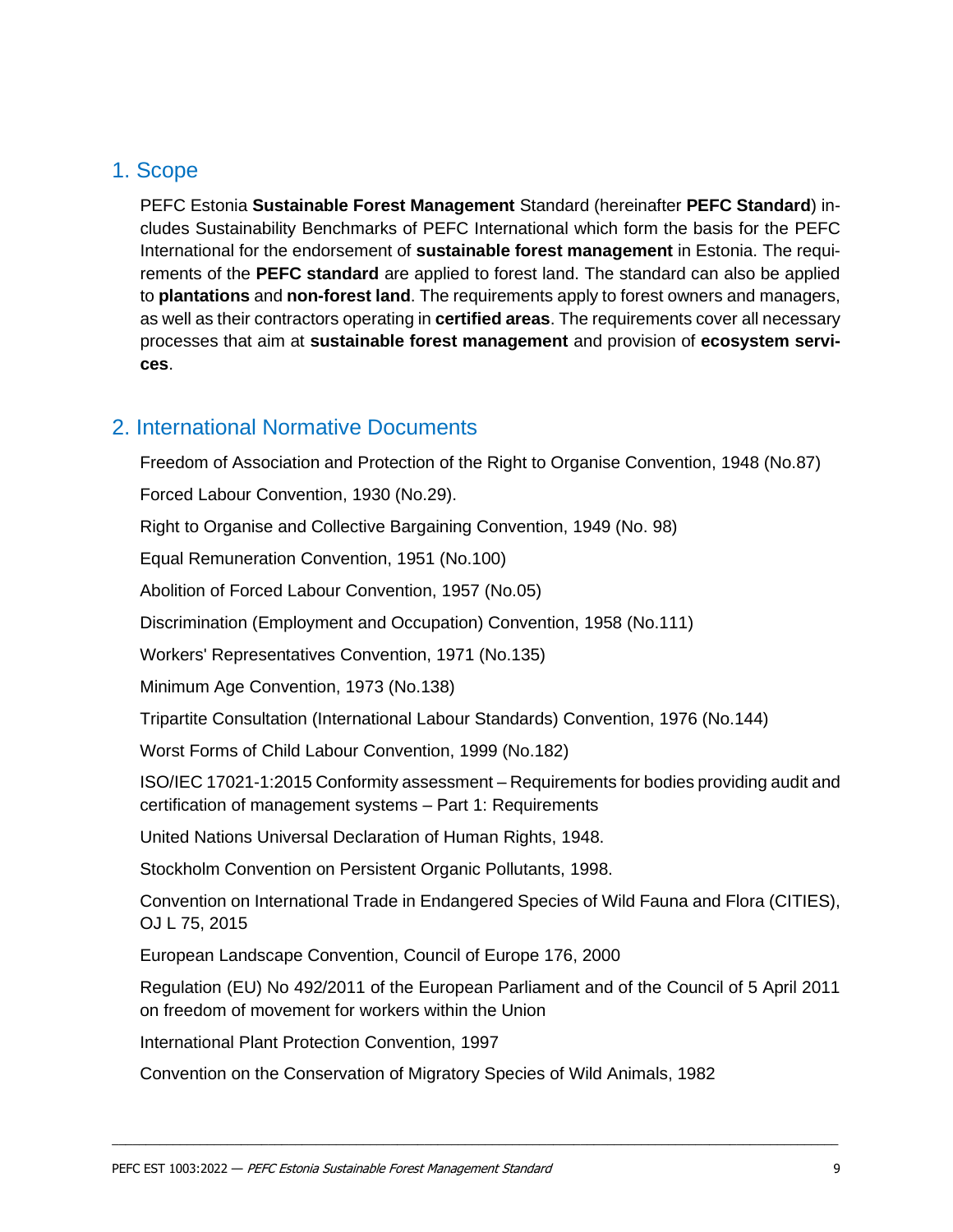Directive 2009/147 / EC of the European Parliament and of the Council on the conservation of wild birds

Council Directive 92/43 / EEC of 21 May 1992 on the conservation of natural habitats and of wild fauna and flora

PEFC ST 1001, Standard Setting – Requirements

PEFC ST 1002, Group Forest Management Certification – Requirements

PEFC GD 1007, PEFC Endorsement and Mutual Recognition of National Schemes and their Revision

PEFC ST 2002, Chain of Custody of Forest Based Products – Requirements

ISO Guide 2, Standardization and related activities — General vocabulary

EU Timber Regulation (EUTR)

REGULATION (EU) No 1143/2014 OF THE EUROPEAN PARLIAMENT AND OF THE COUNCIL of 22 October 2014 on the prevention and management of the introduction and spread of invasive alien species

Convention on Wetlands of International Importance especially as Waterfowl Habitat (Ramsar, 1971)

Convention on Biological Diversity (Rio de Janeiro, 1992)

Convention on the Conservation of European Wildlife and Natural Habitats (Bern,1979)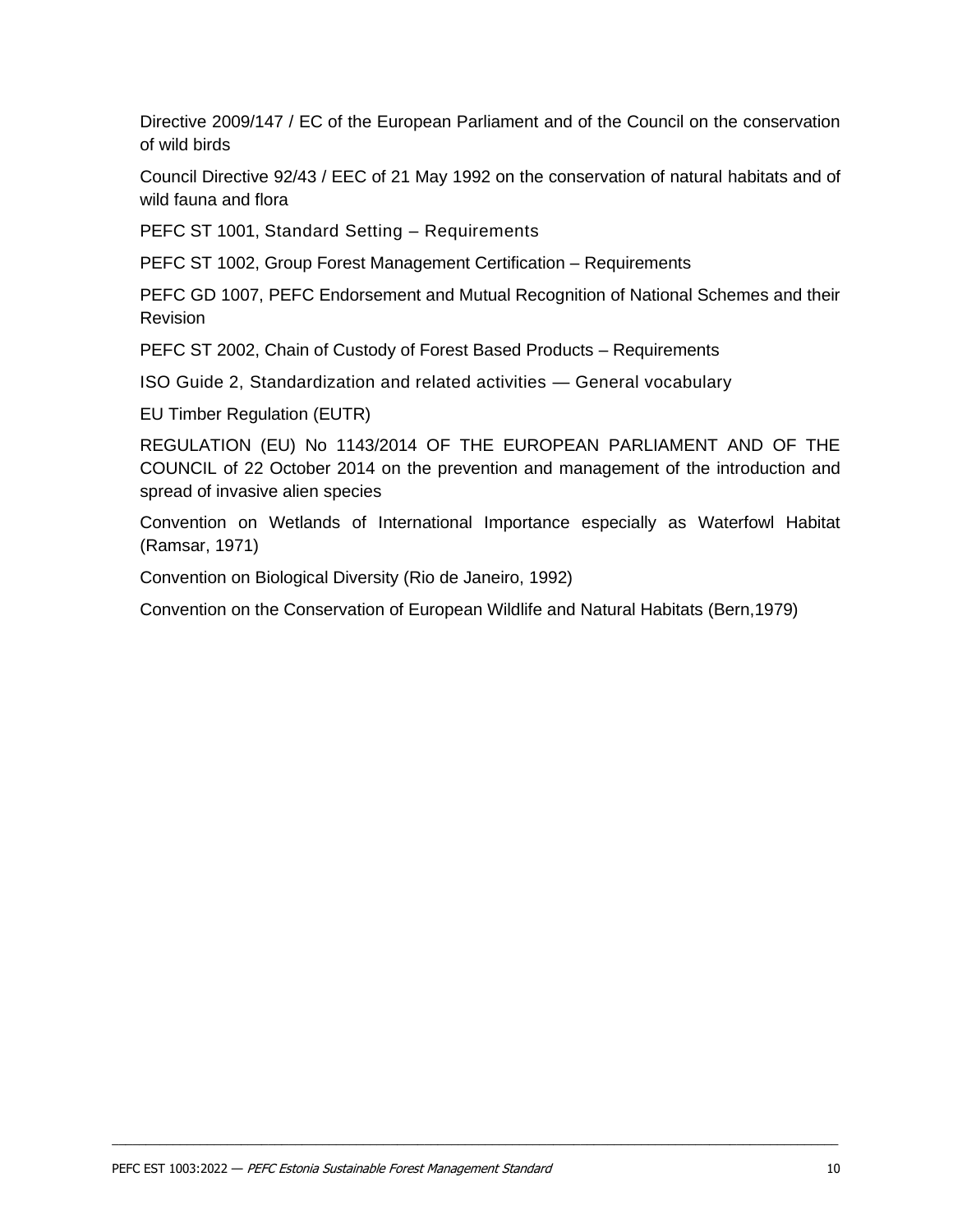## <span id="page-9-0"></span>3. Terms and definitions

**Audited entity:** the certified area or a part of the certified area of the **organization** where PEFC audit is performed (source: ST Working Group).

**EFCC:** NGO Estonian Forest Certification Council.

**Fundamental ILO conventions:** eight conventions (ILO 29, 87, 98, 100, 105, 111, 138 and 182) identified by the International Labour Organisation´s (ILO) Governing Body as "fundamental" in terms of principles and rights at work (source: ST Working Group).

**Plantation:** a site established on non-forest land where trees and shrubs are grown with regular planting spacing and managed uniformly by age (source: ST Working Group and Forest Act).

*Note:* Forest Act does not apply to **plantations**. Clear-cut areas regenerated with native tree species and afforested non-forest land (eg quarries, agricultural land) are not deemed to be **plantations**, unless the **organization** has defined afforested nonforest land as a **plantation** (source: ST Working Group)

**Management system:** the management of the **organization** ensuring consistent achievement of established objectives and contributing to **sustainable forest management** and provision of **ecosystem services.** It requires the design, approval, execution, control and improvement of the processes (source: ST Working Group)

**Sustainable forest management:** management of **forest** in a manner and to the extent that maintains their viability, biodiversity, productivity and regeneration capacity and their potential to fulfil, now and in the future, relevant ecological, economic social and cultural functions that does not cause damage to other **ecosystems** (source: ST Working Group, Ministry of the Environment, 2021).

**Protected species:** Category I, II and III species according to the Nature Conservation Act (source: ST Working Group)

**Forests with the function of balancing the environment: forests** mitigating the extreme natural processes, such as the forest reducing the erosion on steep slopes and the floodplain forest buffering floods. Also, **buffer strips** have a balancing function.

**Forests with the function of environmental protection: forests** protecting the environment against human activities, eg the limited management zone of a shore or bank (water protection forest), the limited management zone of a protected area or a permanent habitat (a buffer zone of a nature reserve or special protection zone).

**Local community:** local people living in the area bordering or sufficiently adjacent to the **certified area**, with formulated common forest management expectations and a spokesperson chosen from among themselves (source: ST Working Group).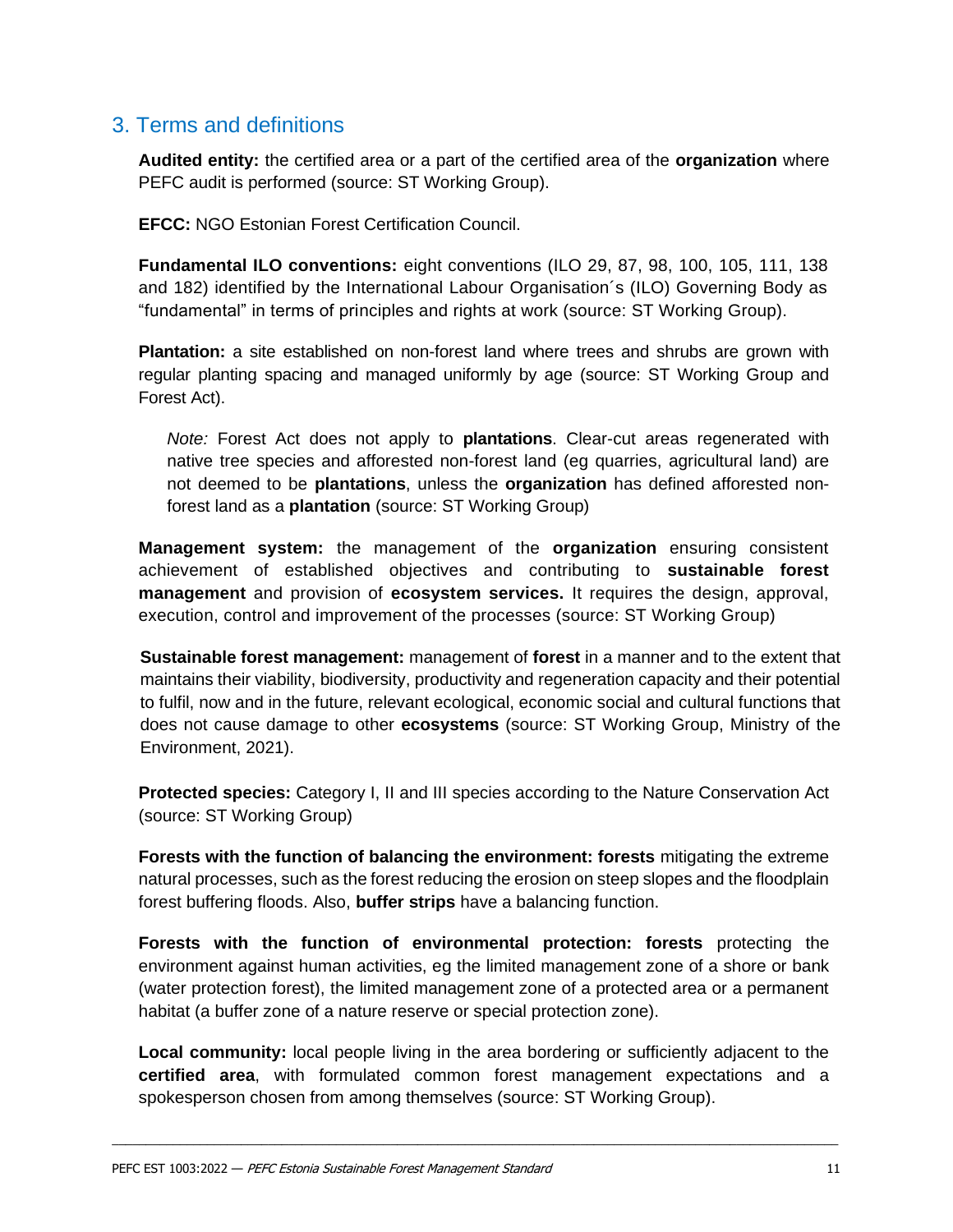**Prescribed burning:** making suppression fire in case of landscape fires or burning of slash collected into piles or heaps; also, surface burning and targeted use of fire for environmental protection with the aim of creating habitat conditions for **protected species** (source: ST Working Group)**.**

**Cultivation material:** seeds of forest trees, forest plants and parts of forest plants (source: Regulation No. 20 of the Minister of the Environment "Origin of cultivated material permitted for reforestation").

**Landscape:** a socio-ecological system with a perceptible spatial extent, defined and influenced by ecological, historical, economic and cultural processes. The **landscape** consists of a mosaic of natural and/or human-affected ecosystems characterized by the interplay of different objects (including landforms, water bodies, vegetation, land use, settlements and infrastructure) (source: ST Working Group, Scherr et al. 2013).

**Forest:** an **ecosystem** consisting of **forest land**, its flora, fauna and micro-organisms (source: Forest Act, ST Working Group)

**Forest land:** land entered in the state register for accounting of forest resource as the forest (source: ST Working Group and the statutes of the state register for accounting of forest resource).

**Forest improvement infrastructure:** roads, bridges, culverts, ditches, embankments ( source: ST Working Group).

**Forest management work**: forest management, regeneration, cultivation, forest protection, **wood** procurement; enabling and provision of other **ecosystem services** on both **forest land** and **non-forest land**. Also, the definition includes **large-scale forest management work** (source: ST Working Group).

**Forest improvement work:** construction, reconstruction, renewal and maintenance of a drainage system and a road in order to preserve and increase the cultivation value of the land or protect the natural environment on both **forest land** and **non-forest land** (source: ST Working Group and Land Improvement Act).

**Afforestation:** the establishment of **forest** on **non-forest land** by planting, sowing or promoting natural regeneration. The purpose of afforestation is to change land use from **nonforest land** to **forest land** (source: ST Working Group)

**Forest structure:** the species composition and three-dimensional arrangement of trees and other plants in combination with other spatial elements such as soil, landforms, water bodies etc. considered at micro, stand or landscape scale. Typical elements of **forest** structure include the species composition and age distribution of trees, dead **wood**, hollow trees, native trees, landscape microforms, forest layers and forest gaps, trees, shrubs and other plants (eg locust, willow, hazel, linden, oak, maple, hemp, raspberry) valuable for pollinators due to nectar and/or pollen; as well as the homogeneity or unevenness of the arrangement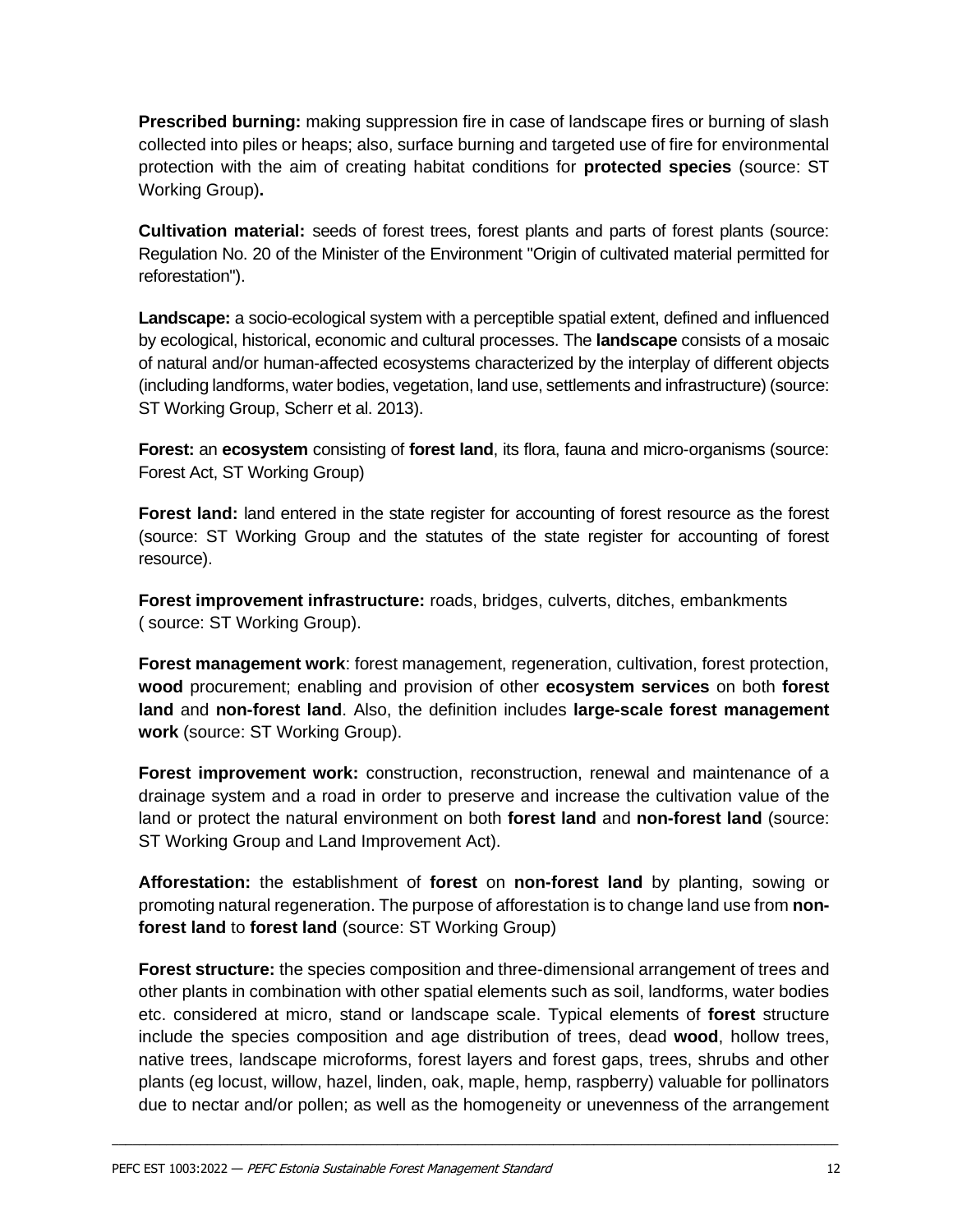of the elements of **forest** structure. The elements of forest structure form microhabitats for the rest of the biota (source: ST Working Group).

**Non-forest land: non-forest land** is divided into **man-made/cultural non-forest land** (eg hedges, yards, residential land, parks, cemeteries, green areas, berry and fruit-tree orchards, **plantations,** nurseries, horticultural farms, arboretums, agricultural land, arable land and cultivated grassland overgrown with trees and shrubs, seedbeds, infrastructure lands) and **(semi-)natural non-forest land** (eg bogs, wooded bogs, coastal meadows, flooded meadows, wooded meadows, alvars, wet meadows, juniper stands, overgrown permanent grasslands, grasslands with individual trees, predominantly open heaths and dunes) (source: ST Working Group).

**Trees outside forest:** individual trees or a group of trees growing in

(a) **plantations** and other **man-made/cultivated non-forest land** (according to the international standard it is considered as intensively used non-forest land);

**(b) (semi-)natural non-forest land** with predominantly native tree and shrub species (according to the international standard it is considered as extensively used non-forest land).

**Non-wood forest products:** Christmas trees, whisks, nuts, berries, mushrooms, game, honey, etc., which may also be derived from **plantations** and **non-forest land** (source: ST Working Group)

**Cultural heritage landscape:** an area of cultural value under national protection, a historic settlement or a part thereof, or a cultural **landscape** formed by the interaction of man and nature (eg historic fields, hillforts, ancient villages) (source: ST Working Group and Heritage Conservation Act)

**Affected stakeholder:** a group of people directly affected by the activities of the **organization**. Stakeholders include: **local communities**, the staff of the **organization**, immediate neighbours, regional businesses, government agencies, local governments, customers and suppliers (source: ST Working Group)

**Organization:** a legal or natural person holding a **PEFC certificate** or applying for certification and being responsible for meeting the requirements of the **PEFC standard** (source: ST Working Group).

**Main ecosystem service:** a type of **ecosystem service** declared by an **organization** and used for commercial or other purposes by the organization (eg the provision of bird watching or recreation possibilities to nature tourism businesses as a social benefit which may or may not be for financial gain) (source: ST Working Group).

**PEFC certificate:** a document issued by an accredited certifier confirming that an **organization** complies with the requirements of the **PEFC standard** (source: ST Working Group).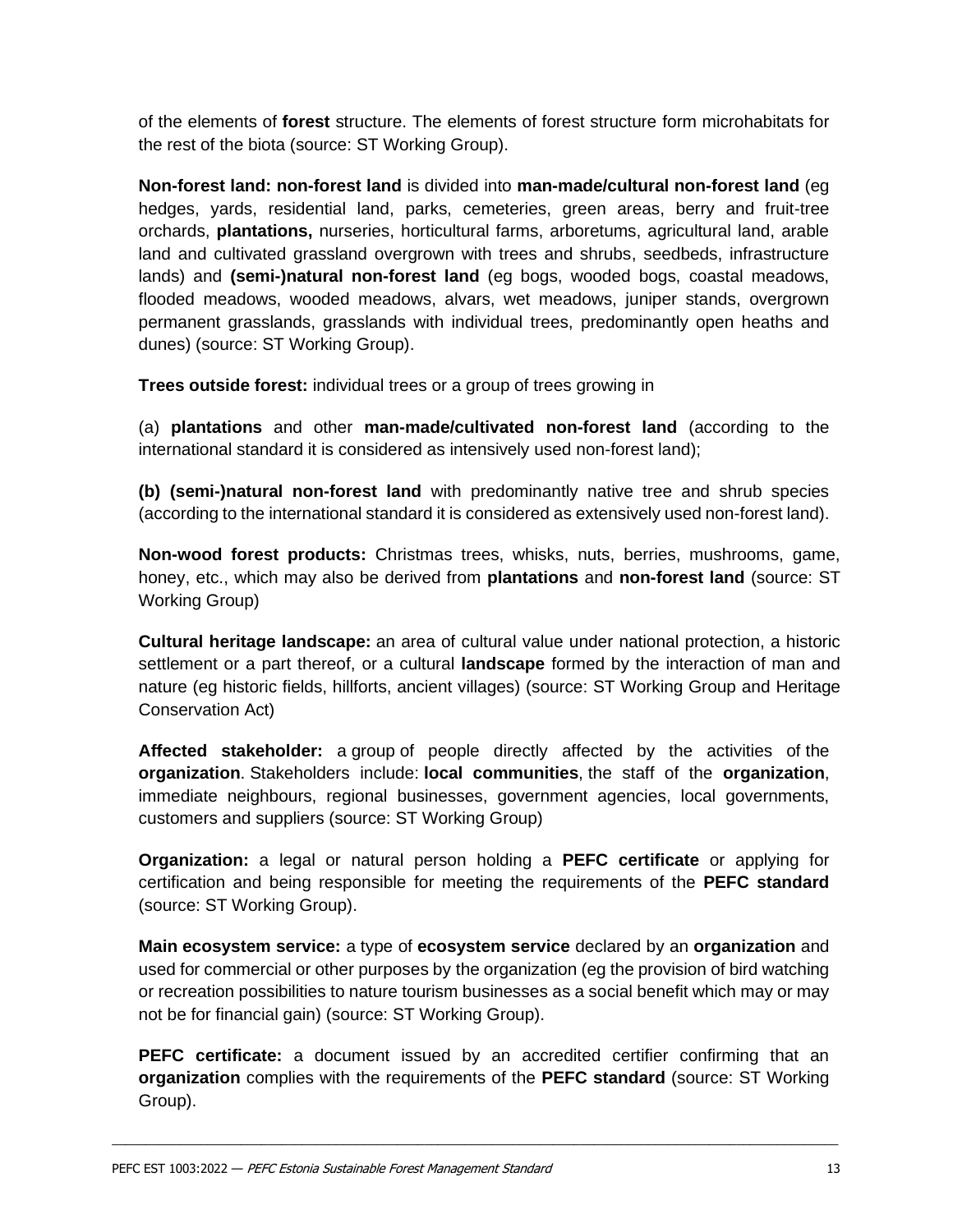**PEFC standard:** PEFC Estonia **Sustainable Forest Management** Standard (source: ST Working Group)

**PEFC chain of custody certificate:** a document issued by an accredited certifier confirming that an **organization** complies with the requirements of the PEFC International Standard PEFC ST 2002:2020 (Chain of Custody of Forest Based Products – Requirements) (source: ST Working Group).

**PEFC claim:** a claim made in the sales and delivery documents for **wood** or **non-wood** forest products or other ecosystem services from **a certified area**. PEFC claims are "100% PEFC-sertifitseeritud" and/or "100% PEFC Certified" (source: ST Working Group).

**Buffer strip:** a zone (a peripheral zone) with permanent vegetation (mainly trees and shrubs) located between the area of two (or more) different land uses and where special economic techniques are applied to ensure certain functions. The purpose of the **buffer strip** is to reduce the transboundary effects of economic activities, to ensure the partial preservation of the environment or structures in the managed area, as well as the ecological coherence of neighbouring areas; to provide safe habitat for plants and/or habitats (and feeding sites) for animals, birds and other forest fauna and provide/maintain the aesthetic value of the **landscape**. No less than shrubs, undergrowth and trees of the second front are left to grow on the buffer strip (the first front may be left if necessary). Riparian **buffer strip** is a zone with a permanent vegetation along the natural water body to prevent shore erosion, diffuse emissions, sediments and nutrients from entering the water body and to stabilize the shore. A **buffer strip** can also be a meadow-like community with developed turf.

**Stand composition:** tree species composition of a stand in full percentage by fronts. The standard uses the ratio of the stock of tree species to the general stock of the respective front to determine the composition coefficient of the stand component. The ratio of the number of trees is used as the composition of young trees, areas of uncertainty and undergrowth. In the case of low-yielding forest land and in the description of the composition factors of shrub fronts, the proportion of canopy cover is used (source ST Working Group and Regulation No. 2 of the Minister of the Environment "Guidelines for Forest Management")

*Note:* also, the proportions of tree species associations are used to describe the stand (source: ST Working Group).

**Wood:** roundwood and energy wood (carvings, trunks, stumps) and wood chips made thereof (source ST Working Group).

**Substitution effect of wood products:** shows how much anthropogenic carbon emissions are saved by replacing non-wood materials (especially concrete, steel or fossil fuels) with **wood** products. The substitution effect shall take into account all carbon emissions from the manufacture and use of both non-wood and **wood**-based products. The substitution effect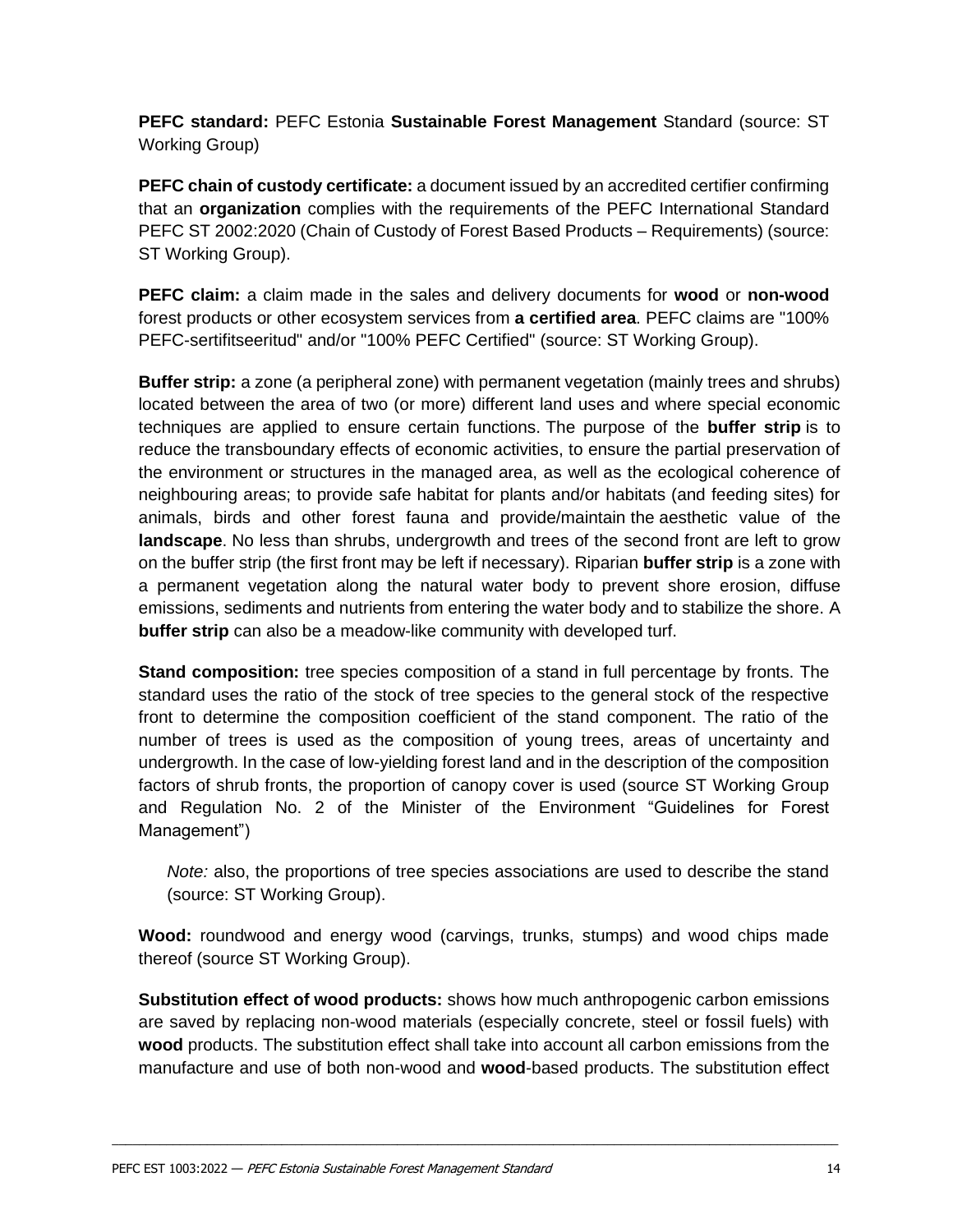enables to assess the impact of wood products on climate change mitigation (source ST Working Group).

**Indigenous woodland:** the land that has consistently been **forest land** since the end of the nineteenth century (source: ST Working Group).

*Note:* the definition of land cover on the Russian single-level topographic map may be used as a basis, but it can be specified using both earlier and later map materials.

**Certified Area:** the area owned and/or operated by the **organization** implementing the **PEFC Standard requirements** (source: ST Working Group).

**Large-scale forest management work:** construction and reconstruction of a drainage system and road, as well as large-scale regeneration felling with a significant impact extending beyond the **certified area** (source: ST Working Group)

**Plant protection product:** a preparation used to protect trees and other plants and **wood**  against pests or to control or destroy pests (source: ST Working Group).

**Management plan:** a document, set of documents and/or set of electronic data used by an **organization** to describe its **forest** and the objectives and principles of **forest** management and the use of **key ecosystem services** (source: ST Working Group).

*Note:* **management plan** does not mean a forest management plan within the meaning of the Forest Act.

**Commercial non-wood forest product:** a **non-wood forest product** declared by an **organization** and used for commercial purposes by the **organization** (source: ST Working Group)

**Ecosystem services:** material and/or non-material benefits people obtain from **ecosystems.** The term "benefits from the natural environment" can also be used (source: ST Working Group)

*Note:* **ecosystem services** are divided into material and immaterial **ecosystem services**. Material **ecosystem services** are divided into **wood** and **non-wood forest products**. **Wood** includes roundwood and energy wood (carvings, trunks, stumps) and wood chips produced from the latter. **Non-wood forest products** include Christmas trees, whisks, nuts, berries, mushrooms, game, honey, etc. Immaterial **ecosystem services** are regulatory or support services (eg soil formation, photosynthesis, nutrient cycling, water regime, environmental protection function, the function of balancing the environment) and socio-cultural benefits (eg possibility for recreation, mobility in the nature, residential value).

**Ecological spatio-temporal connectivity:** the landscape structure of an **ecosystem** and the spatial interconnection of structural elements and their temporal (historic) continuity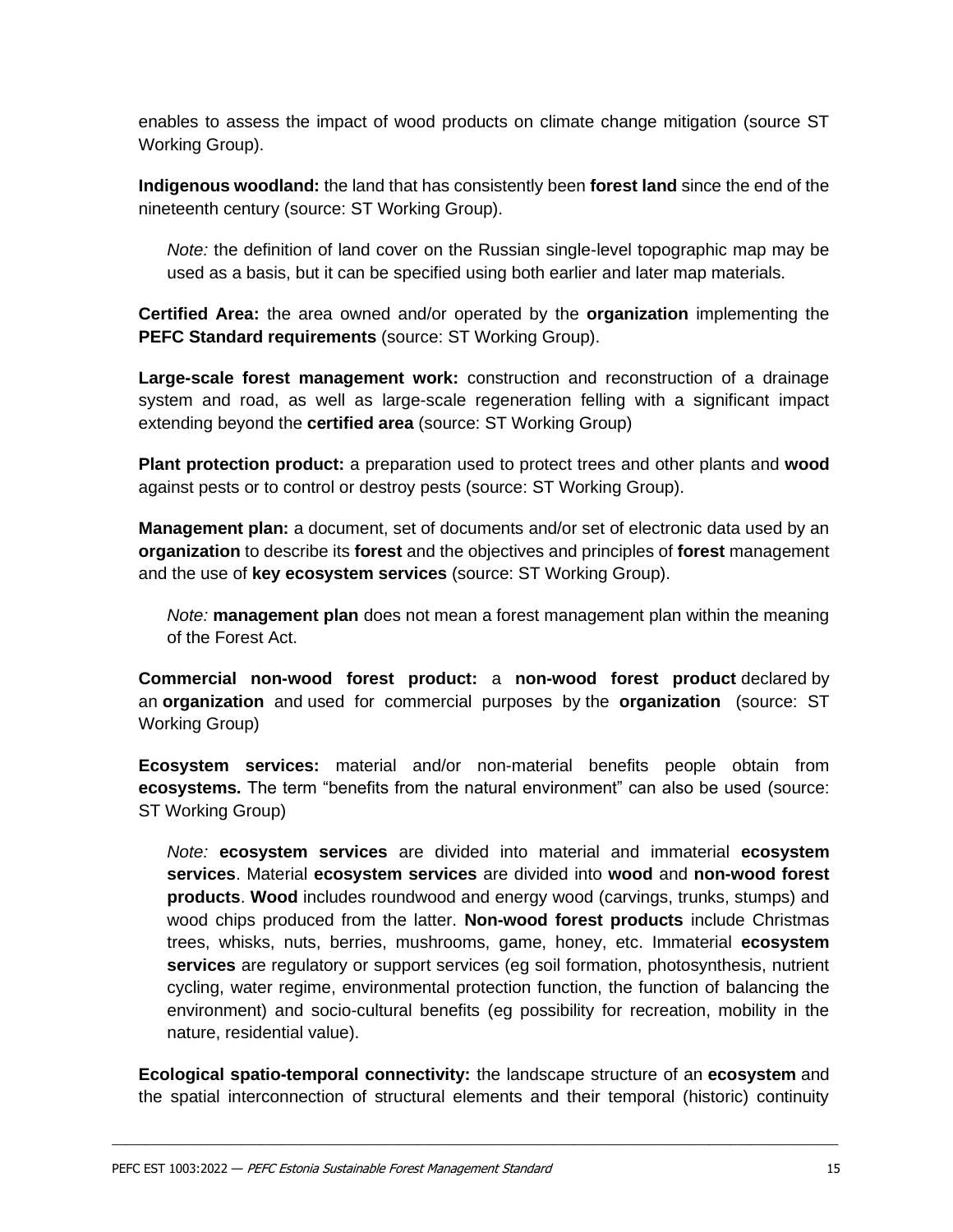supporting the distribution of species, the movement and interaction (direct or indirect) of individuals and/or the survival of species in the area (source: ST Working Group).

**Ecologically valuable forest:** the forest that includes rare, sensitive and representative **forest ecosystems** contributing significantly, either on their own or in a network, to the productivity, biodiversity and resilience of the **ecosystem**. **Ecologically valuable forests**  are nature reserves, conservation and limited management zones of protected areas and permanent habitats, registered sites of category I species, and **forests** voluntarily designated as ecologically valuable by the owner as described in the management plan. **Ecologically valuable forest** may also be defined as a valuable habitat in a national register or the **organization** has identified a part of the forest with unique values (source: ST Working Group)

**Ecologically valuable non-forest land:** open bogs without significant drainage (lowland bogs, transitional bogs, raised bogs), semi-natural grasslands without coastal drainage and significant cultivation (coastal meadows, flooded meadows, wooded meadows, alvars, wet meadows) heaths and dunes and semi-natural areas in nature reserves, conservation zones and limited management zones and protected areas of permanent habitats and registered sites of category I species, and **non-forest land** voluntarily designated as ecologically valuable by the **organization** (source: ST Working Group).

**Ecosystem:** a dynamic complex of plant, animal and micro-organism communities and their non-living environment interacting as a functional unit (Source: Convention on Biological Diversity, 1992, Article 2)

## <span id="page-14-0"></span>4. Content and requirements of PEFC standard

- 4.1 General principles of the **PEFC standard** 
	- 4.1.1. The requirements of **the PEFC standard** apply to all activities in the **certified area** affecting the **organisation**'s compliance with PEFC requirements.
	- 4.1.2. **The organization** may participate in certification through an authorized person, but the **organization** shall be aware of the responsibilities associated with certification.
	- 4.1.3. The **PEFC certificate** covers all **forest land** owned and/or held by the **organization** where forest law applies, as well as **plantations** and other **nonforest land** designated by the **organization**. Partial certification of **forest land** is not permitted.
	- 4.1.4. **The organization** shall comply with the requirements of the **PEFC Standard** on all **forest land** owned and/or held by the **organization,** as well as in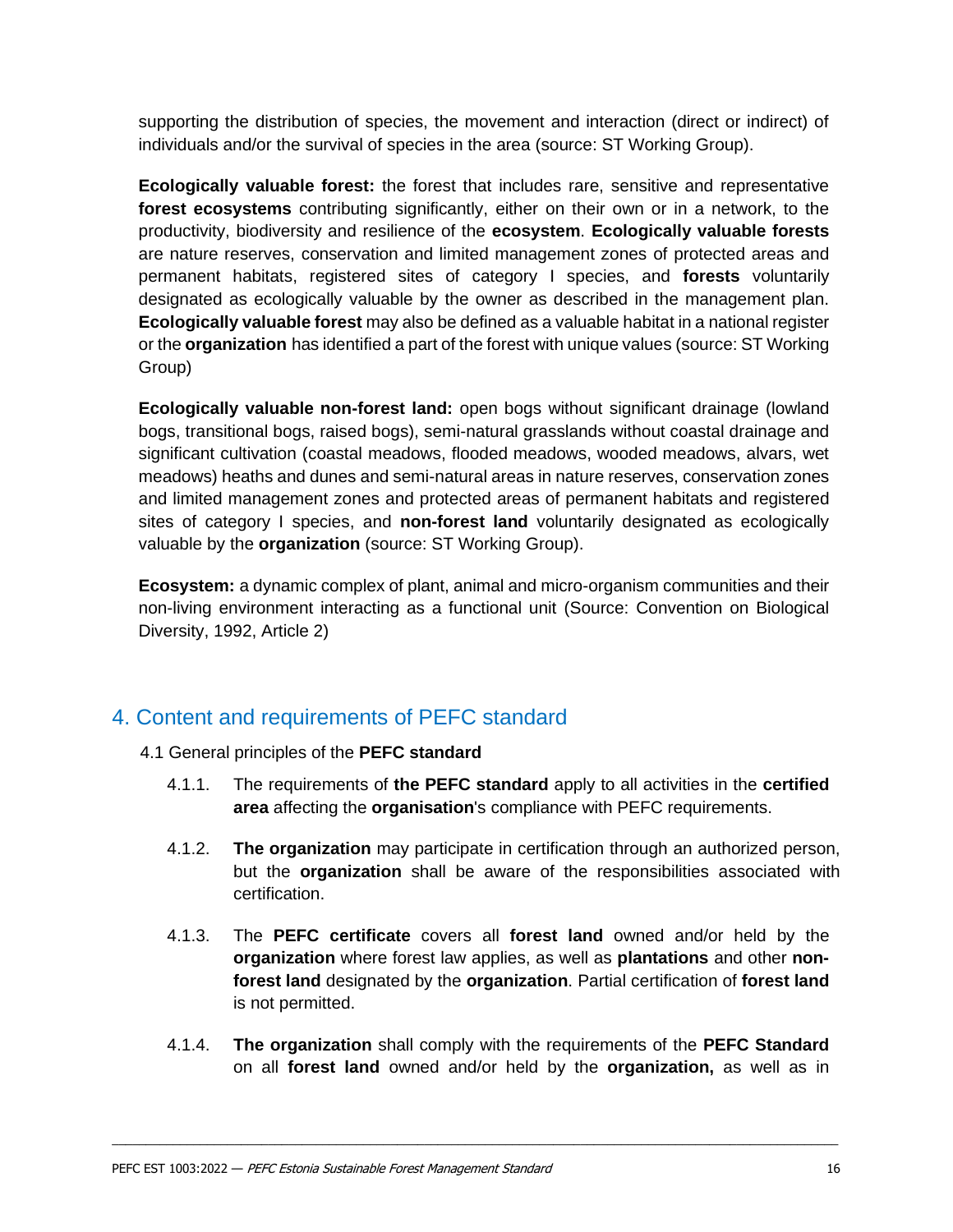**plantations** and on other **non-forest land** designated by the **organization** for **PEFC certification**.

- 4.1.5. The requirements established for **forest** or **forest land** also apply to **plantations, non-forest land** and **trees outside forest** unless otherwise provided in the requirement. In case of certification of trees growing on **manmade/cultivated non-forest land** the requirements for **plantations** apply.
- 4.1.6. In case there are reasonable objections to the ownership or possession of the property, the disputed area cannot be subject to certification and the **wood, non-wood forest** products and other **ecosystem services** obtained from the area should not be marketed under the **PEFC claim** until the dispute has been resolved.
- 4.1.7. In case an **organization** with a valid **PEFC certificate** acquires and/or increases the **forest land** in its possession, the area is also considered a **certified area**  from the date of acquisition.
- 4.1.8. **The organization** shall not be liable for uncoordinated activities performed by the third parties on the land of the **organization** and/or by the previous owner prior to the acquisition of the land by the **organization**. **The organization** shall, where possible, solve the nonconformities caused by such activities and bring them to conformity with the requirements of the **PEFC standard** within one year of the acquisition of the property or, if there are compelling reasons, set a longer period.
- 4.1.9. **The organization** shall keep records of its activities in a manner that provides evidence of compliance with the requirements of the **PEFC standard**.
- 4.1.10. **PEFC claims** on the products about originating from **a certified area** can only be made by **organizations** covered by a **PEFC certificate.**
- 4.1.11. The organization has the right to make a **PEFC claim** on **wood**, **non-wood forest products** and **key** ecosystem services to inform customers and consumers that the product originates from a **certified area**.
- 4.1.12. **The PEFC claim** can only be made with regard to roundwood, wood chips, energy wood and **non-wood forest products,** as well as other **key ecosystem services** originating from the **certified area**.
- 4.1.13. In case the **PEFC standard** does not specify compliance limits, the requirements set out in the legislation apply.
- 4.1.14. In case the **PEFC Standard** does not require record keeping to demonstrate compliance, the **organization** may provide oral verification. If the **organization**  is permitted to explain the point orally, the auditor shall have the right to request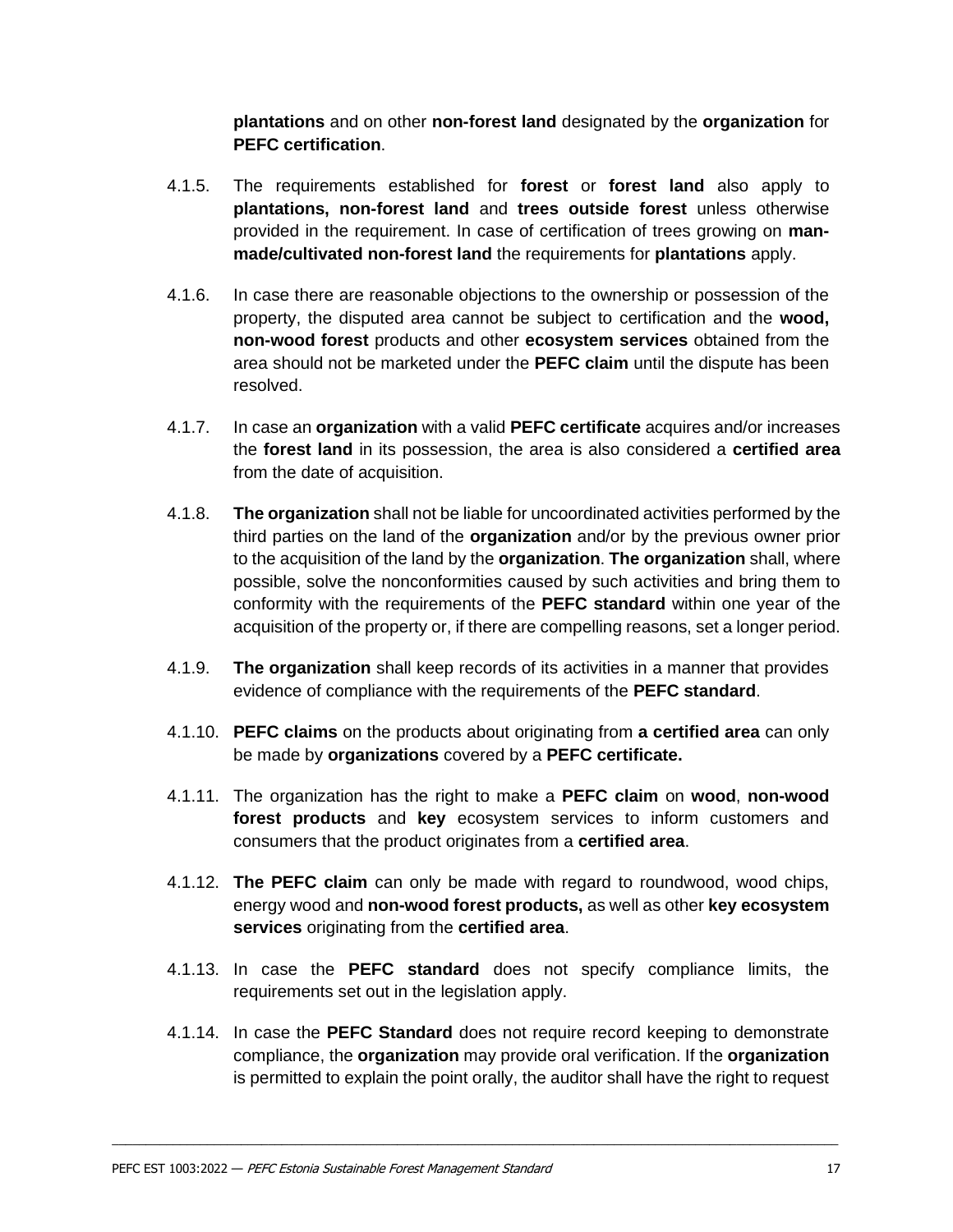that such information be provided in writing if the audit reveals that oral verification is not sufficient.

- 4.1.15. The audit monitors the compliance of **forest management** and **forest improvement works** with the requirements of the **PEFC standard** by means of indicators. The use of the indicator in the audit shall be up-to-date and relevant and based on the type of forest, the purpose of the work to be performed, the history of land use and other characteristics.
- 4.2. Good Agricultural Practice shall be followed in the management of the **certified areas** of the **plantations** and other **non-forest land.** In case of doubt or complaints in the course the audit, the existence of precepts issued by the relevant government agencies and state registers may be checked.

## <span id="page-16-0"></span>5. Management

- 5.1. The **organization** shall provide a commitment to comply with the **PEFC standard** and other applicable PEFC requirements**.**
- 5.2. **The organization** shall confirm the compliance with the requirements of the **PEFC standard** and the confirmation shall be made available to the public on the website of the **organization** or **EFCC** or in another publicly available register/database.

*Indicators:* the confirmation has been published on the website of the **organization** or **EFCC** or in another publicly available register/database.

#### 5.3. **Management system of the organization**

5.3.1. **The management system** shall include the principles for planning, organizing, carrying out, monitoring and evaluating the results of the **forest management work** and the assessment of the environmental, social, and economic impacts of the **forest management work.**

*Indicators:* The **organization** has developed principles and established the regularity of monitoring.

- 5.3.2. **The organization** shall systematically improve the **management system** in accordance with the requirements of **sustainable forest management.**
- 5.3.3. The **organization** shall establish principles for a **management system** and designate a person(s) responsible for the implementation of the requirements of the **PEFC standard.**

 $\mathcal{L}_\mathcal{L} = \{ \mathcal{L}_\mathcal{L} = \{ \mathcal{L}_\mathcal{L} = \{ \mathcal{L}_\mathcal{L} = \{ \mathcal{L}_\mathcal{L} = \{ \mathcal{L}_\mathcal{L} = \{ \mathcal{L}_\mathcal{L} = \{ \mathcal{L}_\mathcal{L} = \{ \mathcal{L}_\mathcal{L} = \{ \mathcal{L}_\mathcal{L} = \{ \mathcal{L}_\mathcal{L} = \{ \mathcal{L}_\mathcal{L} = \{ \mathcal{L}_\mathcal{L} = \{ \mathcal{L}_\mathcal{L} = \{ \mathcal{L}_\mathcal{$ 

*Note:* in case the **organization** is a natural person, the natural person is by default responsible for meeting the requirements of the **PEFC standard**, unless the natural person has authorized someone else to be held responsible.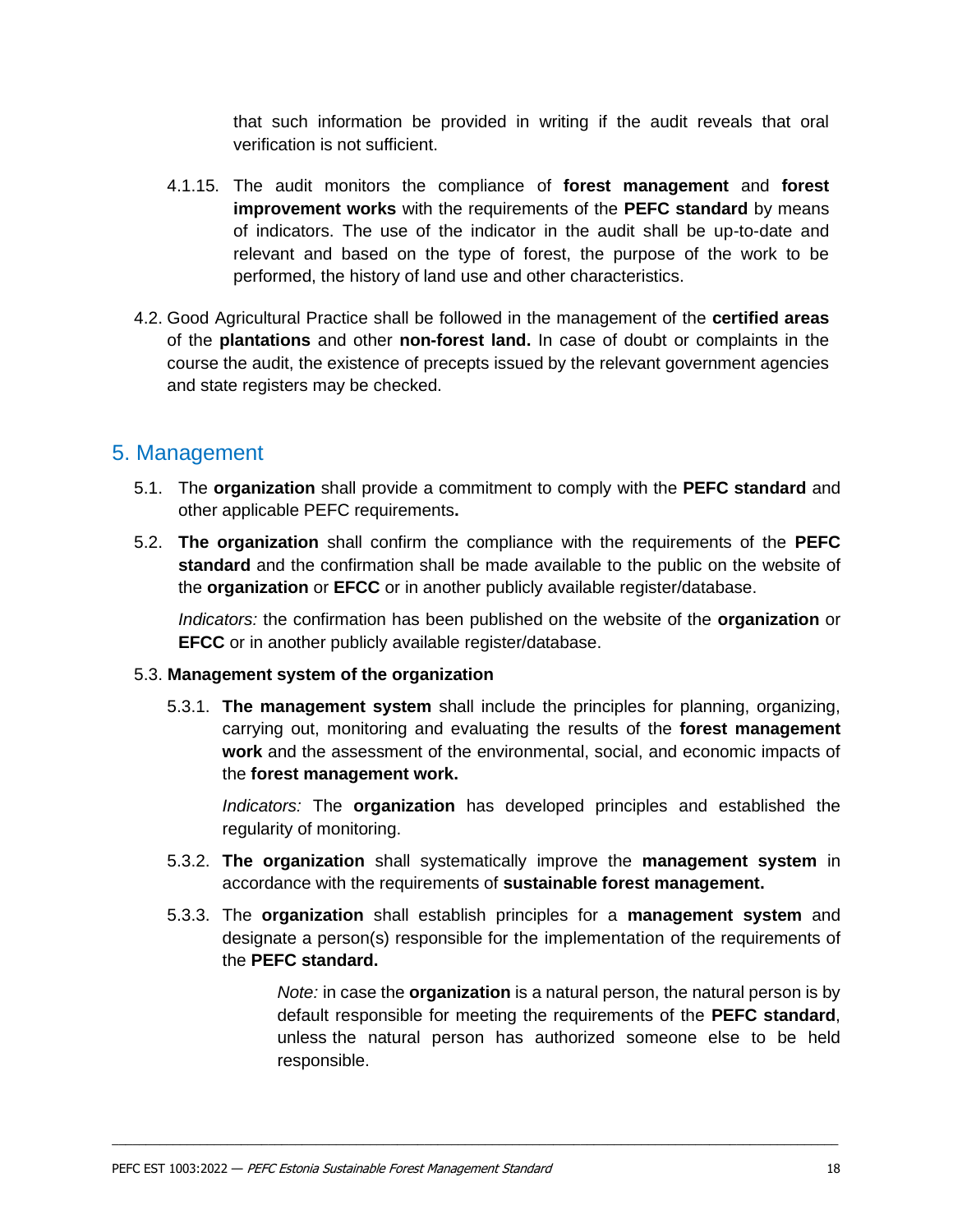*Indicators:* the principles of the **management system** have been developed and the responsible person(s) have been appointed. The organization is able to provide no less than the following information: the structure of the **organization**, person(s) responsible for meeting the requirements of the **PEFC standard,** principles of document management, principles of communication with the **local community**, principles of internal audit, principles of dispute and complaint resolution.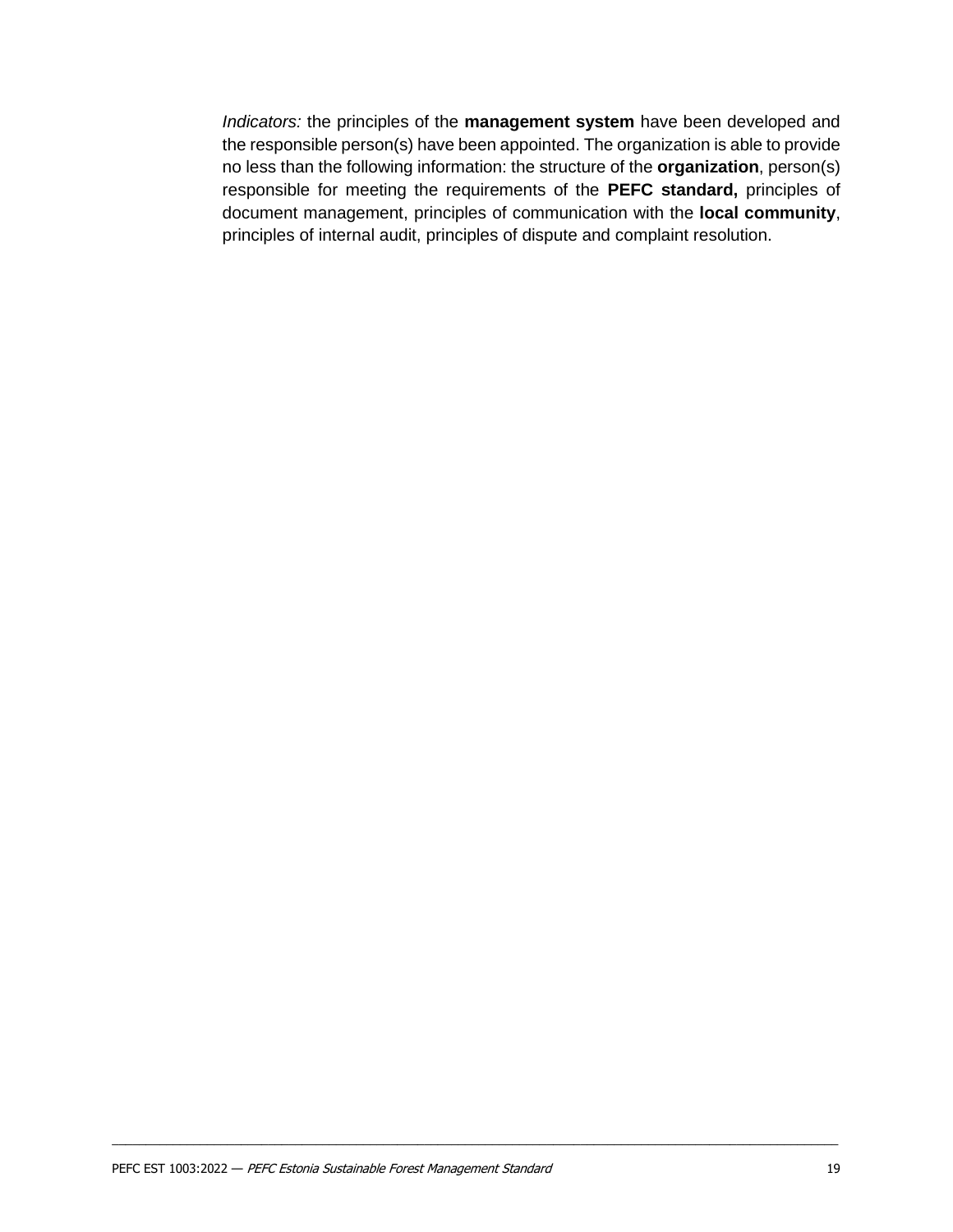## <span id="page-18-0"></span>6. Planning

#### 6.1. **Actions to address risks and opportunities**

6.1.1. The **organization** shall consider risks and opportunities concerning the compliance with the requirements of the **PEFC standard**. The assessment of risks and opportunities shall be up-to-date and relevant.

*Indicators:* the **organization** has a methodology for assessing risks and opportunities in place. Risks and opportunities have been assessed.

#### 6.2. **Affected stakeholders**

6.2.1. The **organization** shall identify the **stakeholders affected** by **forest management activities** and their potential needs and expectations.

*Indicators:* the **organization** has identified **affected stakeholders**, their potential needs and expectations.

#### 6.3. **Management plan**

6.3.1. The **organization** shall have an up-to-date and relevant overview of its **forest**.

*Indicators:* the **organization** has the inventory and mapping of the **forest**  performed in accordance with the legislation and established planning. The **organization** has policies in place to ensure up-to-date and relevant **forest**  inventory data.

6.3.2. The **organization** shall have established management policies that reduce the risks of damage to and deterioration of the ecosystem and policies that support the ensuring of the good condition of the **ecosystem**.

*Indicators:* the **organization** has established management policies supporting the maintenance of the good condition of the **ecosystem** in a longer term.

- 6.3.3. The **management plan** shall include no less than
	- a) an obligation to comply with the requirements of the **PEFC standard**;
	- b) the purpose of the land parcels;
	- c) the intended use of the land parcels;
	- d) a summary of the description of the **forest** (including area distribution of land use, areas of stand development classes by main tree species, area and/or proportion of **ecologically valuable forest** and **ecologically valuable nonforest land**), presence of the **forest with the function of significant environmental protection, forest with the function of balancing the environment** and **forest of cultural value;**
	- e) long-term goals **for sustainable forest management;**

 $\mathcal{L}_\mathcal{L} = \{ \mathcal{L}_\mathcal{L} = \{ \mathcal{L}_\mathcal{L} = \{ \mathcal{L}_\mathcal{L} = \{ \mathcal{L}_\mathcal{L} = \{ \mathcal{L}_\mathcal{L} = \{ \mathcal{L}_\mathcal{L} = \{ \mathcal{L}_\mathcal{L} = \{ \mathcal{L}_\mathcal{L} = \{ \mathcal{L}_\mathcal{L} = \{ \mathcal{L}_\mathcal{L} = \{ \mathcal{L}_\mathcal{L} = \{ \mathcal{L}_\mathcal{L} = \{ \mathcal{L}_\mathcal{L} = \{ \mathcal{L}_\mathcal{$ 

f) the average annual felling area and/or volume.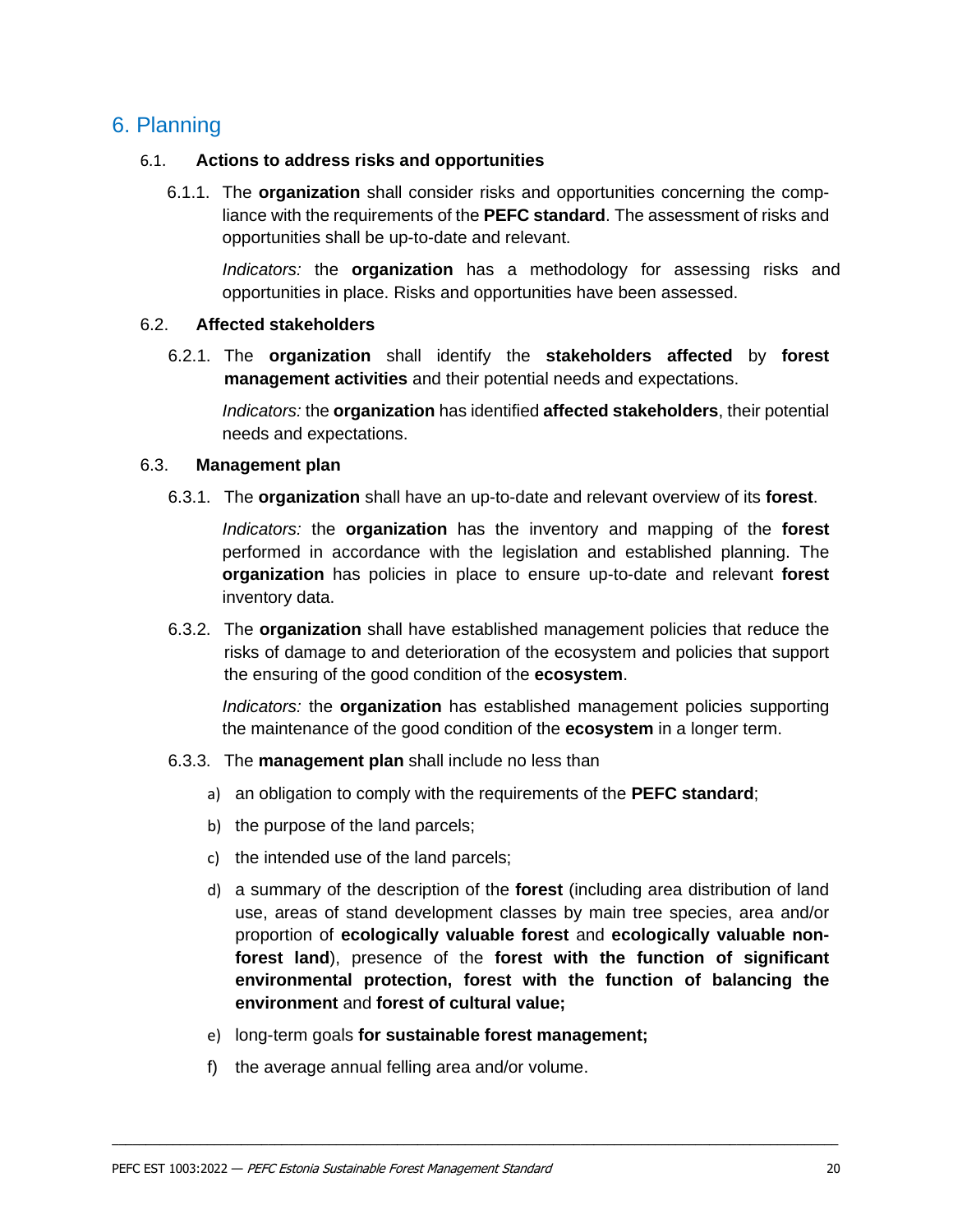#### *Indicators:*

(a) the confirmation sentence can be found on the websites of the **organization, EFCC** or in another publicly available register/database;

(b) the **organization** has defined the purpose of the land parcels.

(c) the **organization** has defined the intended use of the land parcels.

(d) the **organization** has a record of the summary of the description of the **forest** (including databases);

(e) the **organization** has set out in writing long-term objectives for **sustainable forest management;**

(f) the **organization** has provided average annual felling areas and /or volumes.

6.3.4. In case the management plan covers the **commercial** use of **non-wood forest products** and other **key ecosystem services** by the **organization**, the organization should include the annually allowable use and/or area of **commercial non-wood forest products** and other **key ecosystem services** ensuring their long-term sustainability.

*Indicators:* the **organization** has developed principles for assessing the sustainability of **commercial use of non-wood forest products** and other **key ecosystem services.** The **organization** has provided data on sustainable annual allowable use and/or area of the products.

6.3.5. Science-based approach is used in **forest management work** and **forest**  management is built on good practice.

*Indicators:* the **organization** has records on the practices used and descriptions of the use of basic forestry knowledge, as well as up-to-date scientific information in forest management where relevant.

- 6.3.6. The **organization** shall make the summary of the **management plan** publicly available. The **management plan** shall include no less than
	- a) an obligation to comply with the requirements of the **PEFC standard**;
	- b) long-term forest management objectives and a summary of forest management principles of the **organization;**
	- c) a summary of the previous PEFC audit.

*Note:* confidential information, the disclosure of which is restricted by law (eg nature protection restrictions, personal data) and confidential information in the audit report shall be excluded from the summary of the **management plan.**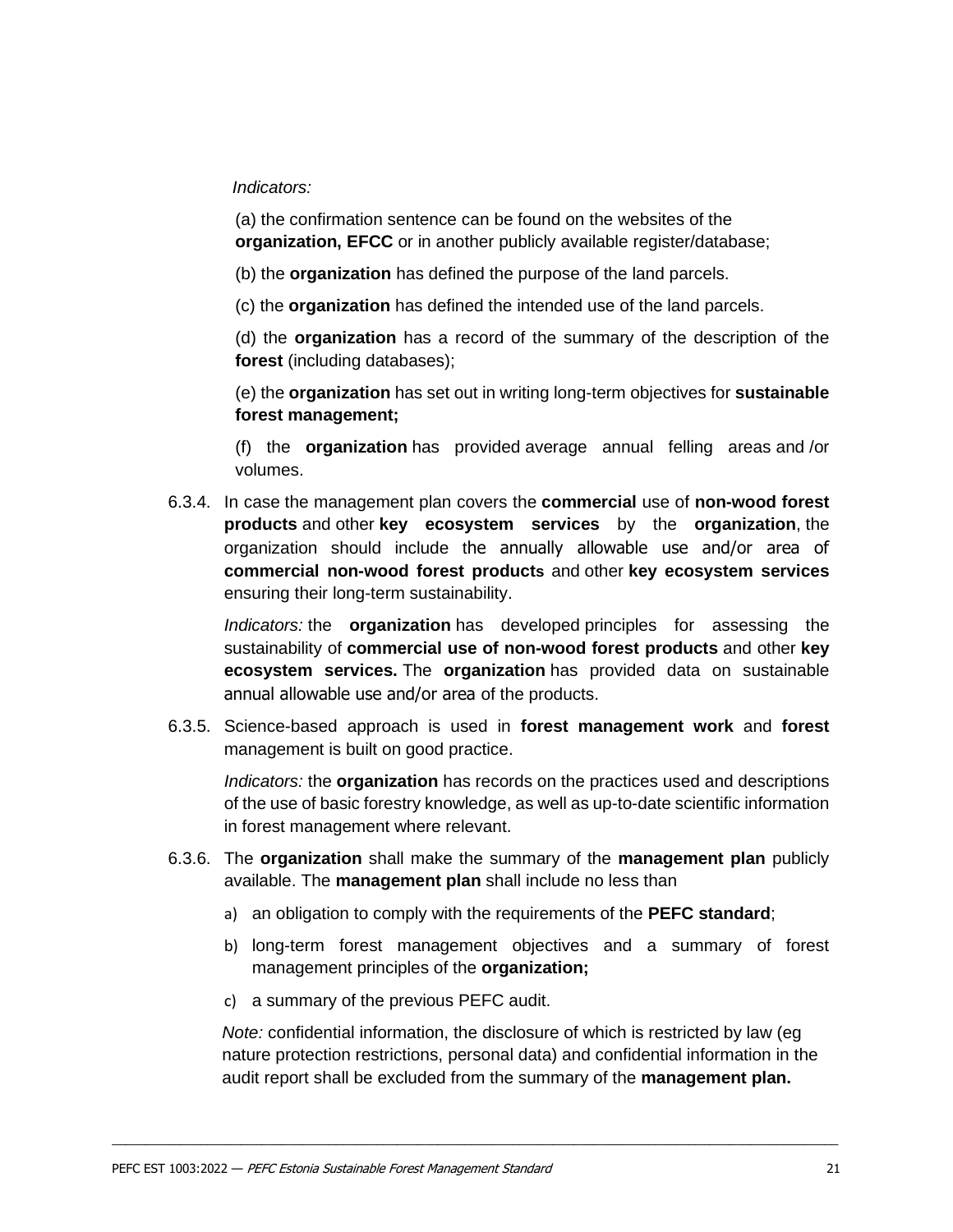*Indicators:* the information has been published on the website of the **organization** and/or **EFCC** or in another publicly available register/database.

#### 6.4 **Compliance requirements**

- 6.4.1 Legal compliance
	- 6.4.1.1 The activities of the **organization** shall comply with legal acts.
	- 6.4.1.2. The **organization** shall take measures to prevent illegal activities in the **forest.**

*Indicators:* the **organization** has policies in place to ensure that all employees have relevant and up-to-date knowledge and the activities comply with legal acts and illegal activities in the **forest** are prevented.

#### 6.4.2. Land rights

6.4.2.1 The ownership or possession of each property of the **organization** shall be unequivocally proved.

*Indicators:* the ownership or possession has been unequivocally proved in the state register or documented.

- 6.4.3 Occupational health, safety and working conditions
	- 6.4.3.1 Occupational safety requirements shall be met and appropriate personal protective equipment shall be used when performing **forest management work.**

*Indicators:* appropriate personal protective equipment is used when performing **forest management work.**

6.4.3.2 Employees of the **organization** shall be informed of the risks associated with their work and measures shall be taken to prevent the risks.

*Indicators:* the results of the risk analysis have been communicated to employees. Safety instructions have been laid down and carried out.

6.4.3.3 The working and rest time of the employees of the **organization** shall comply with legal acts or collective agreements.

6.4.3.4 The employees of the **organization** shall receive a fair wage. Temporary agency workers may be employed only if the **organization** can demonstrate that the rights of the temporary agency workers are guaranteed.

*Note:* people with similar responsibilities, including temporary staff, receive equal pay in the **organization.**

*Indicators:* employees of the **organization** and natural persons providing services to the **organization** are registered in the Register of Employees (TÖR). In case of the use of employees performing duties by way of temporary agency work, temporary employment contacts have been concluded and the temporary staff is treated in the same way as the staff of the **organization**. Employment contracts have been concluded.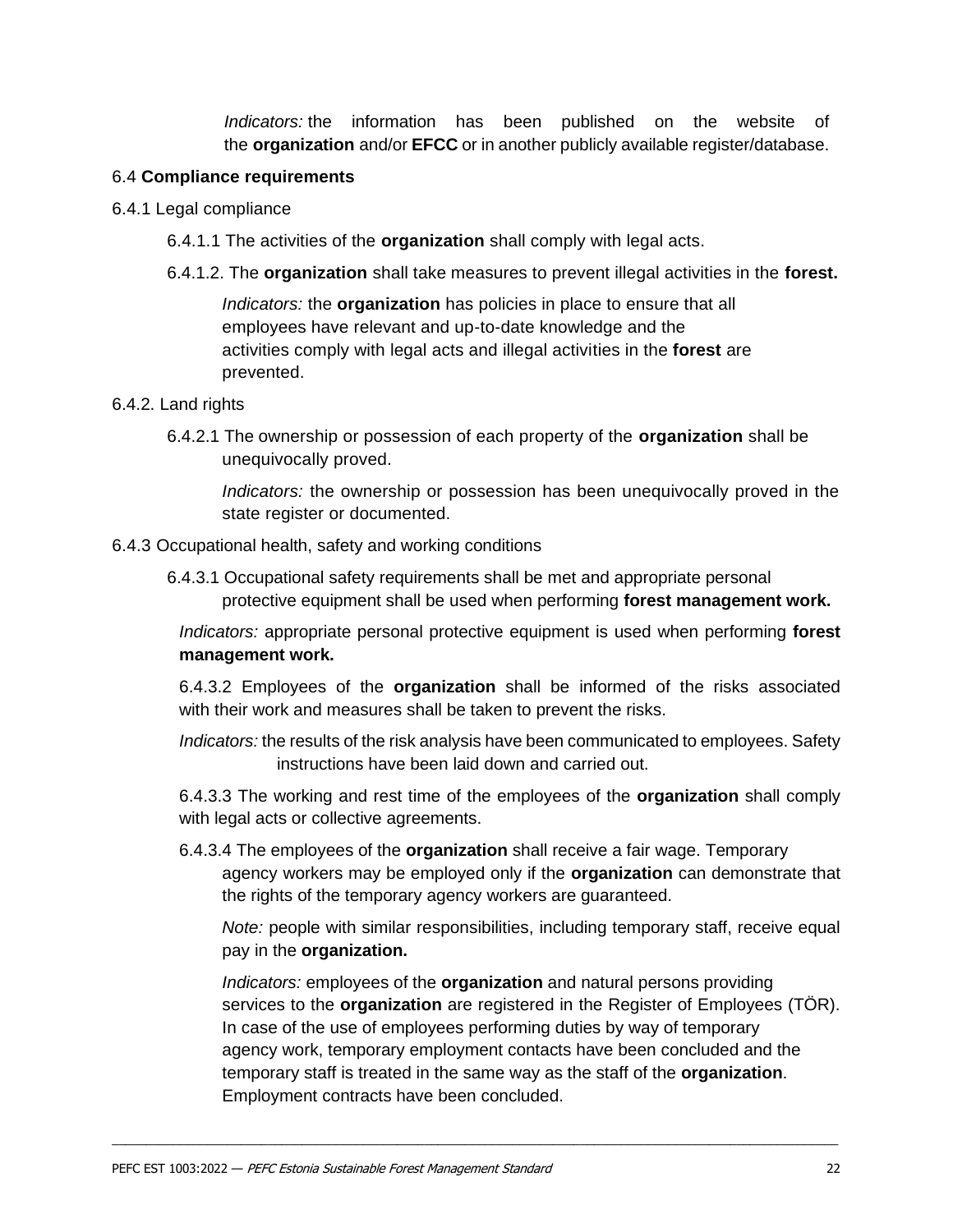6.4.3.5 The **organization** shall create a working environment where discrimination and unfair treatment of employees shall be avoided and equal opportunities for employees shall be ensured.

*Indicators:* there is no discrimination or unfair treatment of employees and employees have been granted equal opportunities. Records on labour dispute resolutions regarding the working environment and labour relations can be provided as evidence.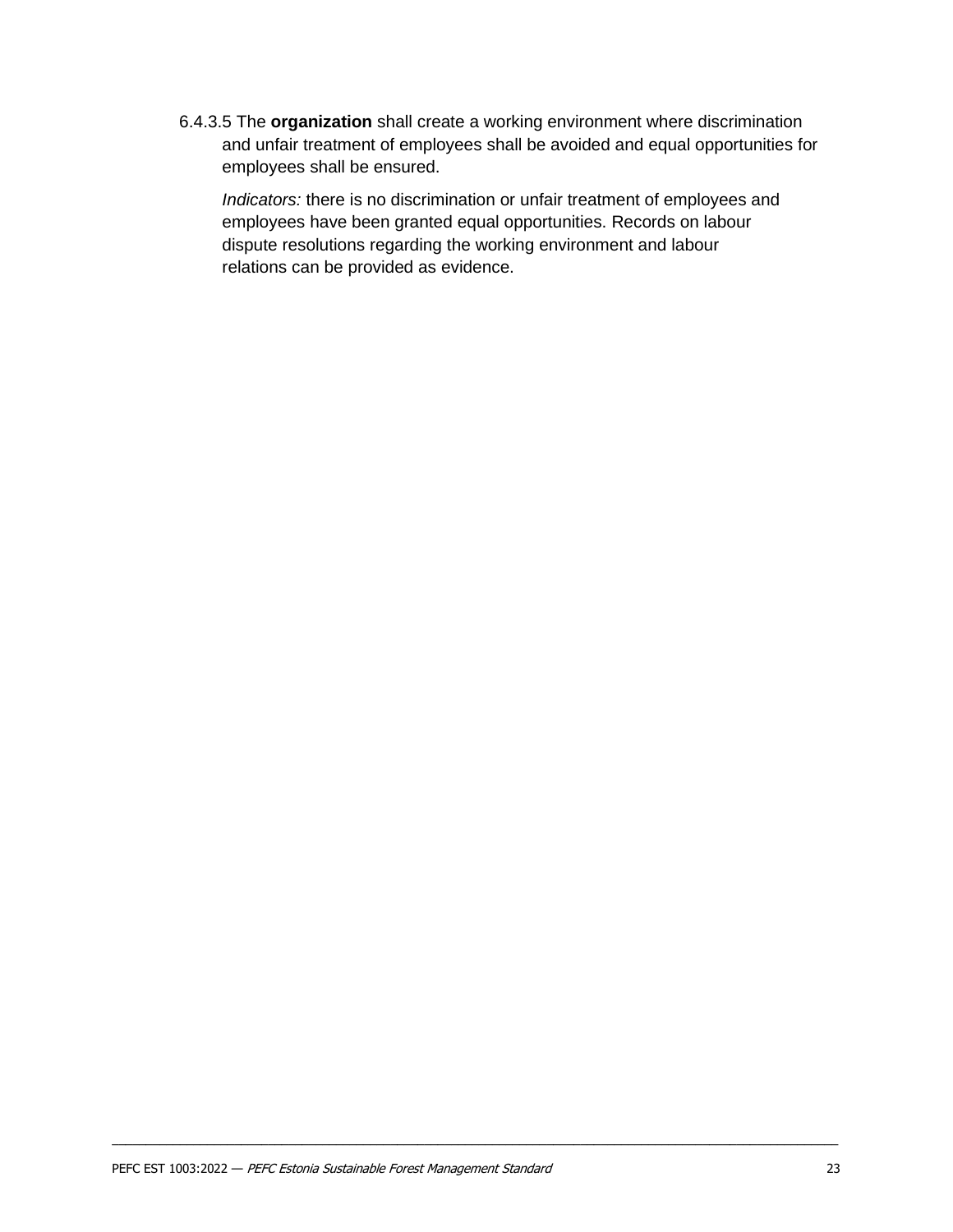## <span id="page-22-0"></span>7. Support

- 7.1. Resources
	- 7.1.1. The **organization** shall plan the means to establish, operate and improve the **management system** in accordance with the long-term objectives of **sustainable forest management** of the **organization**.

*Indicators:* the **organization** has allocated resources to establish, operate and improve the necessary **management system.**

#### 7.2. Competence

7.2.1. The **organization** shall ensure that f**orest management work** is carried out by competent persons.

*Indicators:* the employees of the **organization** have a document certifying their competence (eg professional certificate, professional education, training certificate or a document providing evidence on instruction) or a corresponding requirement has been included in service contracts.

7.2.2. Persons performing **forest management work** for the **organization** shall have knowledge of **sustainable forest management** and shall keep themselves up-dodate through continuous training, including no less than participation in a training or instruction introducing the principles of **sustainable forest management**.

*Indicators:* persons performing **forest management work** have a document providing evidence on knowledge of sustainable forest management (eg a training certificate or a proof of instruction) and/or a corresponding requirement has been included in service contracts.

7.2.3 Persons working in **non-forest land** certified by the **organization** shall have relevant knowledge of Good Agricultural Practice.

*Indicators*: the persons working in certified **non-forest land** are familiar with Good Agricultural Practice.

- 7.3. Communication
	- 7.3.1 Information on **large-scale forestry work** in the **certified area** shall be available to **the local community** and the immediate neighbour of the work site.

*Indicators:* the information is available, eg public registers, various communication methods and media of the **organization**.

- 7.4. Complaints
	- 7.4.1 The **organization** shall have a policy for resolving complaints and disputes concerning **forest management work,** ownership or tenure and working conditions. Disputes and complaints shall be settled in accordance with these principles.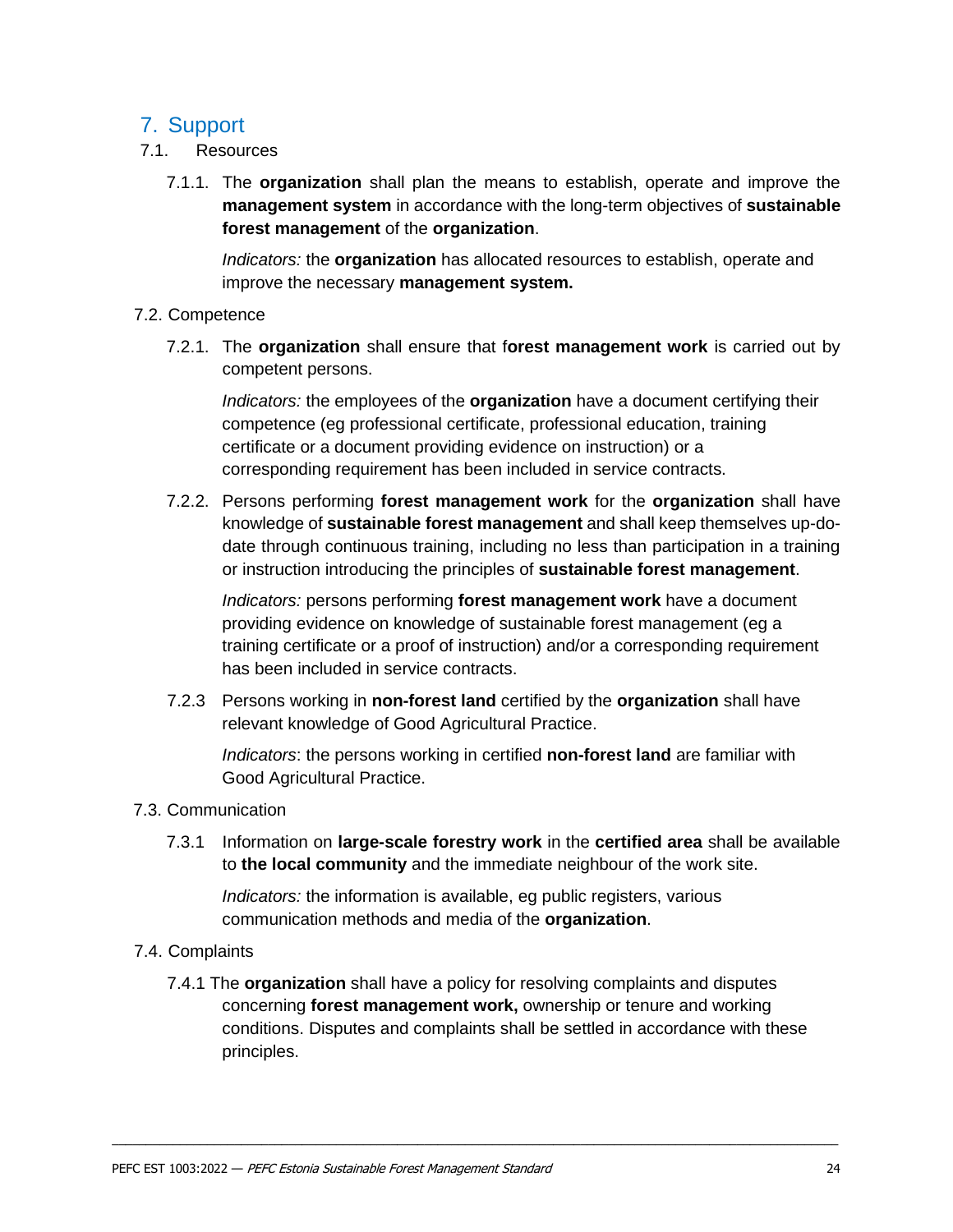*Indicators:* the **organization** has developed a policy for resolving disputes and complaints. Disputes and complaints have been resolved in accordance with these principles.

- 7.5. Documented information
	- 7.5.1 The **organization** shall document the information related to **forest management work.**

*Indicators:* the documented information is up-to-date and relevant.

7.5.2 When supplying **wood** the **organization** shall provide no less than the following information to the customers holding a **PEFC chain of custody certificate**:

> (a) the identification of the cadastral unit indicating the origin of the wood and, in the case of the state forest, the number of the quarter and forest allocation;

- (b) the name of the assortment;
- (c) the quantity of the assortment;
- (d) tree species or a group of tree species;
- e) **PEFC certificate** number;
- (f) the applicable **PEFC claim**;
- (g) the name of the **organization**;
- (h) date of delivery.

*Note:* tree species (eg silver birch, dwarf birch, black alder, grey alder, aspen, hybrid aspen, larch species) may be reported as groups of tree species (eg birch, aspen, alder, larch, etc). It is not required to identify shrub species. Also, in case of firewood, energy wood and woodchips the tree species group "coniferous" or "deciduous" may be used if the species are mixed.

*Indicators:* sales and shipping documents are properly drawn up (eg Waybill, Bill of Lading, Delivery and Receipt of timber, invoice, Certificate of Origin).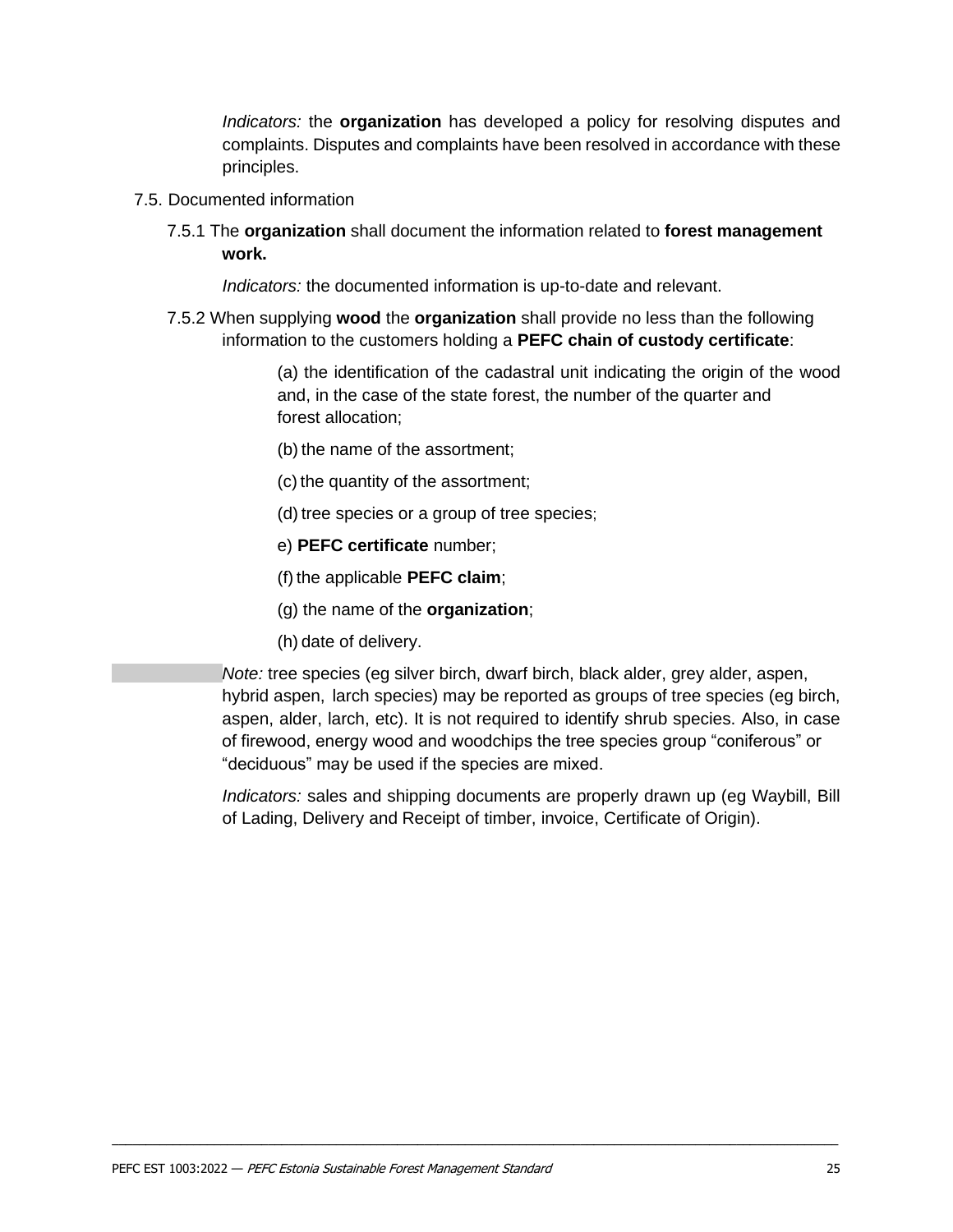## <span id="page-24-0"></span>8. Forest management

- <span id="page-24-1"></span>8.1. **Criterion 1: Maintenance and appropriate enhancement of forest and its ecosystem services considering the contribution of the forest to the carbon cycle** 
	- 8.1.1. The objective of forest management is the maintenance and enhancement of the **forest** and its **ecosystem services** (including the economic, ecological, cultural and social values of **forest**).

*Note:* The requirement does not necessarily apply to **plantations** and other **man-made/cultural non-forest land.**

*Indicators:* the **management plan** includes long-term objectives.

8.1.2. Climate-friendly and resource-efficient practices in **forest management work** shall be preferred to maintain or enhance **forest** stocks and the quality of **wood,** the ability of carbon sequestration in the future while considering the **substitution effect of wood products**; as well as avoid significant adverse impacts on **forest**  stock, the quality of **wood** and/or **key ecosystem services.**

*Indicators:* Climate-friendly and resource-efficient practices are preferred in **forest management work** to avoid adverse effects on **key ecosystem services.**

8.1.3. Conversion of **native forest land** to **non-forest land** is not permitted, except in justified cases:

> (a) with the permission or approval of a government agency or local authority in accordance with applicable legislation; and

(b) it does not cover more than 5% of the certified **forest** area of the **organization**, and

c) it does not have a significant adverse effect on ecologically, culturally or socially significant areas or on other protected areas and creates longterm heritage, nature conservation, socio-economic **values;** and

(d) areas with significant carbon stocks and areas are not deforested.

*Note:* the requirement does not apply in case the conversion of **native forest land** to **non-forest land** is in the public interest and the decision on deforestation cannot be influenced by the **organization**.

*Indicators:* the **organization** has relevant documentation (permits/approvals) if required. No more than 5% of the certified **forest land** has been deforested.

8.1.4 **Ecologically valuable non-forest land** and **cultural heritage landscapes** shall not be afforested, except in justified cases:

\_\_\_\_\_\_\_\_\_\_\_\_\_\_\_\_\_\_\_\_\_\_\_\_\_\_\_\_\_\_\_\_\_\_\_\_\_\_\_\_\_\_\_\_\_\_\_\_\_\_\_\_\_\_\_\_\_\_\_\_\_\_\_\_\_\_\_\_\_\_\_\_\_\_\_\_\_\_\_\_\_\_\_\_\_\_\_\_\_\_\_\_\_\_\_\_\_\_\_\_\_\_\_\_\_\_\_

(a) with the permission or approval of a government agency or local authority in accordance with applicable legislation; and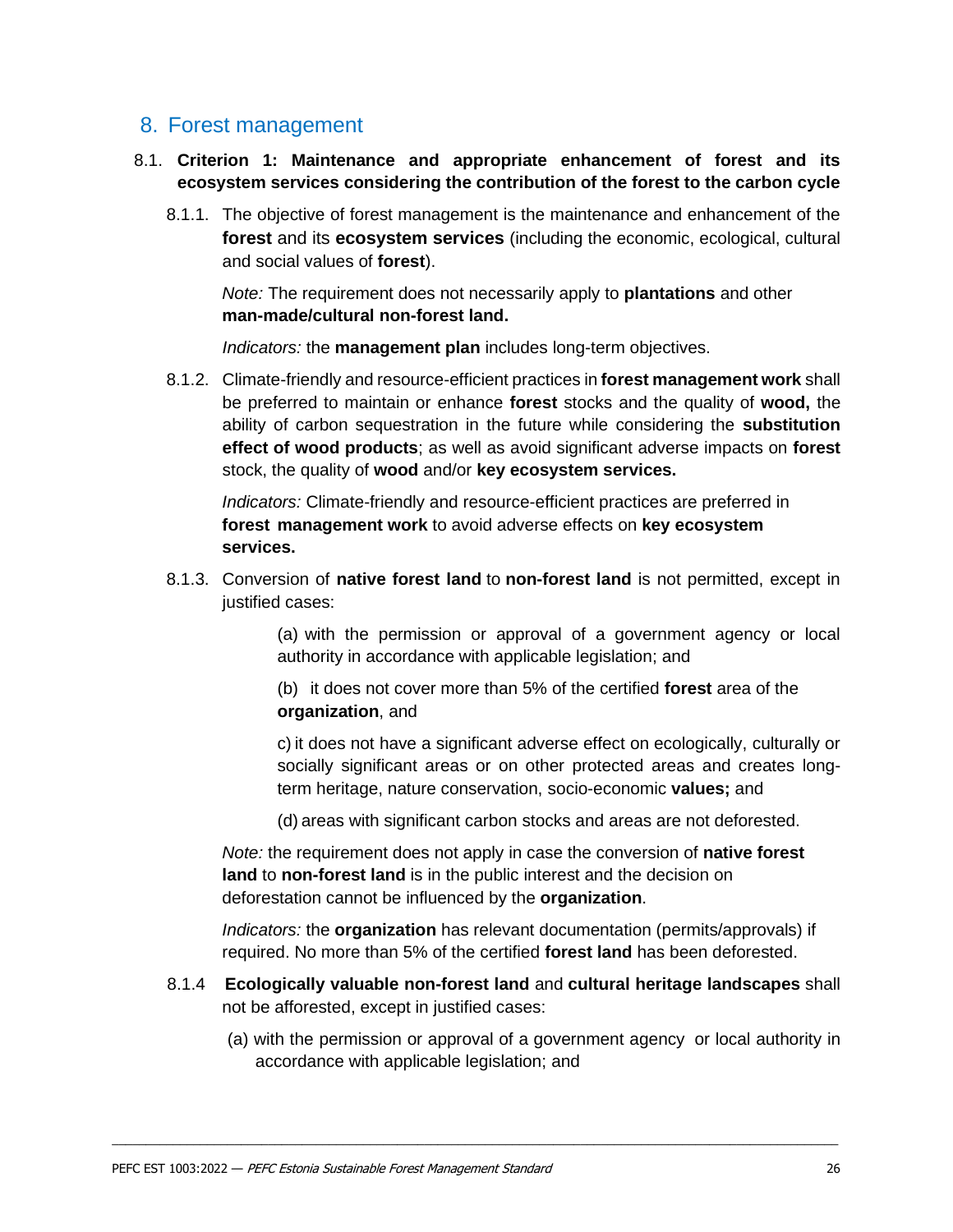- (b) affected stakeholders have had an opportunity to contribute to the decisionmaking; and
- (c) it does not have a significant adverse effect on ecologically, culturally or socially significant areas or on other protected areas and creates long-term heritage, nature conservation, cultural or socio-economic values; and
- (d) it does not damage ecosystems with great carbon sequestration; and
- (e) it does not cover more than 5% of **ecologically valuable non-forest land** and **heritage landscape** of **the organisation**.

*Note:* **ecologically valuable non-forest land** and **cultural heritage landscapes** afforested after 31.12.2010 cannot be certified, except in justified cases.

*Indicators:* the **organization** has relevant documentation (permits/approvals) if required. No more than 5% of the **ecologically valuable non-forest land** and **heritage landscape** has been afforested.

8.1.5 Conversion of **native forest land, ecologically valuable non-forest land**  and **heritage landscapes** to **plantations** and other **man-made/cultural nonforest land** is not permitted.

*Note 1:* **plantations** and other **man-made/cultural non-forest land**  established on **native forest land, ecologically valuable non-forest land** and **heritage landscapes** after 31.12.2010 cannot be certified.

*Note 2:* traditional land use (eg fruit tree and berry plantations) is permitted in cultural heritage landscape.

*Indicators:* the **organization** has relevant documentation if required.

#### <span id="page-25-0"></span>8.2. **Criterion 2. Activities aiming at the maintenance of forest ecosystem integrity, viability and ecological functionality**

8.2.1. The good status of the **ecosystem** shall be maintained or enhanced, if necessary in the **forest** by making the best use of the **forest structure** and natural processes. A damaged or gradually impoverished **ecosystem** with reduced ecological integrity (degraded **ecosystem**) shall be restored wherever and as far as economically feasible or left to natural development (succession).

> *Note:* the requirement does not necessarily apply to **plantations** and other **man-made/cultural non-forest land**.

*Indicators:* the condition of the **forest** has been described in the forest register, forest management plan or other records and the long-term objectives of forest management have been described in the action plan. Degraded areas have been mapped, the feasibility of the restoration has been determined and appropriate techniques have been applied according to the long-term plan in the areas designated for restoration.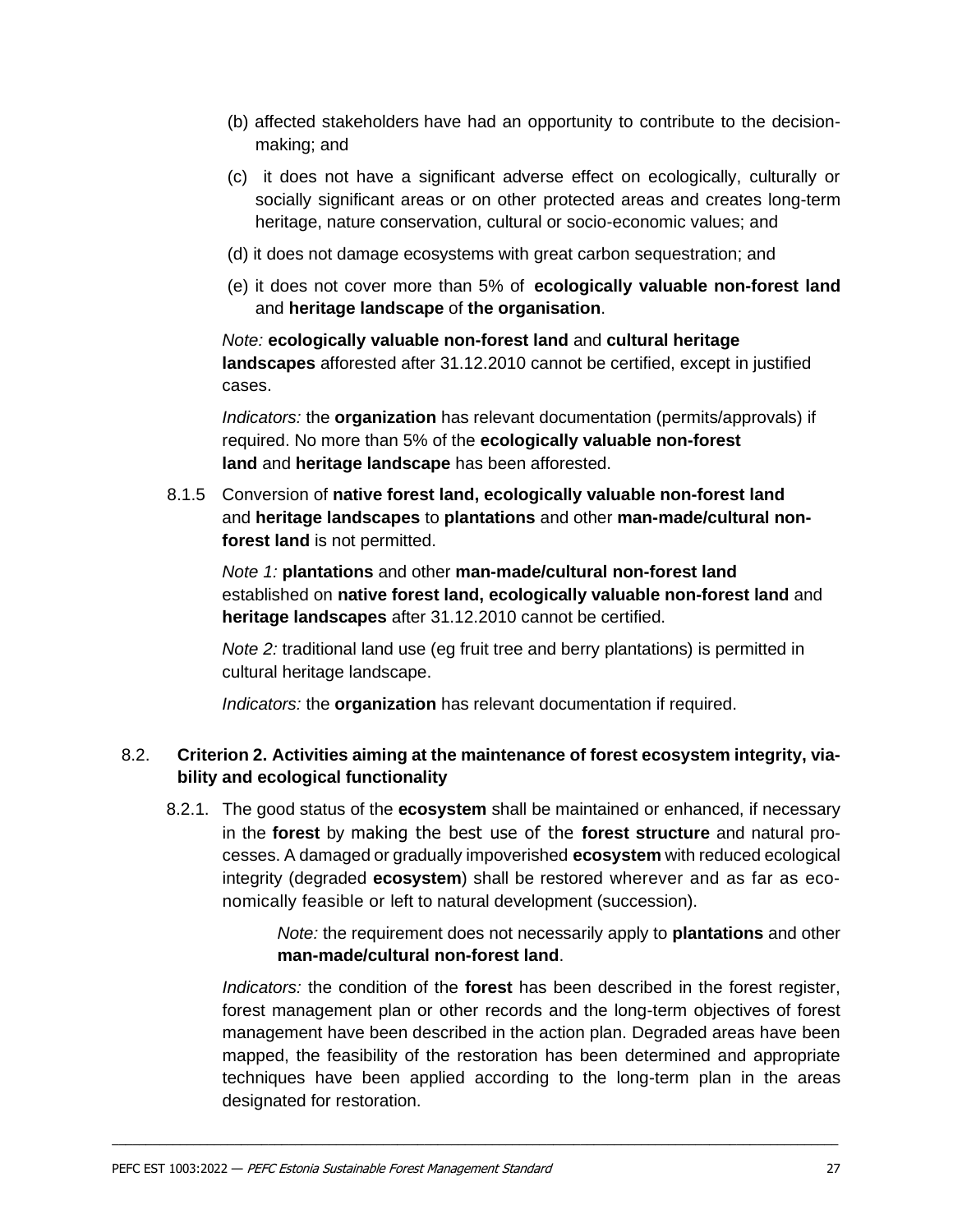8.2.2 The viability and resilience of the **forest** to adverse environmental factors shall be ensured to contribute to the maintenance of the genetic, species and structural diversity of the **forest;** the natural regulation mechanisms shall be supported.

> *Note:* the requirement does not necessarily apply to **plantations** and other **man-made/cultural non-forest land**.

*Indicators:* the **forest** has as diverse tree species composition and age distribution as possible. There is woody biomass of different decomposition state in the **forest** (eg dead standing and lying trees, decomposed wood, stumps, retention trees), natural succession and diverse undergrowth; also birds, animals, plants, mosses, fungi, etc. of significant importance or indicating the biological state and diversity of the **forest**.

*Note:* the requirement does not necessarily apply to plantations.

- 8.2.3 The health of the **forest** shall not be intentionally endangered or damaged.
	- 8.2.3.1. Alien species and/or genotypes threatening the natural balance shall not be introduced or spread in the forest.
		- 8.2.3.2. Species and/or species genotypes threatening the condition of other forest owners' forests, the growth of trees, the quality of **timber** or other **key ecosystem services** shall not be introduced or spread in the **forest**.
		- 8.2.3.3. In case the **organization** has introduced in the **forest** the species and/or genotypes of the species referred to in clauses 8.2.3.1. and 8.2.3.2. before 31.12.2022, the **organization** shall ensure the safety of the **forest** of other owners in case of natural distribution of these species and/or genotypes.

*Indicators:* there are not any deliberately introduced alien species and genotypes in the **forest**.

8.2.4 The use of fire in **forest management work** is prohibited, except in case of **prescribed burning** and burning of slash collected into piles or heaps at the felling site in case this is justified and approved by the Rescue Board.

*Indicators:* the **organization** has justified the need for **prescribed burning** and the **prescribed burning** has been approved by the Rescue Board.

8.2.5. The spillage of oil and fuel shall be prevented in **forest management work** by the **organization.** The **organization** and/or contractor shall have procedures for the prevention and elimination of the spillage of oil and fuel and littering in place.

\_\_\_\_\_\_\_\_\_\_\_\_\_\_\_\_\_\_\_\_\_\_\_\_\_\_\_\_\_\_\_\_\_\_\_\_\_\_\_\_\_\_\_\_\_\_\_\_\_\_\_\_\_\_\_\_\_\_\_\_\_\_\_\_\_\_\_\_\_\_\_\_\_\_\_\_\_\_\_\_\_\_\_\_\_\_\_\_\_\_\_\_\_\_\_\_\_\_\_\_\_\_\_\_\_\_\_

*Indicators:* the spillage of oil and fuel and littering during **forest management work** has been prevented. The work site of the forest machinery has been supplied with primary pollution control equipment (eg shovel, absorbent storage container/plastic bag for contaminated material). The **organization** has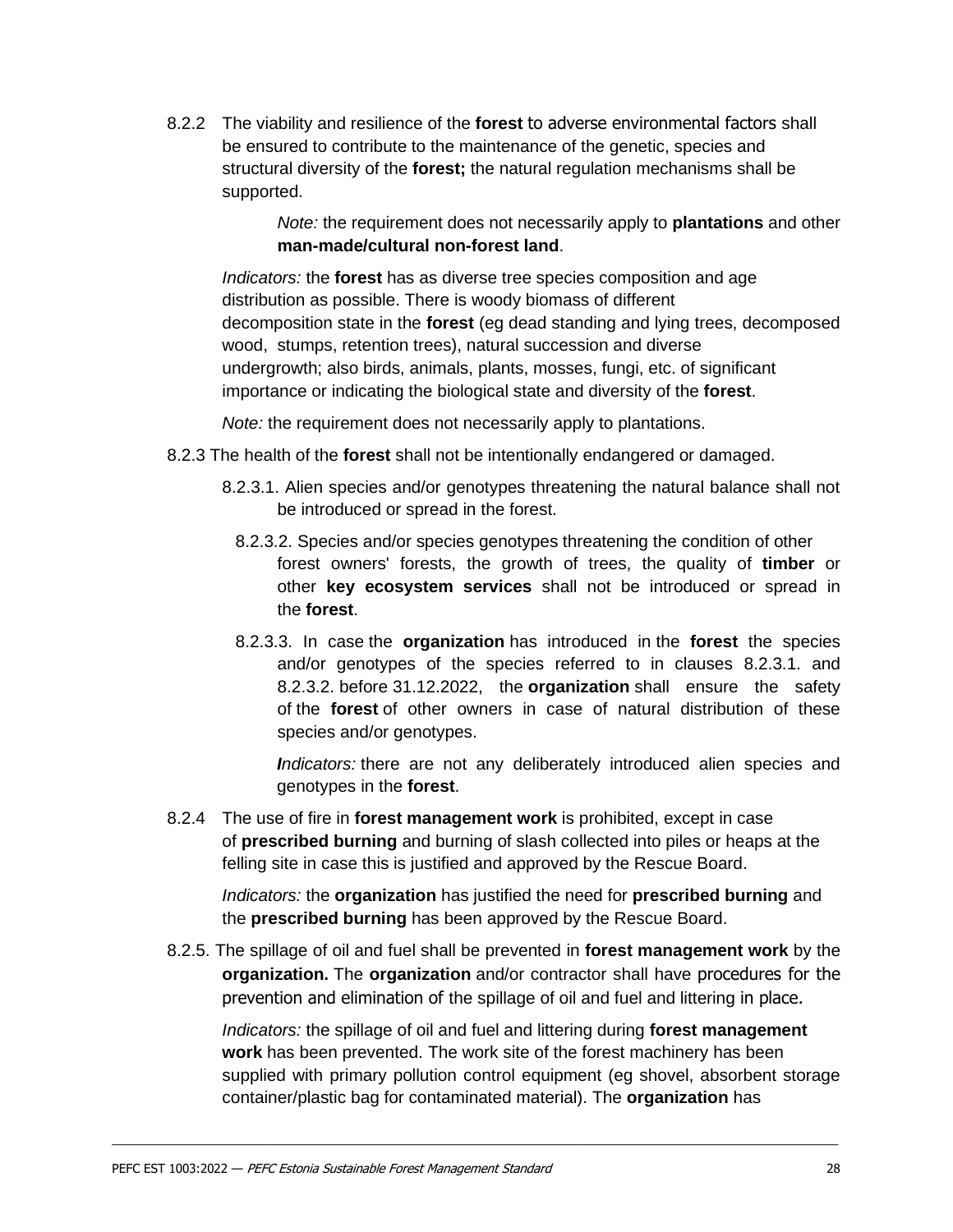policies, readiness and capability to prevent and eliminate oil and fuel spillage (eg appropriate clauses in service contracts, leak-proof canisters and fuel tanks).

8.2.6 Biological measures and means shall be preferred to prevent and restrain damage to the forest. The use of non-biological **plant protection products** on **forest land** is permitted only in justified cases.

> *Note:* the requirement does not necessarily apply to **plantations** and other **man-made/cultural non-forest land.**

*Indicators:* biological plant protection products have been used in treating forest plants (eg spraying with a plant protection product, waxing, glue-sand treatment to control the pine weevil and using repellents to prevent game damage). If necessary, pheromone traps and/or trap trees have been used, the stumps of the felled trees have been treated to prevent the spread of root rot; stands with species composition suitable for the habitat type, mixed forest, timely felling etc are preferred.

8.2.7 The use of non-biological **plant protection products** shall be documented

*Indicators:* the use of non-biological **plant protection products** has been documented (including the time, place and means).

8.2.8 The use of **plant protection products** of hazard classes 1A and 1B according to World Health Organization (WHO) and other very toxic **plant protection products** is prohibited.

*Indicators:* documentation on the use of non-biological **plant protection products** is available.

8.2.9 The use of **plant protection products** containing glyphosate is prohibited on **forest land.**

*Indicators:* documentation on the use of non-biological **plant protection products** is available.

8.2.10 The use of **plant protection products** shall be carried out in accordance with the instructions of the manufacturer, employees shall be trained, instructed and provided with appropriate personal protective equipment.

*Indicators:* users have been instructed, users of non-biological **plant protection products** have a plant protection certificate, appropriate personal protective equipment is being used, the documentation is up-to-date and relevant.

8.2.11 Only organic fertilizers, natural mineral fertilizers, natural soil improvers, biostimulants and bioregulators can be used on **forest land**, unless prohibited by national legislation.

\_\_\_\_\_\_\_\_\_\_\_\_\_\_\_\_\_\_\_\_\_\_\_\_\_\_\_\_\_\_\_\_\_\_\_\_\_\_\_\_\_\_\_\_\_\_\_\_\_\_\_\_\_\_\_\_\_\_\_\_\_\_\_\_\_\_\_\_\_\_\_\_\_\_\_\_\_\_\_\_\_\_\_\_\_\_\_\_\_\_\_\_\_\_\_\_\_\_\_\_\_\_\_\_\_\_\_

*Note 1:* natural mineral fertilizers are eg wood ash, peat ash, straw, hay and root ash; soil improvers are lime, dolomite powder, oil shale ash.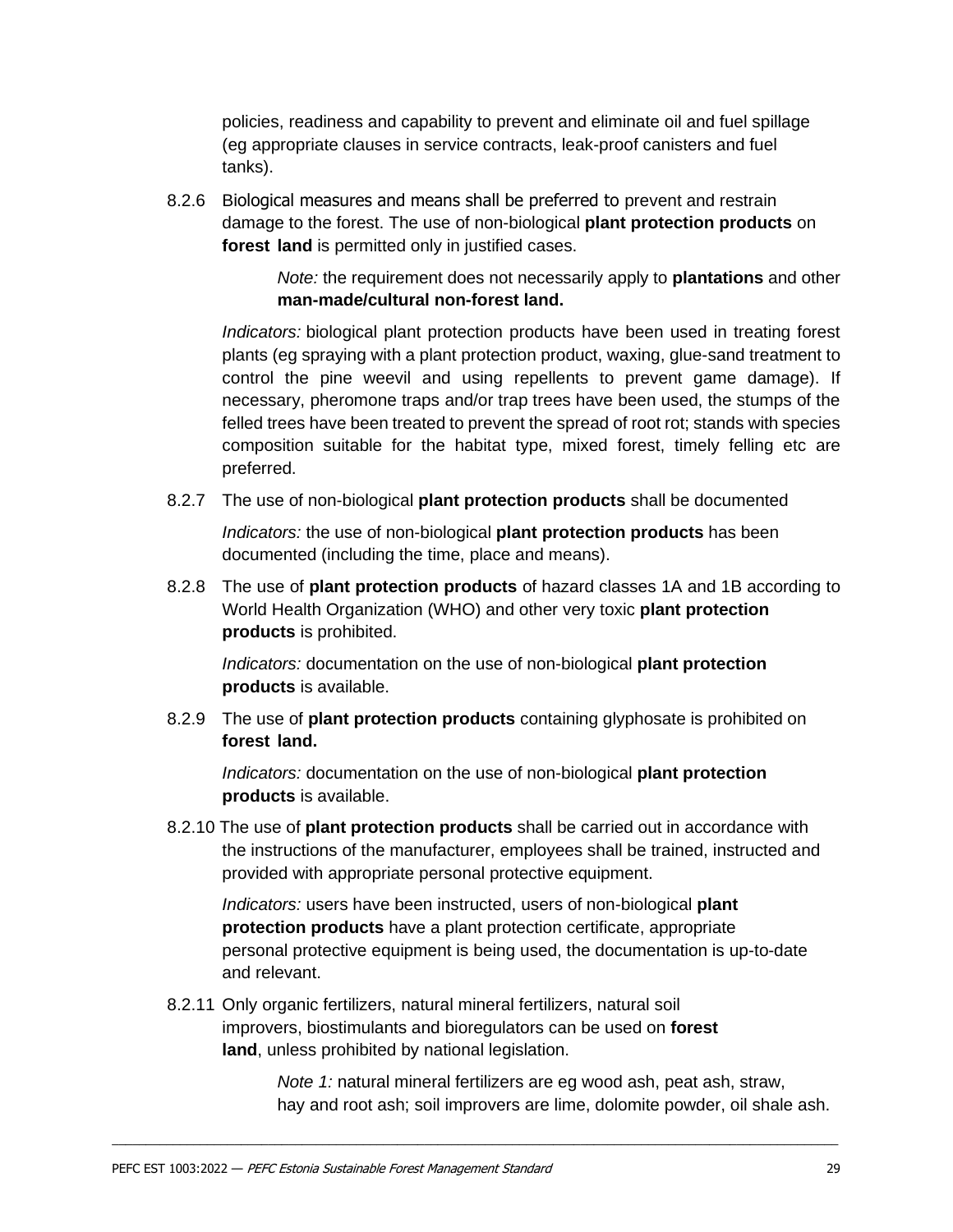*Note 2:* the requirement does not necessarily apply to **plantations** and other **man-made/cultural non-forest land**.

*Indicators:* the use of fertilizers has been documented (including time, place and means).

#### <span id="page-28-0"></span>8.3. **Criterion 3. Maintenance or enhancement of the productivity of timber, non-wood products and other key ecosystem services**

<span id="page-28-1"></span>8.3.1 The capacity of the **forest** to produce **timber** and/or provide other **key ecosystem services** shall be maintained after the completion of **forest management work.**

> *Note:* the requirement does not necessarily apply to **plantations** and other **man-made/cultural non-forest land.**

*Indicators*: The **organization** has laid down sustainable volumes.

8.3.2 The **organization** shall take into account potential market changes regarding **wood**, **commercial non-wood forest products** and other **key ecosystem services** when planning its economic activities.

> *Indicators:* potential market changes have been taken into account in the planning of economic activities.

8.3.3 **Forest management work** shall be carried out at a time and in a way that does not reduce the capacity of **forest** to produce wood **and non-wood forest products** and/or other **key ecosystem services**.

*Indicators:* soil and retained trees have not been significantly damaged. **Forest management work** on protected natural objects has been carried out in accordance with the requirements set out in the protection management plan and other requirements (eg work has been carried out on frozen or dry soil). Conditions for maintaining the capacity of the **forest** to produce **key ecosystem services** have been granted.

8.3.4 The harvesting level of **wood**, **commercial non-wood forest products** and/or other **key ecosystem services** shall ensure long-term sustainability of forest productivity.

*Indicators:* the harvesting level does not exceed the defined long-term sustainable volume.

8.3.5 **Forest improvement infrastructure** shall be designed, built, reconstructed, upgraded and maintained to improve the availability of **wood**, **commercial nonwood forest products** and other **key ecosystem services** with the least possible damage to the environment.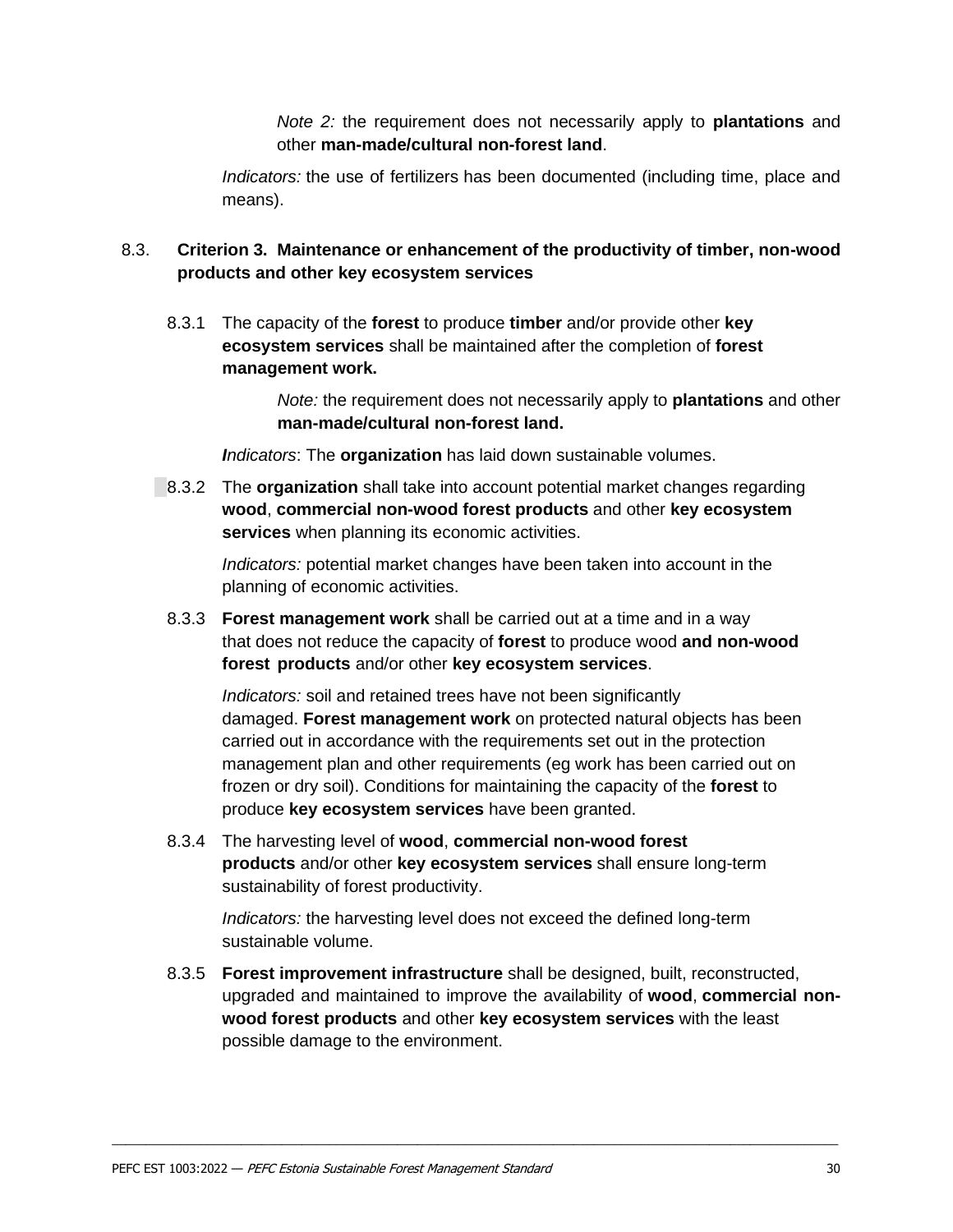<span id="page-29-0"></span>*Indicators:* the **organization** has a clear understanding of the activities related to the **forest improvement infrastructure;** work projects and appropriate approvals for the construction, reconstruction and renewal of the forest improvement infrastructure are in place. The habitats of the **protected species**, environmental protection requirements and other restrictions have been taken into account in the course of the work.

### <span id="page-29-1"></span>8.4. **Criterion 4. Maintenance, conservation and appropriate enhancement of biological diversity in forest**

8.4.1. The planning of **forest management work** shall take into account the preservation and conservation of biodiversity of local origin at **landscape**, **ecosystem**, species, as well as genetic level.

> *Note:* the requirement does not necessarily apply to **plantations** and other **man-made/cultural non-forest land**, except for in case of using the species endangering the biodiversity of neighbouring areas.

*Indicators:* **cultivating material** used for **reforestation** originates from a permitted region of origin; alien species and genotypes endangering biodiversity have not been intentionally introduced in **forest land**. In the event of the threat of the invasion of the species endangering the natural balance, the relevant national authority has been notified and recommendations for the prevention of the spread of the species are being followed.

8.4.2. **Ecologically valuable forest and ecologically valuable non-forest land** shall be identified and mapped in the course of forest inventories on the basis of national registers and/or the voluntary decision of the **organization.**

*Indicators:* the locations of **ecologically valuable forest and ecologically valuable non**-forest land are known to the **organization.**

8.4.3. Planning and carrying out f**orest management work** shall aim at preserving **ecologically valuable forest** and **ecologically valuable non-forest land** by means of excluding such **forest** from management or using techniques that do not significantly damage ecological values but rather promote the maintenance or development of the values and enrich the **forest structure**.

*Indicators:* inventory data, maps and forest notifications are consistent and show that **ecologically valuable forest** and **ecologically valuable nonforest land** have been excluded from forest management or **forest** management has been planned and carried out according to the policy of the **organization** and has not compromised ecological values. Completed **forest management work** complies with the protection rules; appropriate approvals are in place. The number of structural elements left in the **forest** is in accordance with the requirements of legal acts. Logging operations have not been carried out during the breeding season in known nesting sites of Category I and II bird species, except in stands destroyed by natural disasters provided it is necessary for preventing the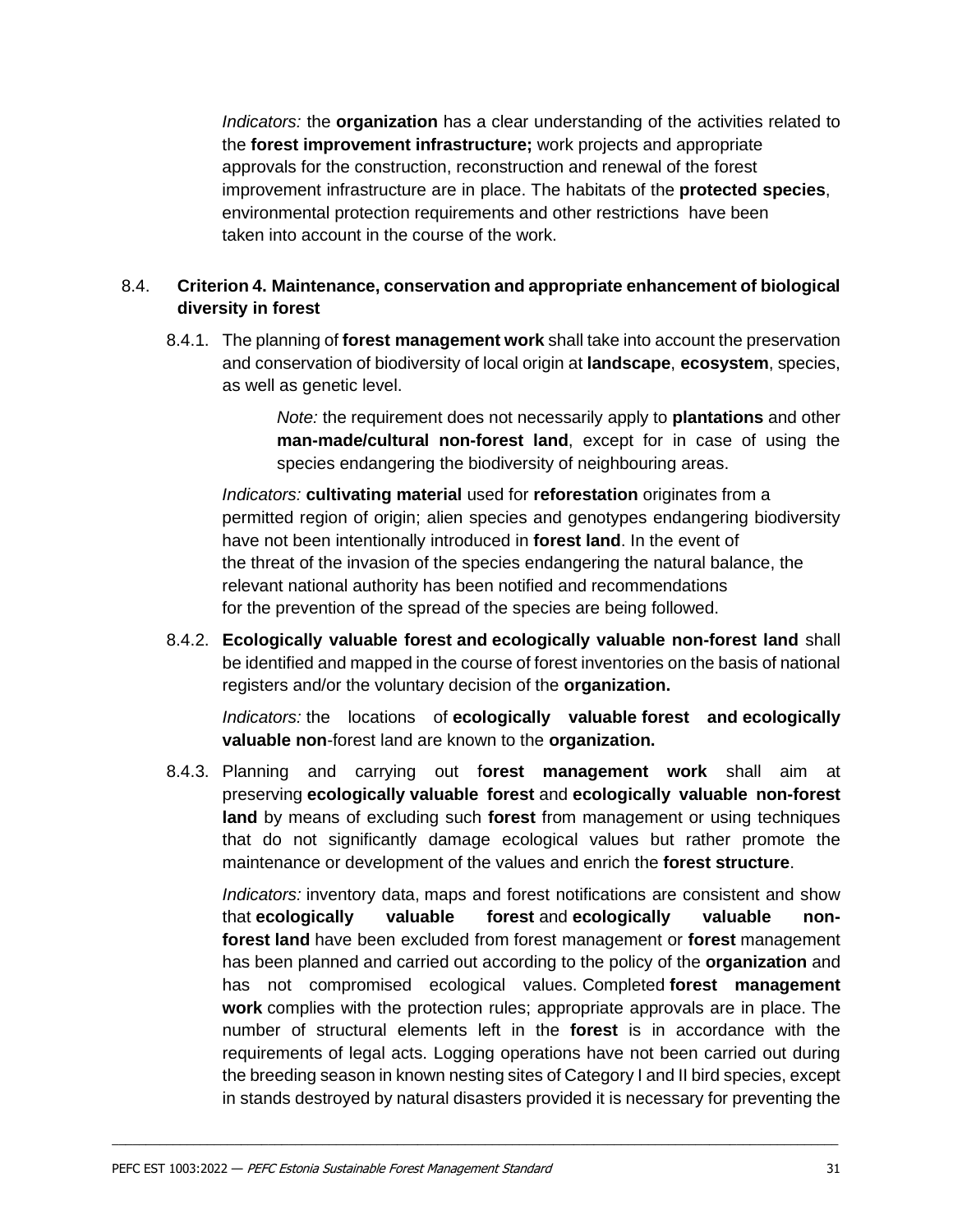deterioration of the wood; or in stands of poor health caused by natural factors provided it is essential to limit the spread of forest damage to ensure forest protection.

8.4.4. **Protected species** shall not be marketed unless permitted by legal acts and CITES – the Convention on International Trade in Endangered Species of Wild Fauna and Flora. The **organization** shall comply with the species protection requirements imposed on it.

*Indicators:* sales documentation of marketed **protected species**.

8.4.5. The **forest** shall be regenerated in a way that ensures the long-term sustainability and productivity of the **forest** and/or **key ecosystem services**.

> *Note:* the requirement does not necessarily apply to **plantations** and other **man-made/cultural non-forest land**.

*Indicators:* the **forest** has successfully regenerated and **key ecosystem services** have preserved or restored or are restoring. Some trees, shrubs and other plants valuable for pollinators (eg alder buckthorn (Frangula alnus Mill.), willow, linden, oak, maple, fireweed (Epilobium angustifolium L.), wild raspberry, etc.) have been left to grow in the **audited entity.**

8.4.6. The **cultivating material** suitable for the habitat type and originating from a permitted region shall be used for reforestation and **afforestation**. Invasive and/or alien species and hybrids prohibited in Estonia shall not be used in the **plantation**.

*Indicators*: the species and hybrids originating from a permitted region of origin have been used for reforestation and **afforestation***.* Invasive and/or alien species and hybrids prohibited in Estonia have not been used in the **plantation**.

8.4.7. The techniques contributing to maintaining, improving, recovering or restoring the ecological spatio-temporal coherence of the forest shall be preferred in **forest management work**.

> *Note:* the requirement does not necessarily apply to **plantations** and other **man-made/cultural non-forest land.**

*Indicators:* the **organization** has used necessary methods of work**,** as a result, there are structures and characteristics ensuring the **ecological spatio-temporal coherence** of the **forest in the audited entity**, eg retention trees of different species, groups of retention trees with the second layer and/or undergrowth; **wood**  of different decomposition state (eg standing and lying dead trees, decomposed wood, stumps); **buffer strips** have been left; **forest** microstructures, forest of different composition and age, natural growth and diversity of undergrowth, as well as birds, animals, plants, mosses, lichens, fungi, etc of significant importance indicating the biological state and diversity of the **forest** have been preserved.

Single retention trees or groups of retention trees have been left in the clear-cut area of 3 ha to ensure coherence; in case of areas over 3 ha groups of retention trees have been preferred.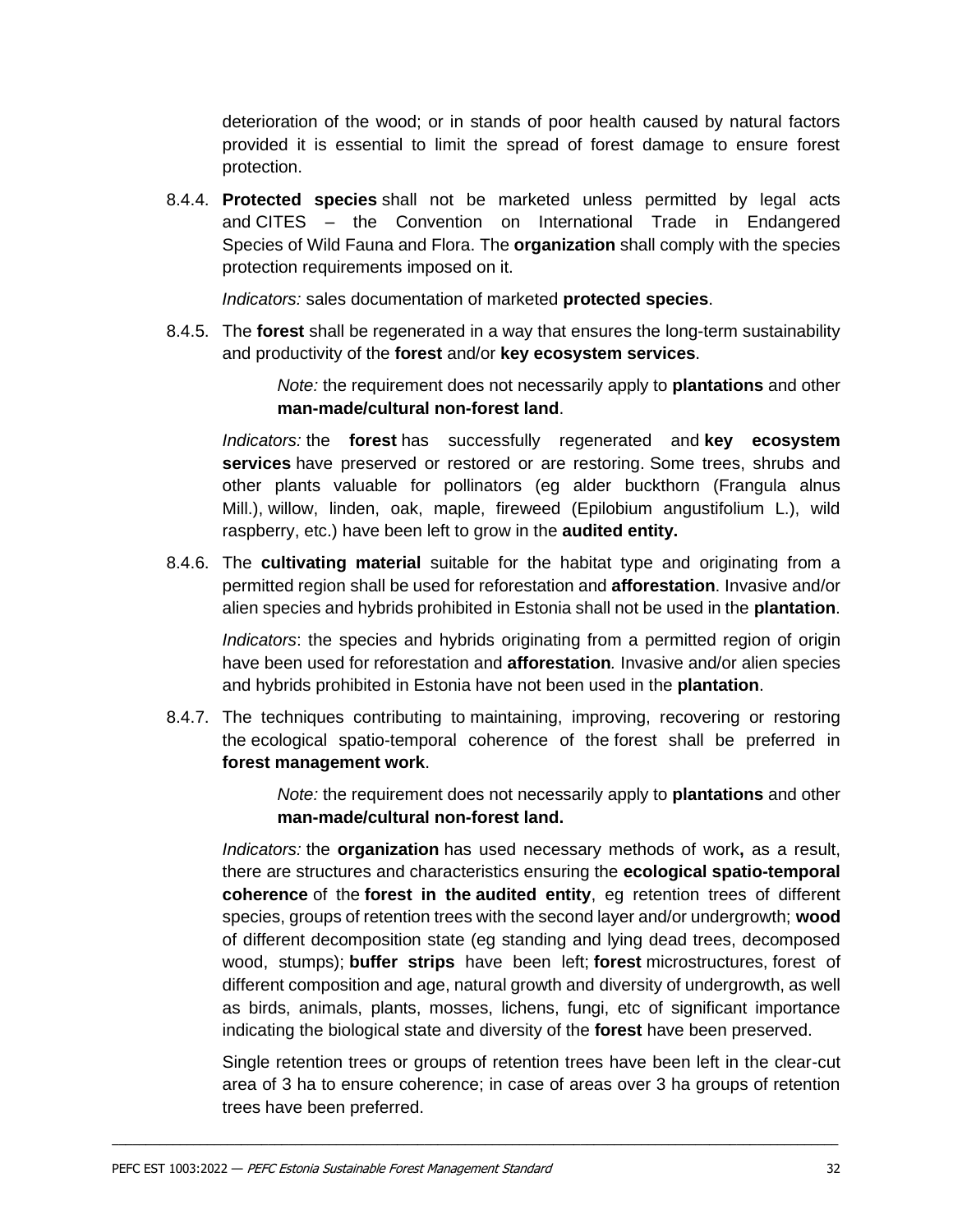At least twice as many retention trees as required in the commercial forest have been left at the known site of category I and II species in the protected natural object.

Trees and shrubs providing nectar and pollen are located mainly on the open edges of the felling sites (eg roads, division lines between compartments, ditches, shores of water bodies) or at least half of the canopy of these trees and bushes is exposed to light to enable them to develop blossoms.

*Note or explanation to the buffer strip indicator:* **buffer strips** are primarily left on the edge of the felling site adjacent to agricultural land, semi-natural grassland, bog or natural water-body. In case of suitable conditions, existing standing and lying dead trees shall be preserved and retention trees or groups of retention trees shall be left growing. The number of standing dead trees can be increased by stubbing, particularly in habitat types with a higher risk of wind-throw.

8.4.8. The use of genetically-modified **cultivating material** is prohibited.

*Indicators:* data on the origin of the **cultivating material** have been used.

8.4.9. Techniques aiming at maintaining or improving the **structural** variability of the **forest** and the diversity of the micro-habitats shall be preferred in the course of **forest management work.**

> *Note:* the requirement does not necessarily apply to **plantations** and other **man-made/cultural non-forest land.**

*Indicators:* in particular, the variability in the composition, age, layer and landscape of the stand is being considered. The **organization** has used appropriate techniques; as a result, there is lying and standing dead wood, natural regeneration and diversity of undergrowth in the **forest**; also, plants producing nectar and pollen have been left growing. Micro-scale landforms have not been significantly damaged. In case of suitable conditions and possibilities there are mixed stands, clear-cut strips and stands of different age and tree species in the **landscape**.

8.4.10. **Forest management work** shall be carried out in a way that it does not cause permanent damage to the **forest** as an **ecosystem**. Measures shall be taken to maintain or enhance **forest structure** and biodiversity and/or **key ecosystem services** where possible.

> *Note:* the requirement does not necessarily apply to **plantations** and other **man-made/cultural non-forest land.**

*Indicators:* significant permanent damage has not been caused to the **forest** as an **ecosystem.** In case of damage appropriate measures have been taken to aim at improving the condition.

8.4.11. The impact of the planned work shall be assessed in the design and construction of the **forest improvement infrastructure** and solutions with the least negative impacts on **ecologically valuable forest, ecologically valuable non-forest**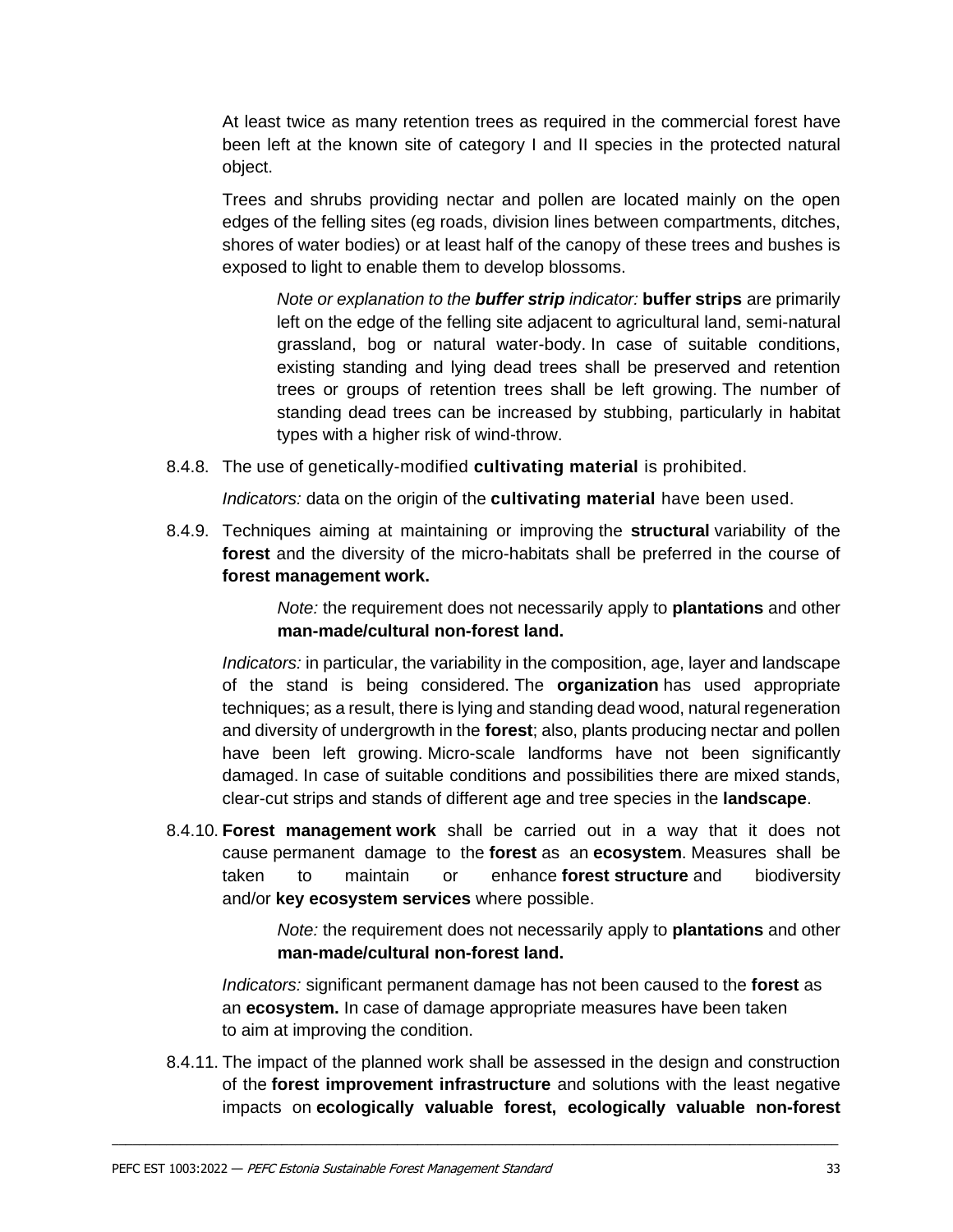**land** and natural water bodies shall be found. In case of significant adverse impacts mitigation measures shall be taken.

*Indicators:* impacts and risks have been assessed in the design and construction of **forest improvement infrastructure.** Required state permits/approvals have been obtained. In case of negative effects mitigation measures have been taken.

8.4.12. Measures shall be taken to reduce extensive game damage.

*Note:* the requirement does not necessarily apply to **plantations** and other **man-made/cultural non-forest land**.

*Indicators:* In the event of extensive damage, measures have been planned and taken (eg use of repellents, agreements with hunting associations).

8.4.13. Ecologically important structural elements (eg standing and lying dead trees, hollow trees, trees with traces of burning, areas of old trees, infrequent tree species in the stand, large rocks, stone fences, natural kettle holes) shall be maintained while carrying out **forest management work** to preserve biodiversity taking into account their impact on the health of the **forest**, the quality of **timber** and the state of the **ecosystem**, neighbouring **ecosystems** and safety of people.

*Note:* the requirement does not necessarily apply to **plantations** and other **man-made/cultural non-forest land**.

*Indicators:* the existence of different structural elements, eg trees of different generations and age, diverse **stand composition** in **the audited entity**, hardwood trees and linden, standing and lying dead trees, retention trees, wind-thrown trees with root balls and stumps, bushes (eg common buckthorn, honeysuckle, sweet gale, alder buckthorn, bird cherry, rowan). The number of standing dead trees can be increased by stubbing, particularly in habitat types with a higher risk of windthrow.

#### <span id="page-32-0"></span>8.5. **Criterion 5. Maintaining and enhancing the role of the forest as an ecosystem regulating the environment.**

8.5.1. The role of the **forest** in balancing the environment such as its role in reducing erosion and flooding, buffering water regimes, regulating the climate, ensuring carbon sequestration and/or providing other **key ecosystem services** to the society shall be maintained or enhanced.

> *Note:* the requirement does not necessarily apply to **plantations** and other **man-made/cultural non-forest land.**

*Indicators:* riparian **buffer strips** have been left by the shores of natural water bodies. The soil of the riparian **buffer strips** has not been not damaged. The **organization** has identified significant cultural and socioeconomic **ecosystem services**.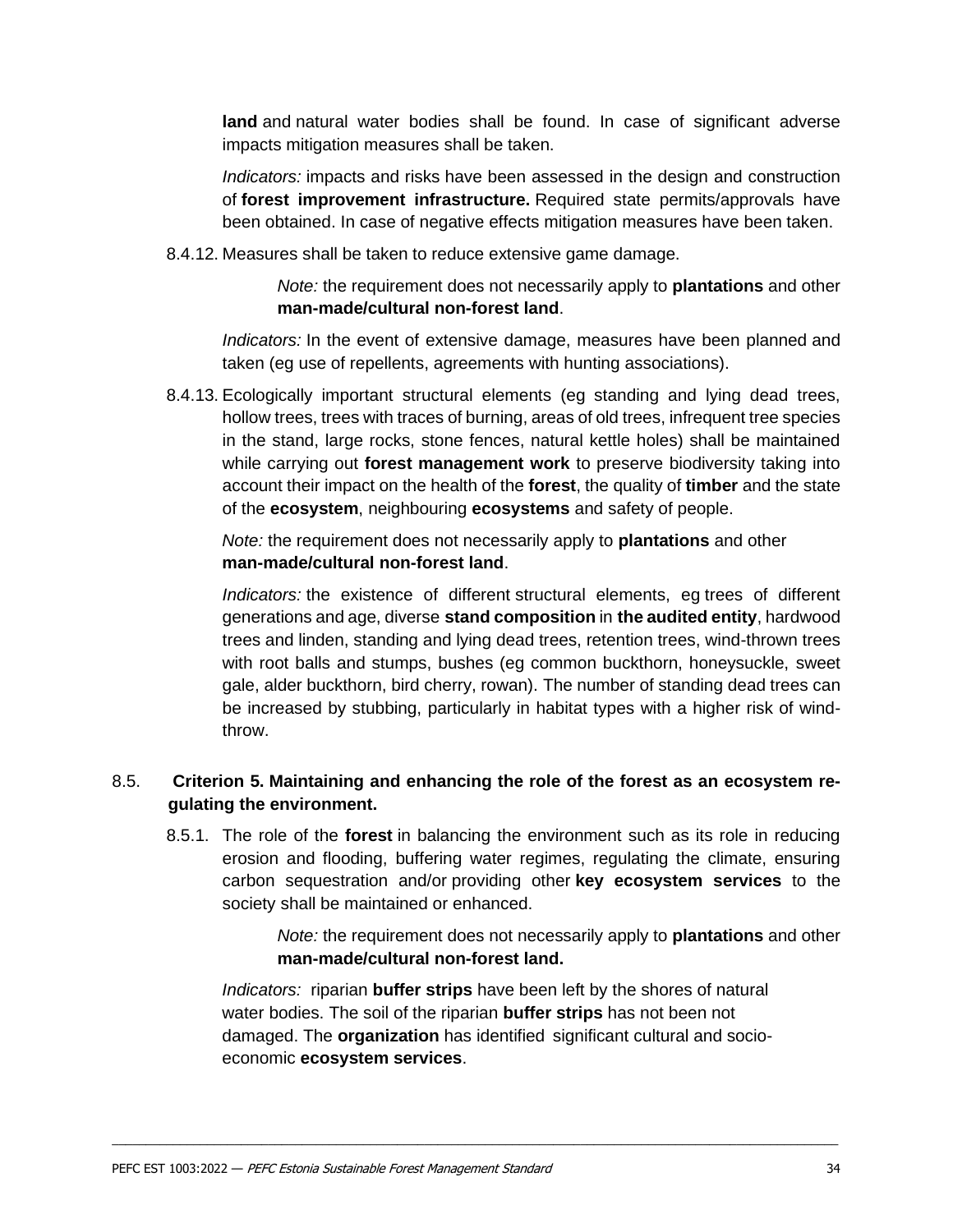*Note to the riparian buffer strip indicator:* shrubs, undergrowth and the trees of the second layer have been left growing on the riparian **buffer strip**. In case of suitable conditions, the existing standing and lying dead trees shall be preserved and retention trees or groups of retention trees shall be left growing. The **buffer strip** can also be a meadow-like community with developed turf.

8.5.2. The **organization** shall have an overview of significant **forests** with the **function of environmental protection** and **forests** with the **function of balancing the environment**, and the management of these forests shall ensure the long-term preservation of these functions.

> *Note:* the requirement does not necessarily apply to **plantations** and other **man-made/cultural non-forest land**.

*Indicators:* the **organization** has mapped significant **forests** with the **function of environmental protection** and **forests** with the **function of balancing the environment**. The list of stand compartments that can be identified on the map and in nature is also deemed as being mapped.

8.5.3. The time, machinery and techniques appropriate to **forest management work**  shall be used to minimize damage to the soil, prevent erosion and sediment transfer to water bodies, as well as prevent clogging of waterways.

> *Note:* the requirement of the prevention of the clogging of waterways does not apply to the areas of restoration of bog habitats and forests characterized by excessive moisture.

Indicators: watercourses (streams, ditches, rivers) are not clogged after the completion of **forest management work**. Riparian **buffer strips** have been left along the shores of natural water bodies. The soil of the riparian **buffer strips** is not damaged or contaminated and timber, fuel or lubricants have not been stored on the **buffer strip**.

*Note to the riparian buffer strip indicator:* shrubs, undergrowth and the trees of the second layer have been left growing on the riparian **buffer strip**. In case of suitable conditions, the existing standing and lying dead trees shall be preserved and retention trees or groups of retention trees shall be left growing. The **buffer strip** can also be a meadow-like community with developed turf.

8.5.4. Fuels and lubricants and **plant protection products** shall be prevented from entering water bodies in the course of **forest management work**.

\_\_\_\_\_\_\_\_\_\_\_\_\_\_\_\_\_\_\_\_\_\_\_\_\_\_\_\_\_\_\_\_\_\_\_\_\_\_\_\_\_\_\_\_\_\_\_\_\_\_\_\_\_\_\_\_\_\_\_\_\_\_\_\_\_\_\_\_\_\_\_\_\_\_\_\_\_\_\_\_\_\_\_\_\_\_\_\_\_\_\_\_\_\_\_\_\_\_\_\_\_\_\_\_\_\_\_

*Indicators:* fuels, lubricants and **plant protection products** have not entered in water bodies. It has been ensured that refuelling and the use of tankers does not pollute water bodies (eg tankers with special nozzles, double walls or safety enclosures are used to prevent leakage, storing fuel in special fuel canisters)*.*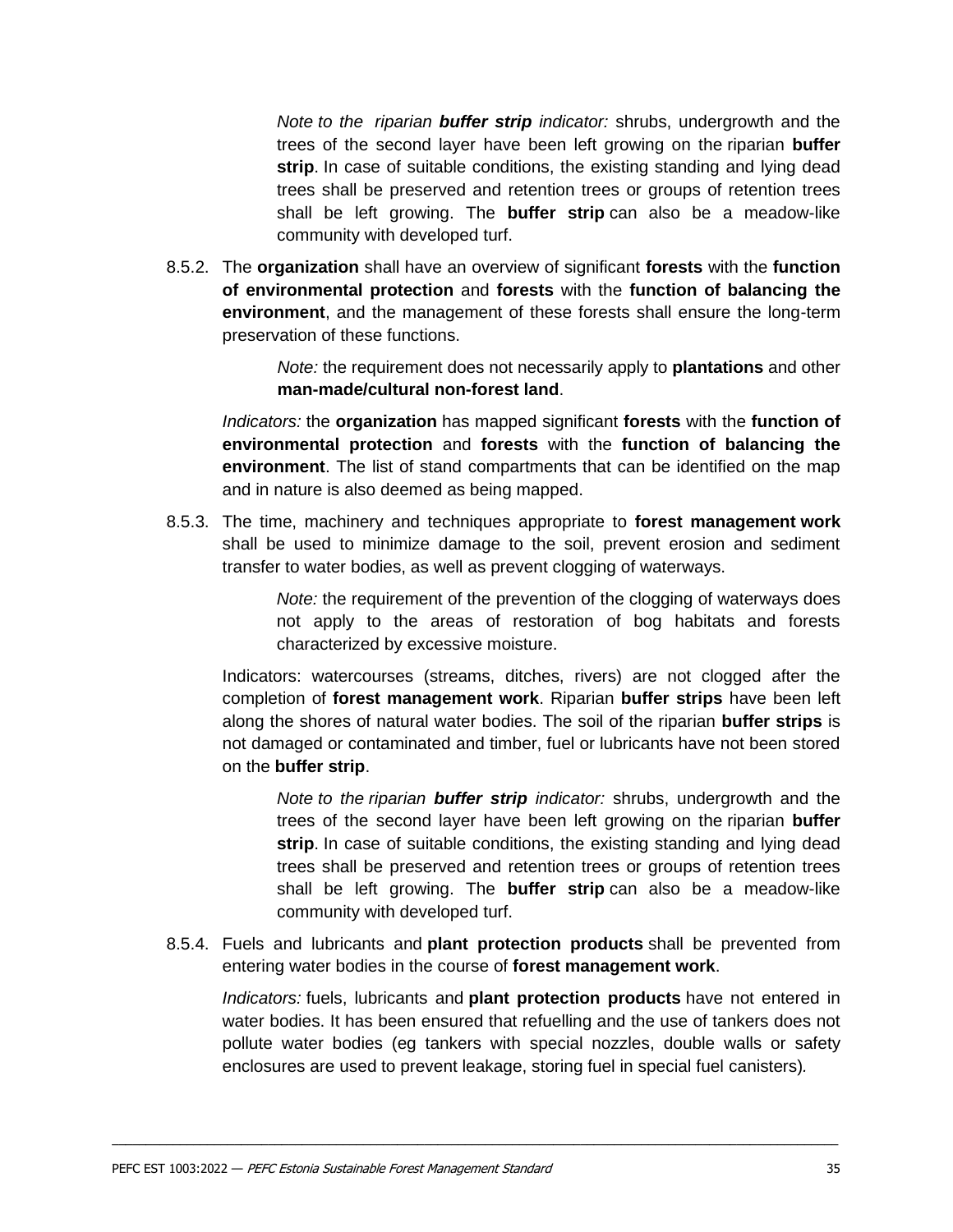8.5.5. In the course of the construction, reconstruction and renewal of **forest improvement infrastructure** the damage to the surface must be kept to a minimum and the watercourses shall be prevented from clogging to preserve the natural water regime of the watercourse as much as possible, reduce the reaching of sediments to the upstream catchment and natural watercourses and prevent the release of fuels and lubricants into watercourses.

*Indicators:* the natural condition of the natural water body has been preserved and, if necessary, sediment ponds, etc have been established to prevent damage. Watercourses (streams, ditches, rivers) are not blocked after the completion of the **forest improvement work**. Fuels or lubricants have not entered water bodies.

#### <span id="page-34-0"></span>8.6. **Criterion 6. Maintenance or appropriate enhancement of the cultural and socioeconomic ecosystem services of the forest**

8.6.1. The cultural and socio-economic values of the **forest** shall be considered in carrying out **forest management work**.

> *Note:* the requirement does not necessarily apply to **plantations** and other **man-made/cultural non-forest land.**

*Indicators:* the **organization** has mapped **forests** of cultural value. The list of stand compartments that can be identified on the map and in nature is also deemed as being mapped.

8.6.2. The **organization** shall not impose unreasonable restrictions on the right of entry in the forest. According to the right of entry, the **forest** is open to everyone, taking into account the characteristics of the economic activities of the **organization**. Restrictions are permitted in justified cases, such as the protection of property rights, ensuring the health of the **forest**, gaining financial benefit for the provision of **key ecosystem services**, prevention of deliberate littering and ensuring safety or in case the provision of **ecosystem services** may threaten the preservation of natural habitats.

*Indicators:* the use of the **forest** is possible within the framework of the right of entry, restrictions to the right of entry have been appropriately justified. In recreational forests it is possible to use the trails and roads after the completion of the **forest management work.**

8.6.3. The historical, cultural and spiritual values provided in national legal acts or agreed upon between the **local community** and the **organization** shall be taken into account.

\_\_\_\_\_\_\_\_\_\_\_\_\_\_\_\_\_\_\_\_\_\_\_\_\_\_\_\_\_\_\_\_\_\_\_\_\_\_\_\_\_\_\_\_\_\_\_\_\_\_\_\_\_\_\_\_\_\_\_\_\_\_\_\_\_\_\_\_\_\_\_\_\_\_\_\_\_\_\_\_\_\_\_\_\_\_\_\_\_\_\_\_\_\_\_\_\_\_\_\_\_\_\_\_\_\_\_

*Indicators:* the **organization** has preserved cross-trees with registered historical crosses; registered cross-forests and immovable monuments have not been damaged. The values to be preserved (eg graves, tombs, cemeteries, burial mounds, stone fences, grove springs or healing springs, grove stones or worship stones, forest bunkers) and **forest management** practices in theses areas have been agreed upon between the **local community** and the **organization.**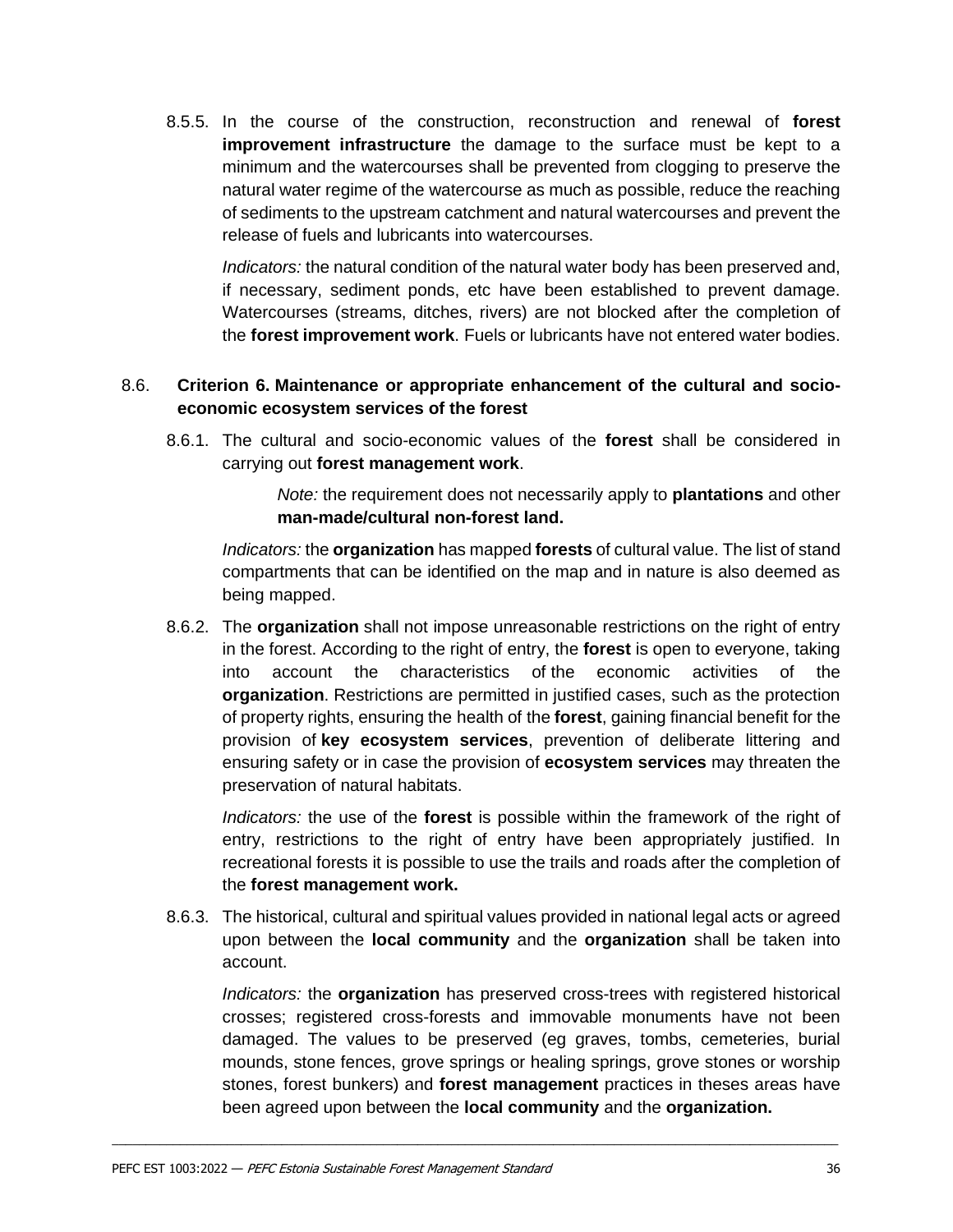8.6.4. Forest management shall promote the cultural and socio-economic well-being of the local population in the long term. The **local community** will be involved in the planning of the **forest management work** where appropriate.

> *Note:* the requirement does not necessarily apply to **plantations** and other **man-made/cultural non-forest land**.

*Indicators:* the **organization** has identified significant cultural and **key ecosystem services.** Justified suggestions made by the **local community** have been responded and addressed.

8.6.5. The best use is made of the traditional knowledge and innovative ideas of the **local communities** and the benefits and costs arising from the utilization of such knowledge are being shared equitably.

*Indicators:* in case the traditional knowledge and innovative ideas of the **local communities** have been used, agreements with **local communities** have been concluded and documented, as appropriate.

8.6.6. The **organization** shall take into account and promote the role of forestry in Estonian economy and local socio-economic well-being; therefore, attention is paid to the employment of the people in the region, as well as to the need of the businesses for raw material in Estonia.

*Indicators:* regional labour has been used where possible, Estonian businesses adding value to and using timber have been preferred in the supply of **wood**.

8.6.7. The organization shall enable research in its **forest**, taking into account the ownership, the specific character of the economic activities of the **organization**, the safety of the people and the impact on forest resources and timber quality, as well as **key ecosystem services**. Research that supports sustainable forest management is preferred in **PEFC-certified forests.**

*Indicators:* the **organization** has not created unreasonable obstacles to research or has entered into necessary agreements with researchers.

8.6.8. The **organization** shall allow the national defence to carry out trainings in its forest, taking into account the ownership, specific character of the economic activities of the **organization**, safety of people and the impact on the growing stock, timber quality and **key ecosystem services.**

\_\_\_\_\_\_\_\_\_\_\_\_\_\_\_\_\_\_\_\_\_\_\_\_\_\_\_\_\_\_\_\_\_\_\_\_\_\_\_\_\_\_\_\_\_\_\_\_\_\_\_\_\_\_\_\_\_\_\_\_\_\_\_\_\_\_\_\_\_\_\_\_\_\_\_\_\_\_\_\_\_\_\_\_\_\_\_\_\_\_\_\_\_\_\_\_\_\_\_\_\_\_\_\_\_\_\_

*Indicators:* the **organization** has not created unreasonable obstacles to the trainings of the national defence.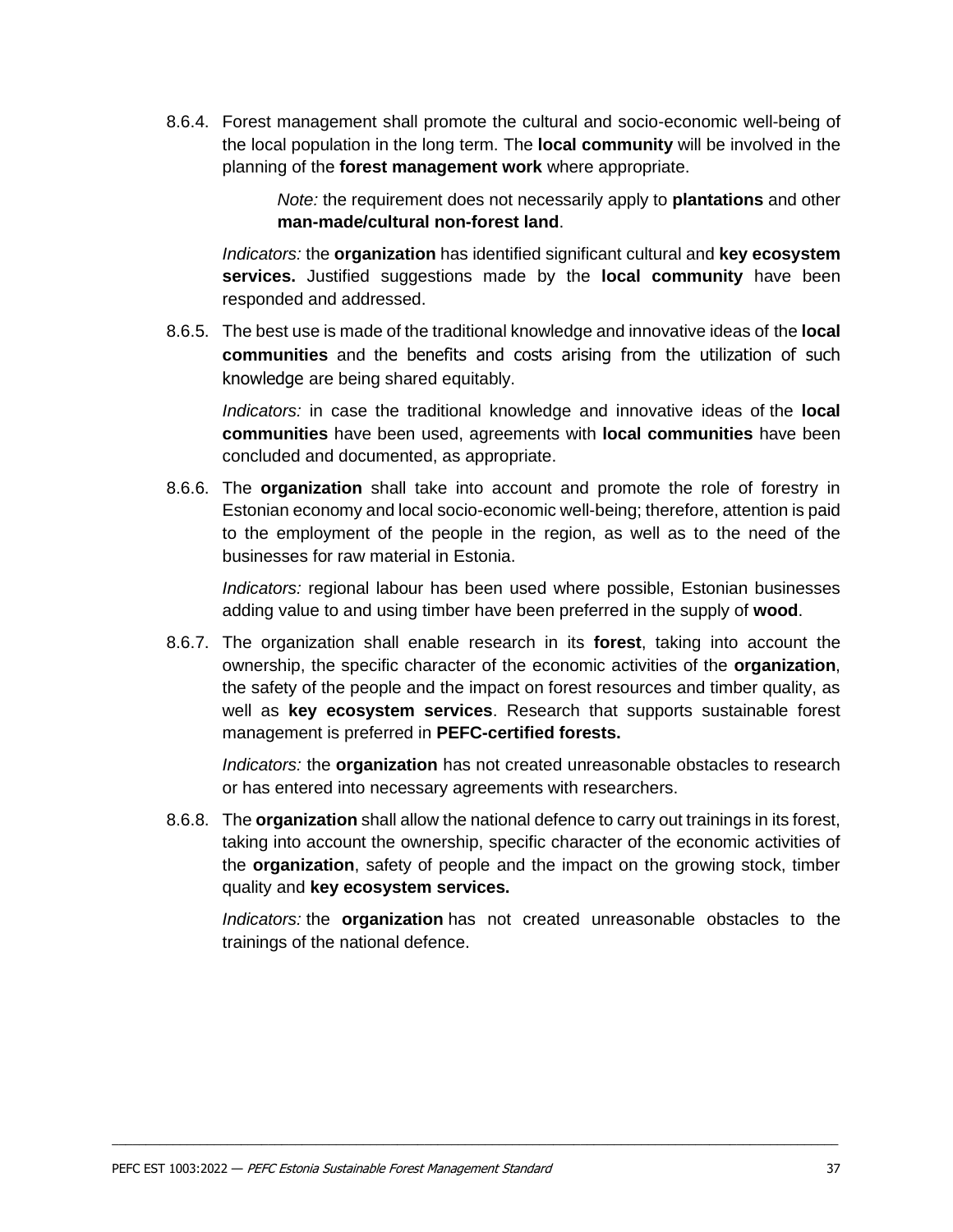## <span id="page-36-0"></span>9. Performance evaluation

- 9.1. Monitoring, analysis and evaluation
	- 9.1.1. The **organization** shall periodically evaluate the change in forest resources, the quality of the **forest management work** and its impact on **forest** and **key ecosystem services**, and correct its activities, if necessary. The organization shall also assess the environmental, social and economic impact of the **forest management work.**

*Indicators:* the quality of **forest management work** and various impacts have been evaluated. The results of the evaluation have been taken into account.

9.1.2. The existence of natural and man-made damage and its impact on the health of the **forest** and the quality of **key ecosystem services** shall be periodically monitored and corrected, if necessary.

*Indicators:* natural and man-made damage has been registered. The **organization** has set monitoring frequency.

9.1.3. The **organization** shall regularly monitor and evaluate the use and condition of **commercial non-wood forest products** and correct its activities, if necessary.

*Indicators:* the **organization** has evaluated the use and condition of **commercial non-wood forest products.** The **organization** has set monitoring frequency.

9.1.4. The **organization** shall regularly monitor the compliance with occupational health and safety requirements and correct its activities, if necessary.

Indicators: the **organization** has carried out the risk analysis of the working environment, established safety guides and carried out safety instructions. In case of accidents at work, investigations of the accidents have been carried out (a register of accidents at work and investigation reports are available) and measures have been taken to prevent the occurrence of similar accidents.

#### 9.2. Internal audit

9.2.1. The **organization** shall, no less than once during the certification period, analyse its activities in planning and performing the work and the compliance of the activities with the requirements of the **PEFC standard.**

*Indicators:* the analysis has been completed and it has been approved by the management.

- 9.3. Management review
	- 9.3.1. The **organization** shall regularly carry out a **management system** review; it shall include a review of the non-conformities and corrective actions identified in the previous audit, the decisions of the previous review by the management and, if necessary, improvements to the **management system**.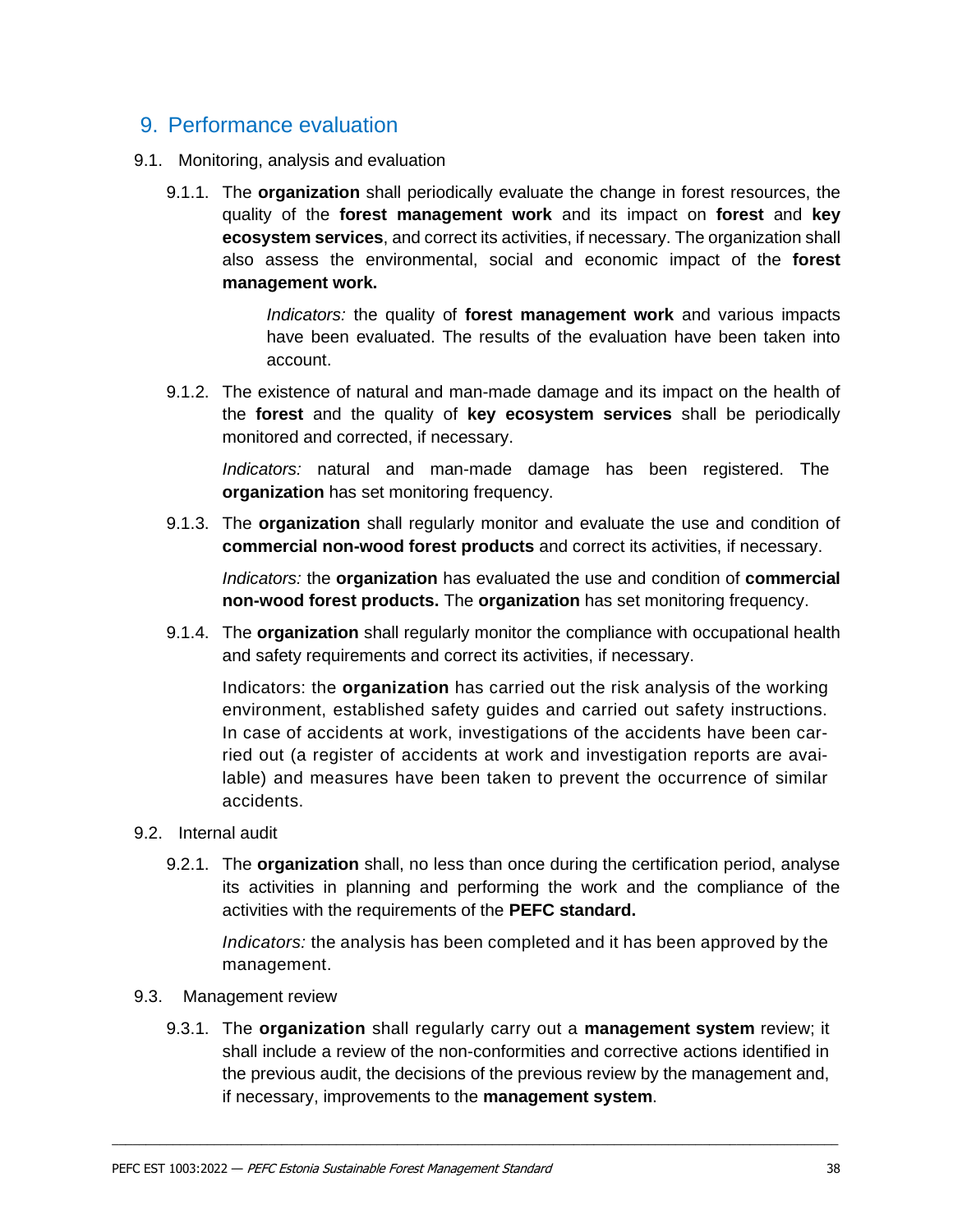*Indicators:* the **management system** is being effectively implemented. Necessary corrective measures have been taken. Non-conformities and corrective measures have been discussed at management level. The results of the review by the management have been documented.

## <span id="page-37-0"></span>10. Improvement

- 10.1. Nonconformity and corrective action
	- 10.1.1. When a nonconformity with the standard is detected in the course of audit, the **organization** shall react to the nonconformity and
		- 10.1.1.1. assess the reasons for the nonconformity;
		- 10.1.1.2. plan measures to prevent the recurrence of the nonconformity and, if possible, eliminate it;
		- 10.1.1.3. address the results of the nonconformities;
		- 10.1.1.4. assess the effectiveness of the corrective action.

*Indicators:* the causes for the nonconformity have been assessed and measures for the prevention of the recurrence of the nonconformity have been planned (including at management level). Corrective action shall be in compliance with the impact of the identified nonconformity. Changes to the **management system** have been made, if necessary. The nonconformities and corrective actions of the **organization** have been documented.

- 10.2. Continual improvement
	- 10.2.1. The **organization** shall maintain an up-to-date and suitable management system.

\_\_\_\_\_\_\_\_\_\_\_\_\_\_\_\_\_\_\_\_\_\_\_\_\_\_\_\_\_\_\_\_\_\_\_\_\_\_\_\_\_\_\_\_\_\_\_\_\_\_\_\_\_\_\_\_\_\_\_\_\_\_\_\_\_\_\_\_\_\_\_\_\_\_\_\_\_\_\_\_\_\_\_\_\_\_\_\_\_\_\_\_\_\_\_\_\_\_\_\_\_\_\_\_\_\_\_

*Indicators:* the **organization** has developed a basis for the assessment of the ability of the **management system to** react to nonconformities in suitable and timely manner and to provide evidence thereof.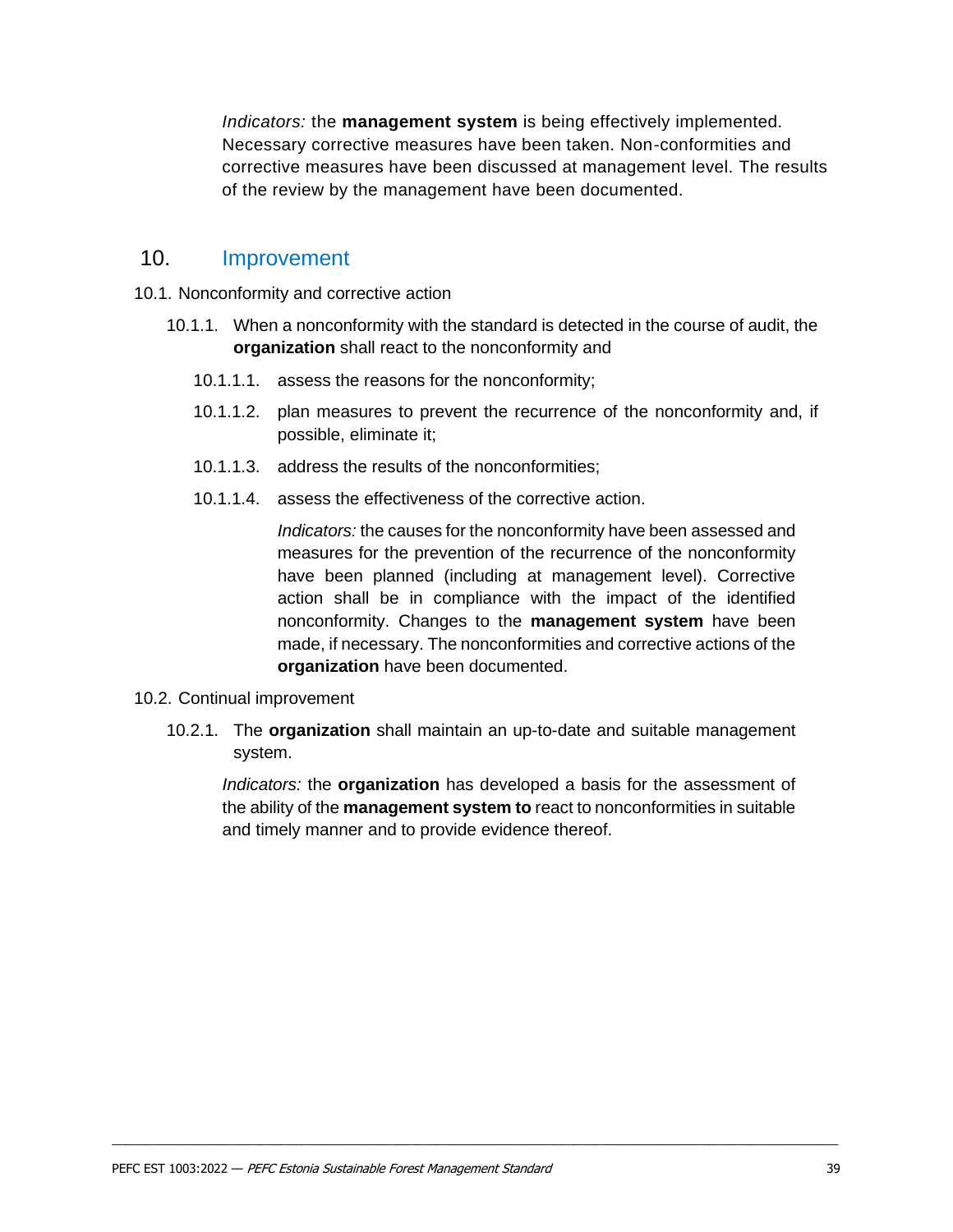## <span id="page-38-0"></span>Annex 1. List of applicable legislation

- Forest Act Forest management rules
- Forest management guide
- Requirements for tests and examinations of forest managers, the procedure for the organisation and evaluation of test and examination results and the establishment and the rules of procedure of the committee of experts
- Requirements for the technical equipment of the forest management work
- A guide to the methodology for forest assessment
- List of data to be submitted in the forest notification and the procedure and deadlines for the submission, processing and registration of the forest notification
- Rules for the carriage of timber, requirements for Deeds of Delivery and Acceptance of Timber and Bill of Lading, and form of notification submitted to the Tax and Customs Board for logging rights or timber sold or purchased
- Plant Propagation and Plant Variety Rights Act
- Requirements for the origin of the source material of cultivated material, supply and marketing of cultivated material permitted for reforestation
- List of alien tree species allowed for reforestation
- Procedure for the calculation of the cost of forest located on the land to be privatised
- Procedures for carrying out improvement cutting and the procedure for cutting boundary lines on unlawfully transferred land
- The terms and conditions of special carriage, the procedure for special carriage, issue of special permits as well as compensation of costs caused to the road owner, the fee for reviewing a special permit and the special fee rates.
- Compensation of costs caused to the road owner by special carriage, special fee rates and the procedure for issuing special permits.
- Rules for driving large and / or heavy-goods vehicles
- The methods for measuring of timber and determining the volume thereof and the requirements set for measurement accuracy and for the documentation of the results of measurements

- Guide for the classification and selection of habitats
- Distribution of counties with high, medium and small forest fire risk
- Requirements for drag roads
- Nature Conservation Act
- Hunting Act
- Heritage Protection Act
- Land Improvement Act
- Earth's Crust Act
- Water Act
- General Part of the Environmental Code Act
- Occupational Health and Safety Act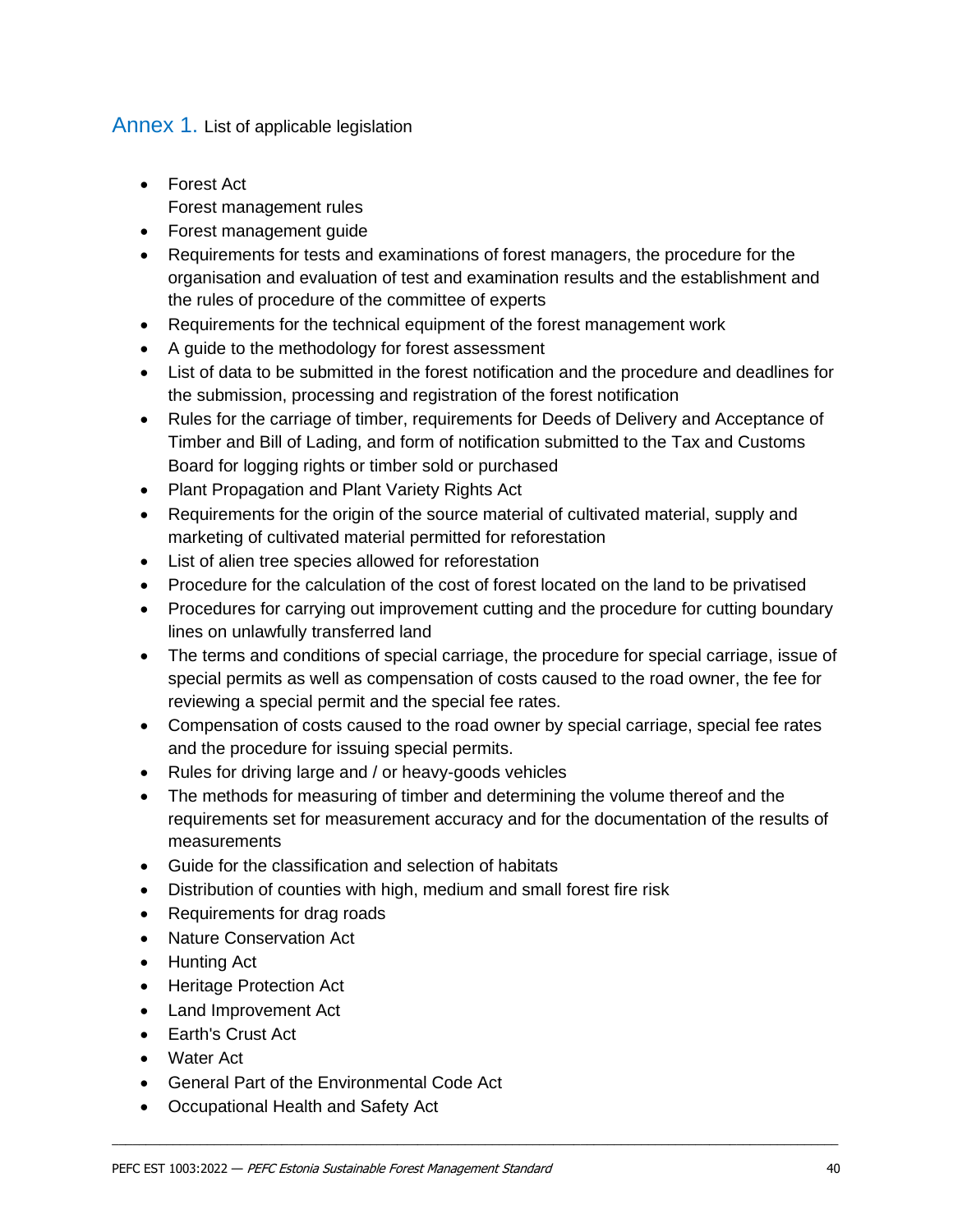- Employment Contracts Act
- Law of Property Act
- Law of Property Act Implementation Act
- Law of Obligations Act
- General Part of the Economic Activities Code Act
- Commercial Code
- Income Tax Act
- Value-Added Tax Act
- Land Register Act
- Restrictions on Acquisition of Immovables Act
- Land Cadastre Act
- Land Tax Act
- Taxation Act
- Plant Protection Act
- Fire Safety Act
- Road Transport Act
- Customs Act
- Planning Act
- Building Code
- An Act to Implement the Building Code and the Planning Act
- Accounting Act
- Anti-corruption Act
- Penal Code
- Environmental Impact Assessment and Environmental Management System Act
- Environmental Taxes Act
- Tourism Act
- Statutes of the State Forest Management Centre
- Procedure for the right to cut forest and sale of forest material growing in a state forest
- Procedure for the sale of cutting rights and timber in state forest
- Social Tax Act
- Trade Unions Act
- Community-scale Involvement of Employees Act
- Collective Agreements Act
- Collective Labour Dispute Resolution Act
- List of occupational hazards and work prohibited to minors
- Occupational health and safety requirements set for the workplace
- Occupational health and safety requirements set for the use of the work equipment
- Occupational health and safety requirements for the use of dangerous chemicals and materials containing such chemicals

\_\_\_\_\_\_\_\_\_\_\_\_\_\_\_\_\_\_\_\_\_\_\_\_\_\_\_\_\_\_\_\_\_\_\_\_\_\_\_\_\_\_\_\_\_\_\_\_\_\_\_\_\_\_\_\_\_\_\_\_\_\_\_\_\_\_\_\_\_\_\_\_\_\_\_\_\_\_\_\_\_\_\_\_\_\_\_\_\_\_\_\_\_\_\_\_\_\_\_\_\_\_\_\_\_\_\_

• Occupational health and safety requirements for manual handling of loads